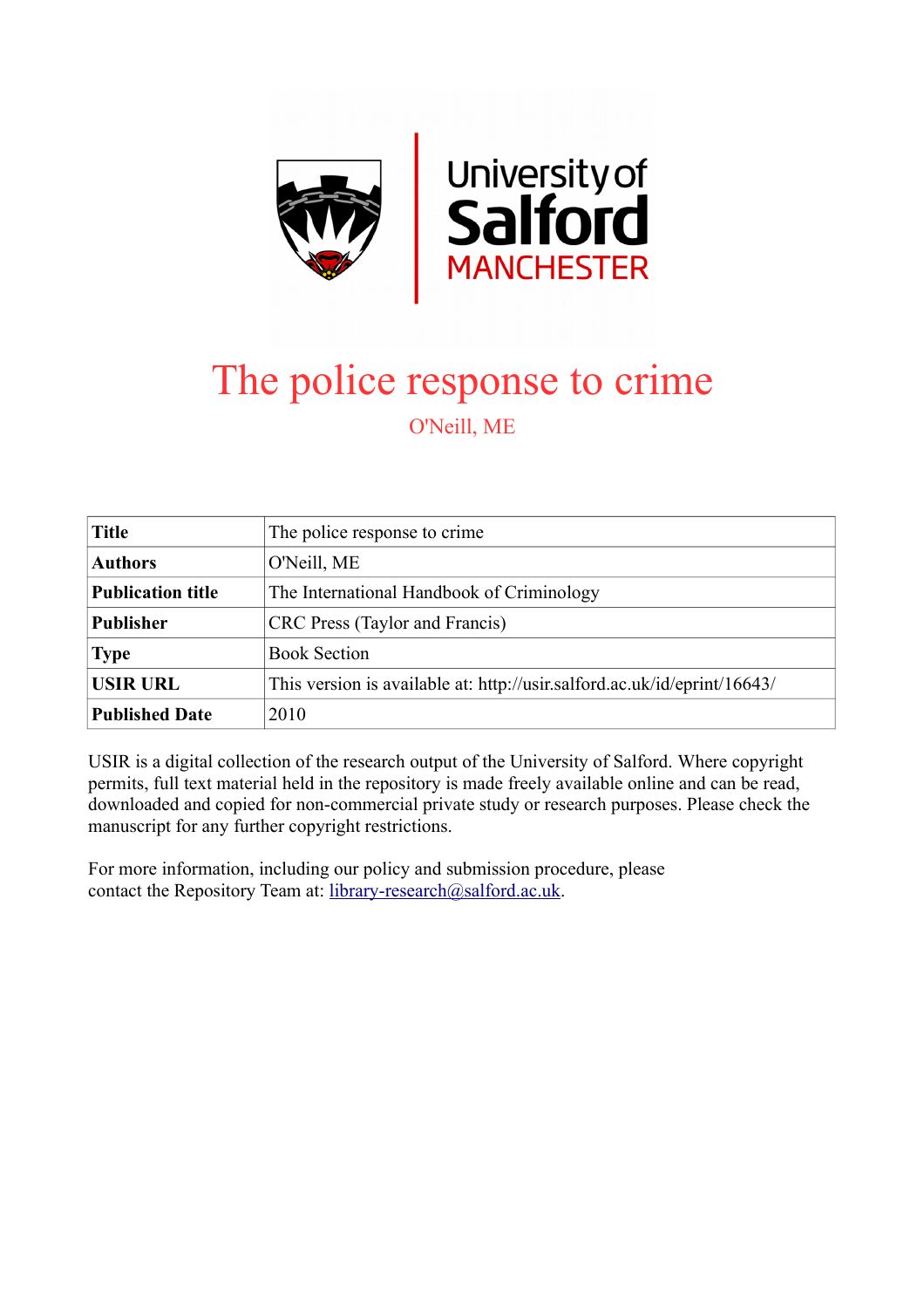# **THE POLICE RESPONSE TO CRIME[i](#page-47-0)**

Megan O'Neill, University of Salford

# **INTRODUCTION**

Nostalgia is a fun thing. When one thinks of the past, especially a past too far away to have experienced first-hand, all mistakes of the time are forgotten, details neatly smoothed over and all the answers to modern predicaments lay apparent. So this seems to be the case when politicians and policy-makers think of 1829, Sir Robert Peel and his Bobbies. 'Policing by consent', it was. Friendly constables, never distracted by squawking radios, never speeding by in police cars, would wander amiably around their patch. They would get to know everyone in their area, have access to all pertinent 'intelligence' (in modern terms) and could probably see off a good deal of trouble before it began. They were trusted, respected and a perfect model of community engagement.

Then lo, the bad times came in the form of the  $20<sup>th</sup>$  century. The police were a reactionary, distant and forceful institution. Police constables changed their 'patch' as frequently as their radio batteries. The public was an unknown entity to police and of which to be wary. Patrolling was done from the safety of the squad car and 'community engagement' largely involved getting information out of paid informants, themselves dubious characters. Corruption scandals erupted on both sides of the Atlantic; encouraging performance targets and accountability measures, which deepened the bureaucratisation of the institution. While this became a new management age in policing, the poor, ignored, marginalized and discarded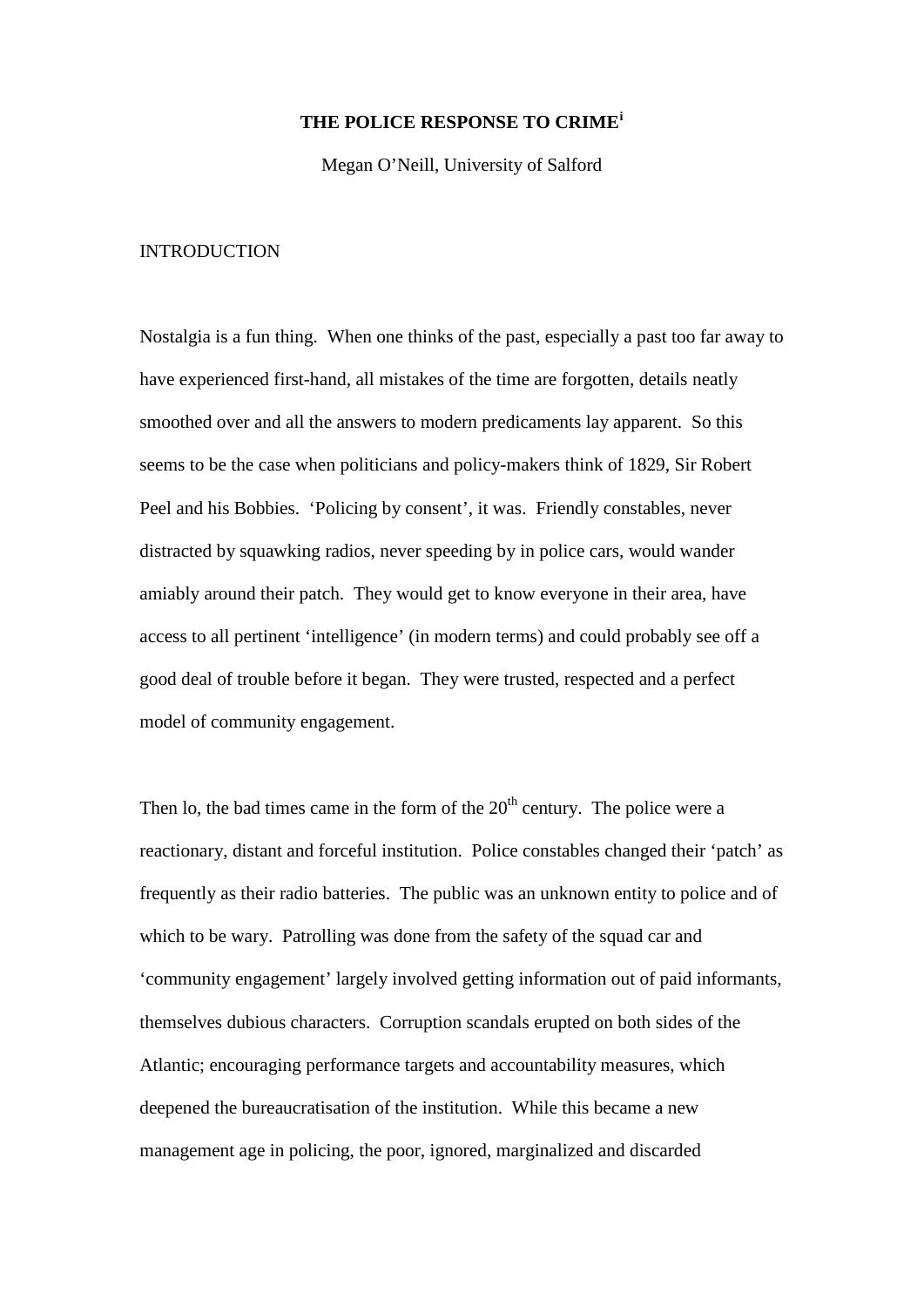communities lamented the loss of the their Bobbies; the blue sentinels that had stood firm and had signified to them (if not in words then in their being) that it was 6 o'clock and all was well.

Obviously, the above is an exaggeration of both scenarios. The political reasons for the origin of the Bobbies and their initial remits are of continuing debate (Brogden 1987, Styles 1987). But what is certainly clear is that all members of the 'community' did not openly embrace them (Rawlings 2001). In addition, Peel never intended for his police constables to engage with the community as partners in crime control (Tilley 2003). The constables were to patrol, checking doors and windows, and by their mere presence would deter thieves and other criminals (Emsley 2003). Thus this model is really a rather passive and reactive one (Manning 1997), which focused police attention on street crime and on the poorer sections of society for the origin of that crime. However, one could be forgiven for overlooking these points, considering the way politicians and policy makers seem to view this period in history as being policing in its 'purest' and ideal form.

While the description above of the  $20<sup>th</sup>$  century may also be an exaggeration, there was indeed a 'crisis' of confidence in policing in the latter half (Wright 2002). The police in England and Wales moved from the old foot patrol beat system to a motorised patrol system in the 1960s. This enabled the officers to patrol larger geographical areas and provide a fast response to calls coming over their new personal radios. It was argued that this would improve police-community relations, but in fact the opposite happened (Newburn 2003). In addition to mobility and speed, the police acquired other new technologies in the subsequent years: computer assisted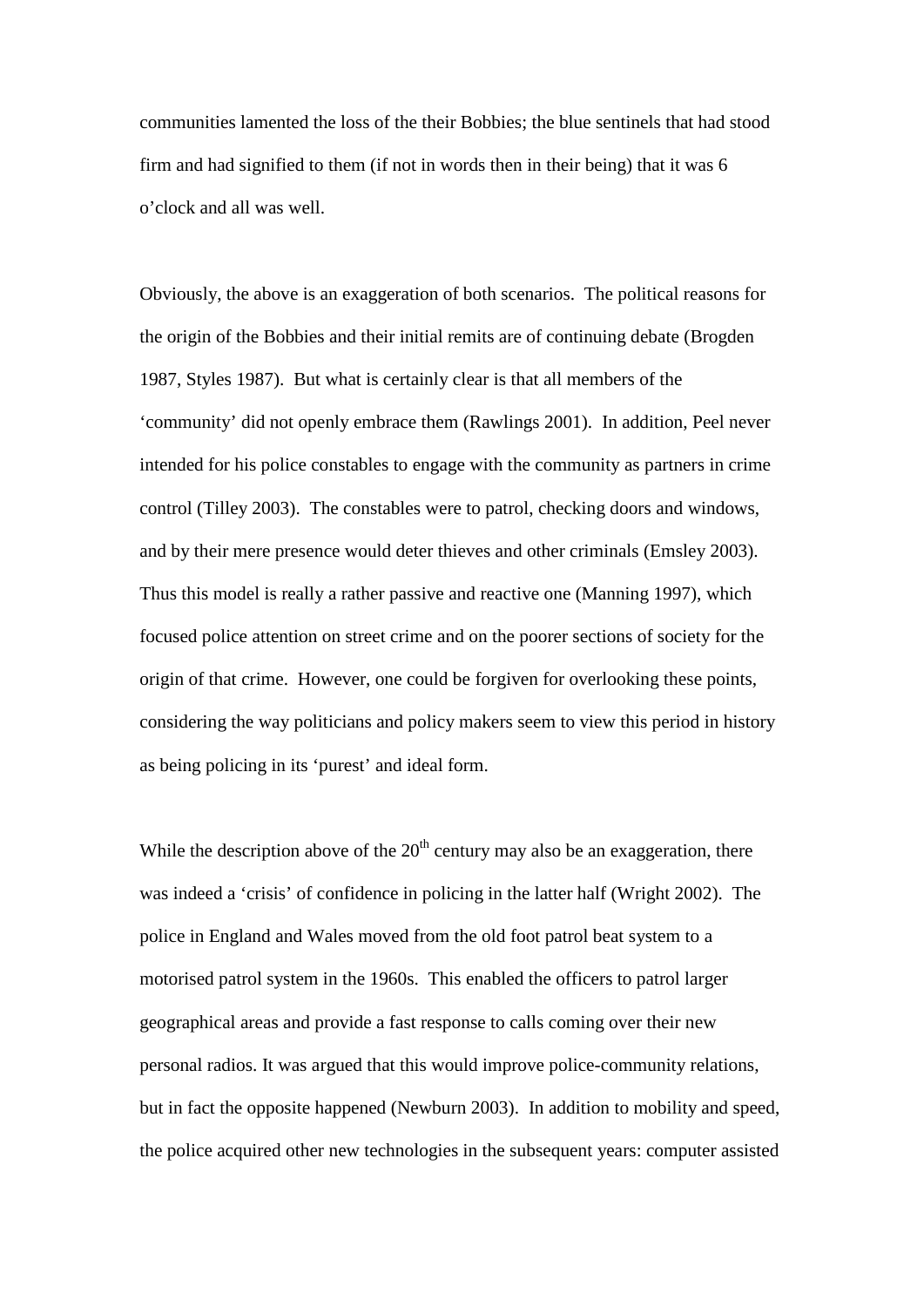dispatching, the centralised emergency telephone numbers (999 in the UK, 911 in the US) and other developments which, when combined with motorised patrol, resulted in a policing system which prioritised action and fast response to community engagement and service (Manning 1992, Newburn 2003). Despite the new technological advances, the police were still not able to exert much of an influence on the crime rate and were felt to be too distant from the people they served. Minority ethnic people in particular can have very problematic relationships with the police, as they frequently come under the police gaze as objects of suspicion rather than of protection. Something needed to change, and Peel, his Bobbies and nostalgia combined to provide a Golden Age of policing; long lost, but perhaps not irretrievable (Brogden and Nijhar 2005). The fact that the 'community as partner' was not a factor in Peel's vision is quietly neglected here.

Thus we now find ourselves in the age of Community Orientated Policing. This, along with Neighbourhood Policing (in the UK), Intelligence-Led Policing, Zero Tolerance Policing and Problem Orientated Policing, make up a large proportion of the current police response to crime problems. Some of these are more prevalent in the UK or in North America, but all will be discussed here to examine how they are supposed to be a better way to address crime than what went on before. The basic idea is to get away from 'reactionary' crime control methods that deal with all incidents in isolation from each other (Tilley 2003, Wright 2002, although this is less so with Zero Tolerance Policing). Each has a different way of going about this, but none, as yet, seem to be an ideal answer to the question of how best to do policing in the  $21<sup>st</sup>$  century. This chapter will be largely written from the UK perspective,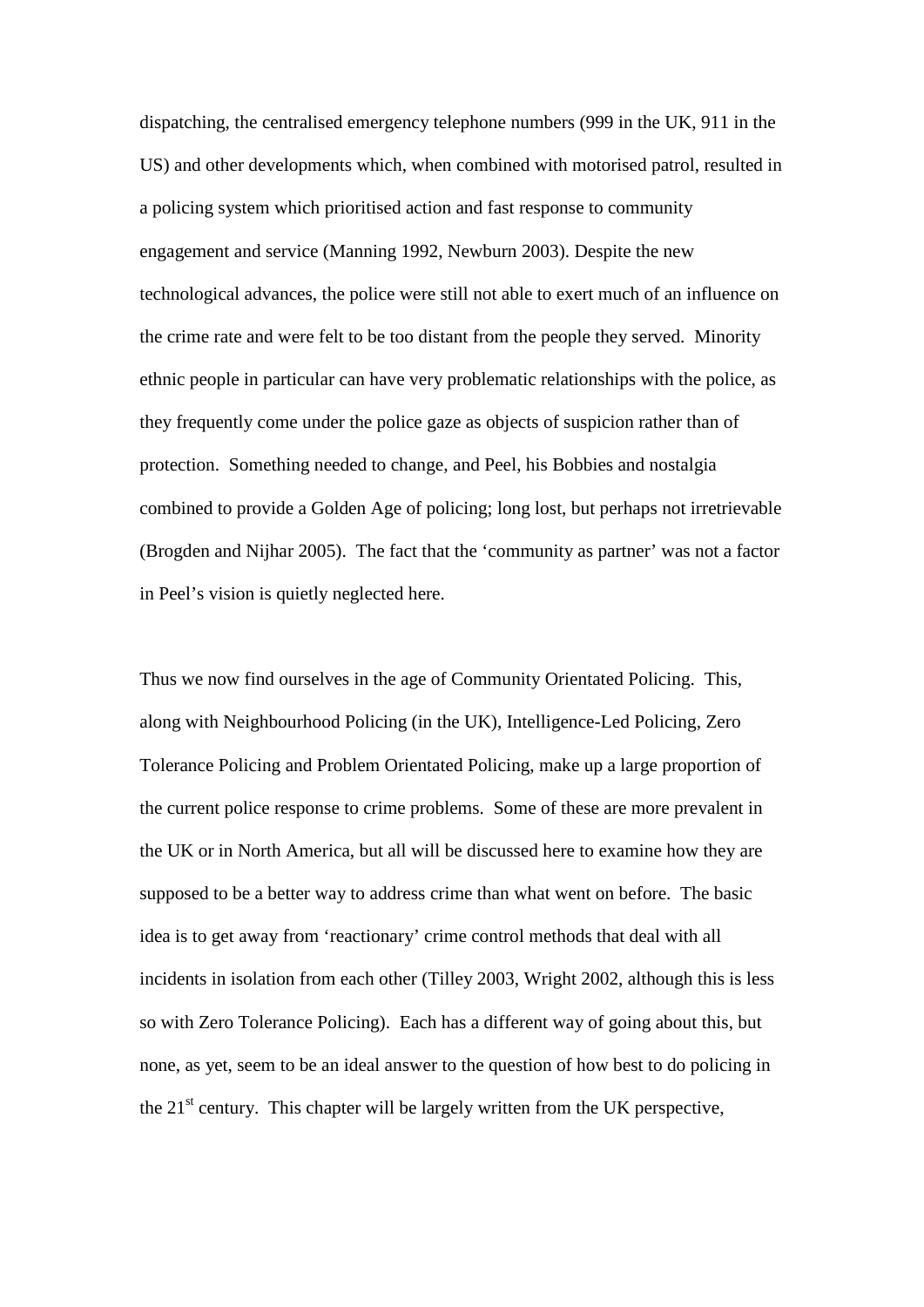although there is considerable overlap with policing developments happening in other countries as well, most notably in the US and Canada.<sup>[ii](#page-47-1)</sup>

# THE TRADITIONAL AND THE MANAGERIAL

Before we can examine the more recent developments in policing, we should first have a brief look at policing in the 'traditional' sense and then in the age of New Public Management. These set the stage for what was to come, as many police reformers felt that the traditional model had essentially failed and the new management practices kept the police too distant from those who were policed. The term 'traditional' in this sense refers to the post-war era of policing when the police worked in beats in motorised patrols, rather than the Peelian approach described earlier.

A traditional approach to policing prioritises a 'crime-fighting' mentality in which crimes are usually handled independently of each other, and in a reactive (rather than proactive or preventative) way. Police officers mainly patrol in cars and minor infractions are seen as crimes to be pursued rather than as signs of larger social problems that need to be addressed (Manning 1997). Technology is highly prized as being essential to investigation to the extent that members of the public are often contacted electronically rather than in person. Investigation generally is seen as the epitome of police work while community activities have the lowest status. This enforcement approach to policing can have a limited impact on the crime rate and simply doing more of it (in terms of increased police budgets) does not improve this (Brogden and Nijhar 2005, Tilley 2003). Police culture tends to be viewed as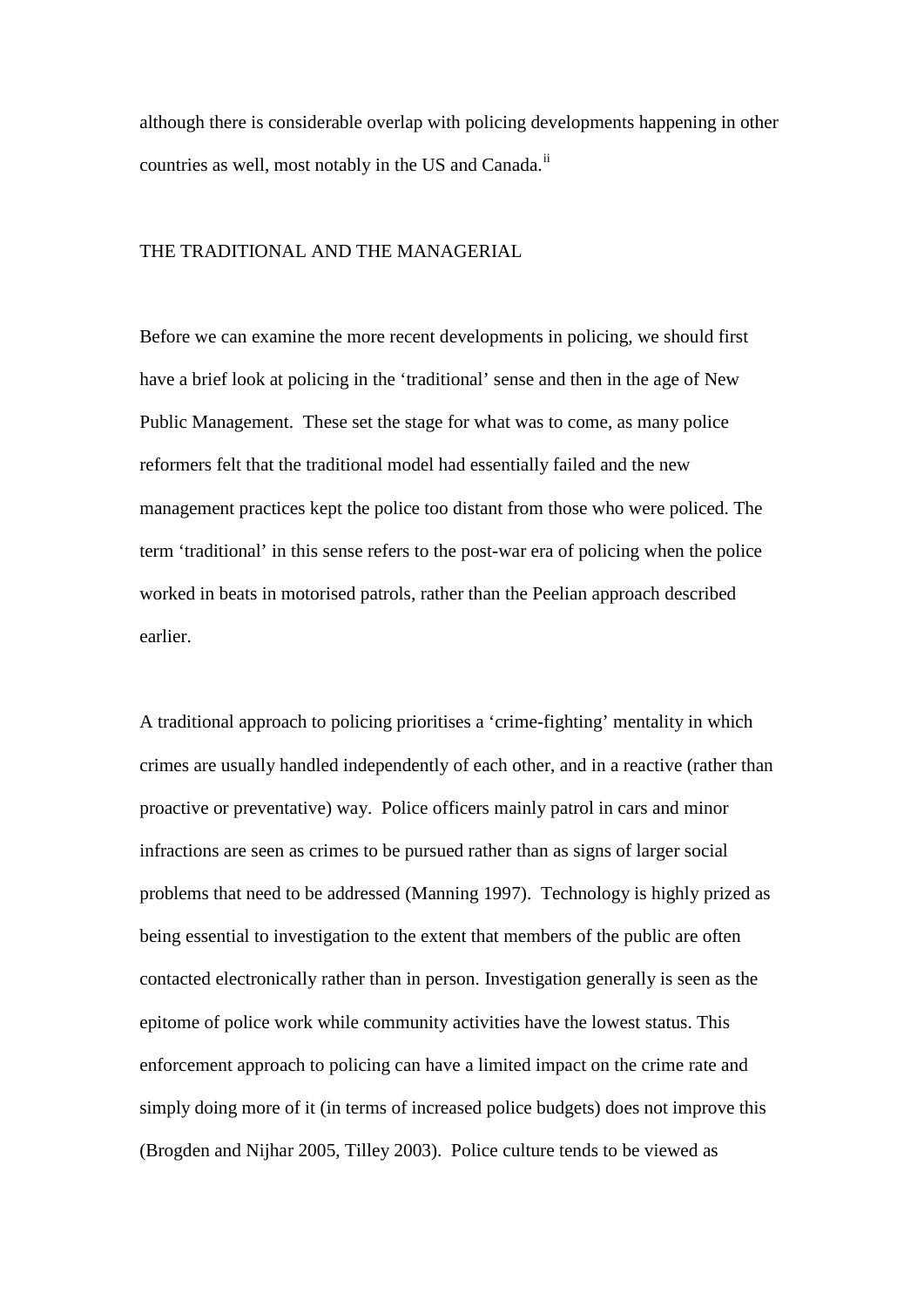orientating itself around this vision of policing (O'Neill and Singh 2007), which was seen as unproblematic until the 1970s and 1980s. Communities were becoming increasingly socially and ethnically diverse, and the crimes that affected them had varying characteristics that the police were struggling to address. Crime rates continued to rise, as did the cost of policing (Brogden and Nijhar 2005). In addition to this now largely ineffective approach to policing, police officers themselves were coming under scrutiny for their behaviour (planting evidence, abuse of suspects, taking bribes, etc). Several corruption scandals have occurred on both sides of the Atlantic in the mid to late  $20<sup>th</sup>$  century, leading to various attempts at reform, which usually met with limited success. Police morale was falling, as was the confidence of the public in them (Wright 2002).

In the 1980s and 1990s came the move towards 'effectiveness and efficiency' in the police service. This is the dawn of the New Public Management (NPM) era in the UK (and similarly with COMPSTAT<sup>[iii](#page-47-2)</sup> in the US), which sought to reconceptualise the police in terms of being a service (rather than a force) that was accountable to its customers (rather than to clients or the 'public'). Public services were increasingly managed in ways similar to that of the private sector (O'Malley 1997) where performance was to be measured against pre-set targets to ensure best 'value for money'. These locally set targets for policing were designed to meet nationally set objectives (Fielding and Innes 2006). This has had many implications for policing practice, some of which will be discussed in later sections of this chapter. While the move towards this kind of managerialism was intended to ensure that the police service performed more effectively, the types of police work that are most easily measured, evidenced and quantified are those that rely on traditional policing methods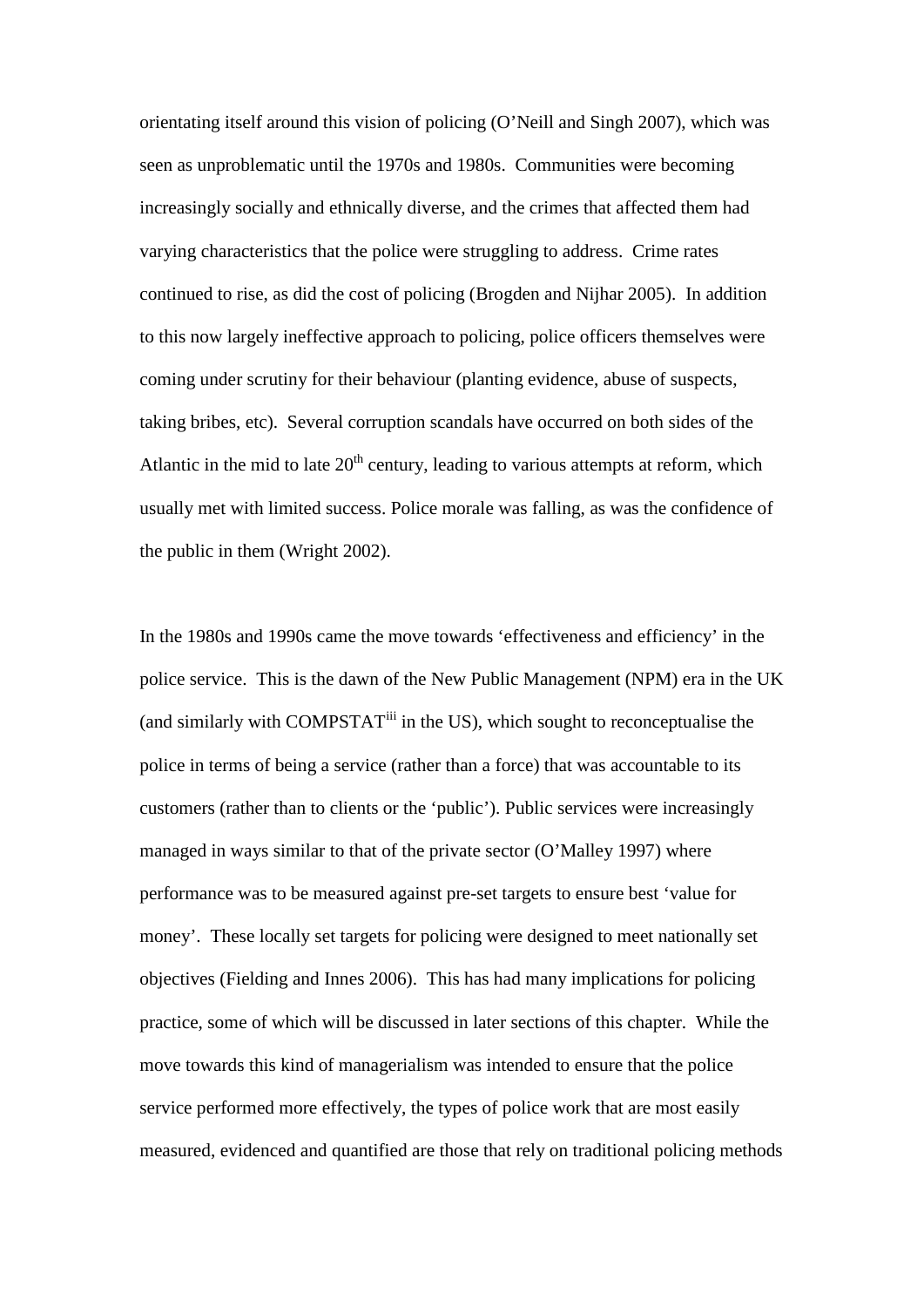(enforcement leading to better arrest rates, clear-up rates, etc.). Certain types of crime satisfy these targets better than others, known as the 'volume crimes' such as burglary or assault, and thus these tend to be prioritised. Police methods themselves remained largely unchanged in this management style, while their use is now more carefully held to account. The public's role as consumers of a service who deserve to be satisfied that their needs are being met is essential. However, as policing objectives are set at a national level, there is only a certain amount of scope for how much the 'community' can influence policing in this model (Long 2003, Maguire and John 2006). So while the New Public Management was meant to be a great change in the police organisation (and in certain respects it is), it has left some of the key problems with policing unaddressed: enforcement-orientated methods into which the public has little real input are still valued. Manning (1999) has argued that not only is it not possible for the police to be 'efficient and effective', but that it is actually not desirable. For example, a public service that needs to be able to respond at a moment's notice to any event must have extra resources and time at the ready to spend on it – something that is neither efficient nor effective in terms of officers' overtime and public spending.

## COMMUNITY ORIENTATED POLICING

Community Orientated Policing (COP, also known just as 'community policing') is meant to take the involvement of the public in their police service to a new and deeper level than that afforded in the new management styles (although it can help to meet some of the NPM accountability requirements), and to encourage non-traditional policing practice. As Skogan and Hartnett (1998) discuss, there was a coalescence of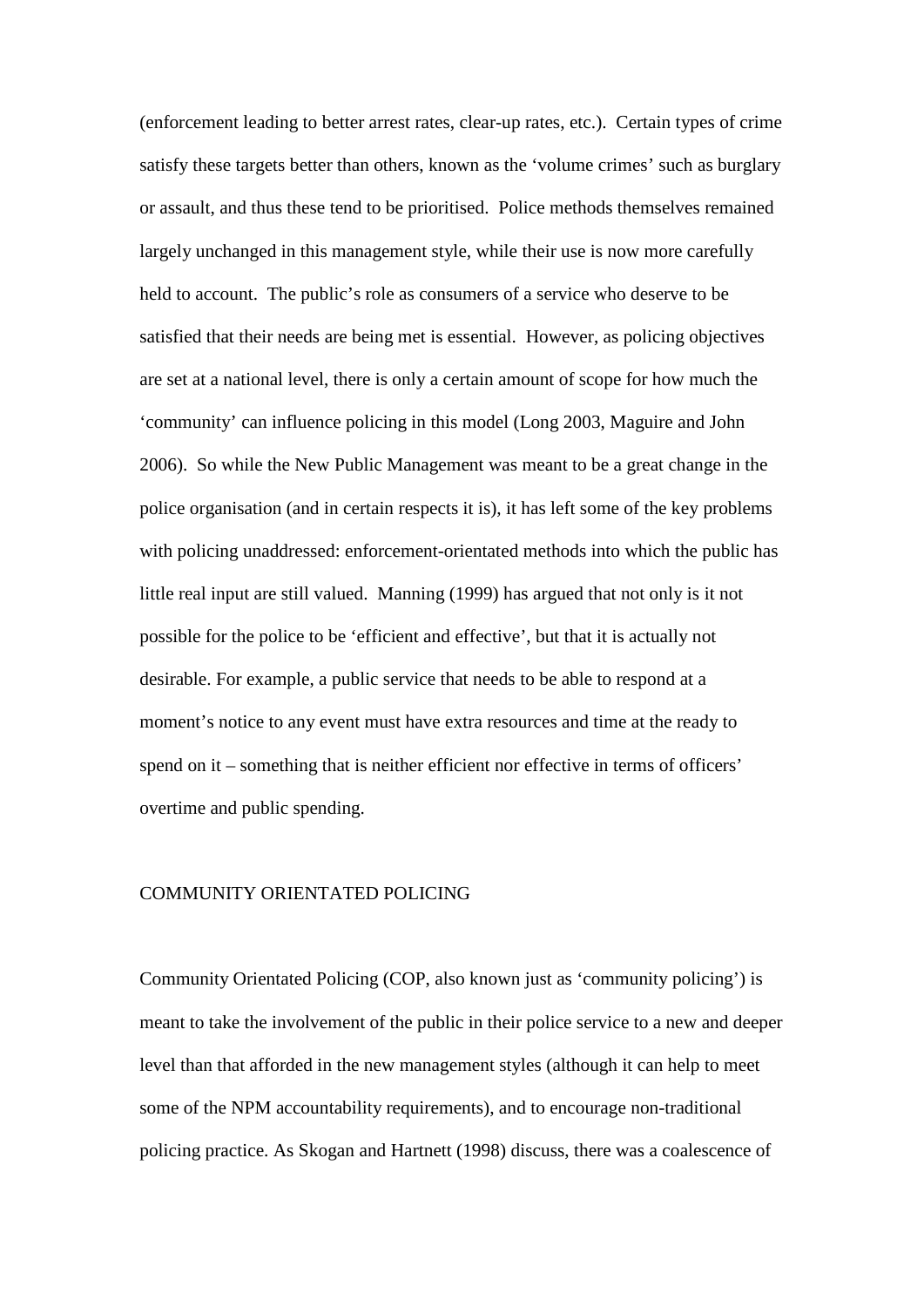factors that made community policing possible in the US from the 1970s onwards, but particularly in the 1990s. Much of this was mentioned above in relation to the problems of the traditional approach to policing. Minority ethnic groups had developed a history of conflict with the police, sometimes culminating in urban riots. Enterprising and aspiring senior officers who were willing to embark on new approaches to these communities found their career prospects enhanced. Top police officers now often had university degrees in subjects that encouraged a receptiveness to change. Police managers, policy makers, researchers and consultants had developed a robust network to communicate new ideas and share good practice across the country. The general move towards a more effective, efficient and accountable police service was also present here along with new technologies to improve communication with a local public. This ability to target police resources more directly towards community needs, as well as a growing willingness of police managers to do so, made a ripe situation from which community policing could emerge.

Unfortunately for the purposes of this chapter, it is very difficult to find a clear definition of community policing. Part of the reason for this is the nature of this type of policing, in that the needs of the local area are prioritised and thus any activities done in its name will be unique to that situation and its people. Thus the exact way in which community policing is done will vary not only between police forces but also within them.

Brogden and Nijhar (2005) offer the following as guidelines for identifying community policing: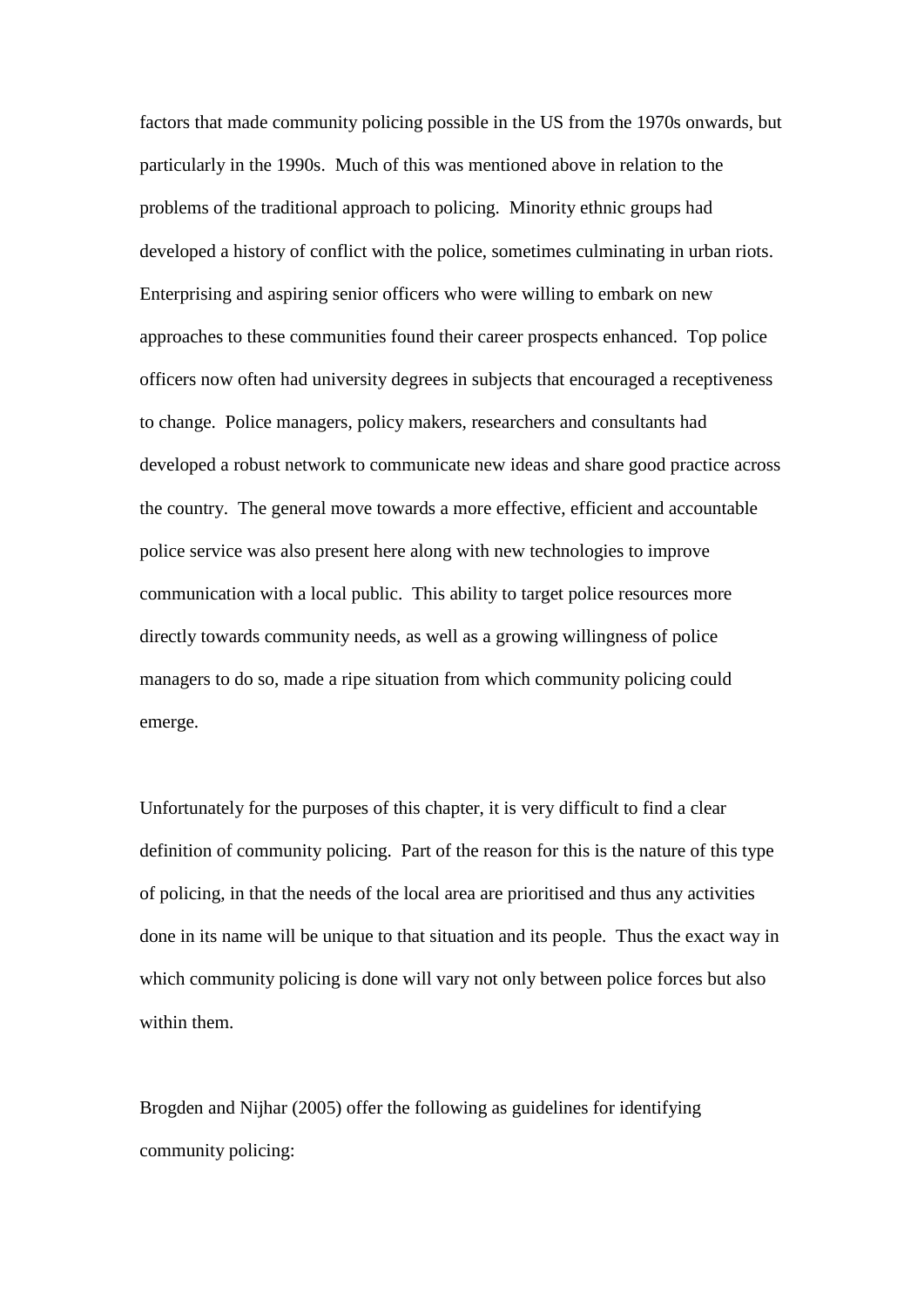- Neighbourhoods or small communities serve as primary foci of police organizations and operations.
- Communities have unique and distinctive policing problems that conventional police organizations and responses have not traditionally addressed.
- Community consensus and structures should guide police response to the community's crime and security problems.
- Policing should be both locally accountable and transparent.
- Police discretion is a fact and should be used positively to maximise community confidence in the police.

(Brogden and Nijhar 2005: 23-24)

The general idea then is to take policing down to a rather microscopic level of engagement, to be lead by these local actors in whichever way they see fit and to be held accountable to them. Thus it goes against much of the methods the police used to do their work before or, more importantly, goes against the kind of working practice the police value most highly: internally-driven, crime-fighting approaches where offenders are pursued and captured and the community is there mainly to give the police any information needed to do the job (Brogden and Nijhar 2005, Skogan 2006, O'Neill and Singh 2007). While the police have always to some extent been involved in 'social work' types of activities, these were not regarded very highly as being 'true' police work. The emphasis in community policing is to reverse that tendency, to see the 'community' as the main priority.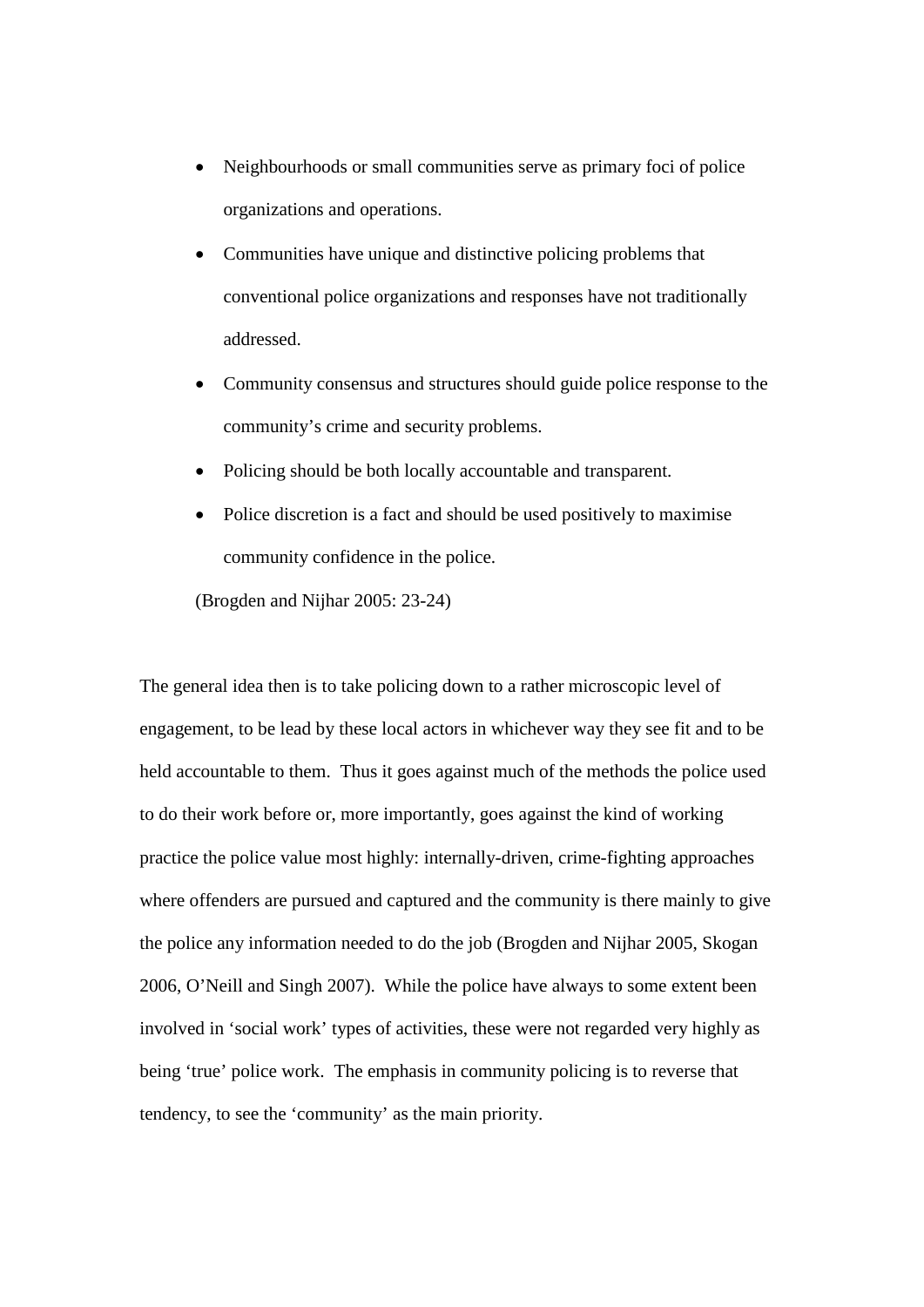Perhaps more important than a definition of community policing here is a definition of 'community'. As this concept forms the basis of all further police action, we must consider how exactly it is identified. Now while that is probably a task best left to a different volume of academic research entirely (and has been), a few thoughts will be considered here. There are different ways that the police can go about identifying and engaging a 'community', such as by using pre-existing networks or forums, approaching a specific geographical area to illicit its input or linking in with identity groupings (such as a specific religion or sexual orientation-based groups). All of these 'communities' come with their own inherent problems, such as finding suitable 'leaders', having internal fissures and competing demands, as well as difficulty in remaining stable for a reasonable length of time to allow work with the police to be successful. Community police officers may find themselves faced with different accounts and demands from the same group (Hughes and Rowe 2007). With pressure from above to engage with and reassure these nebulous entities, community officers have to do the best they can. It may be that 'community is not so much a descriptive term as a process whereby key actors (police officers, community safety managers and such like) construct and mobilize selectively discourses of community and aim to make them conducive to the aims of government' (Hughes and Rowe 2007: 338). The result is that those areas that probably need more positive engagement with the police are least likely to do it. These would tend to be the more deprived areas, accustomed to seeing the police as oppressive law enforcers, rather than as partners in local area development. At the same time, those who are willing to work with the police are precisely those who least need it: well-organised community collations with comparatively less crime problems (Tilley 2003, Skogan 2006). It would appear in effect that a high level of social capital (strong social networks in a community that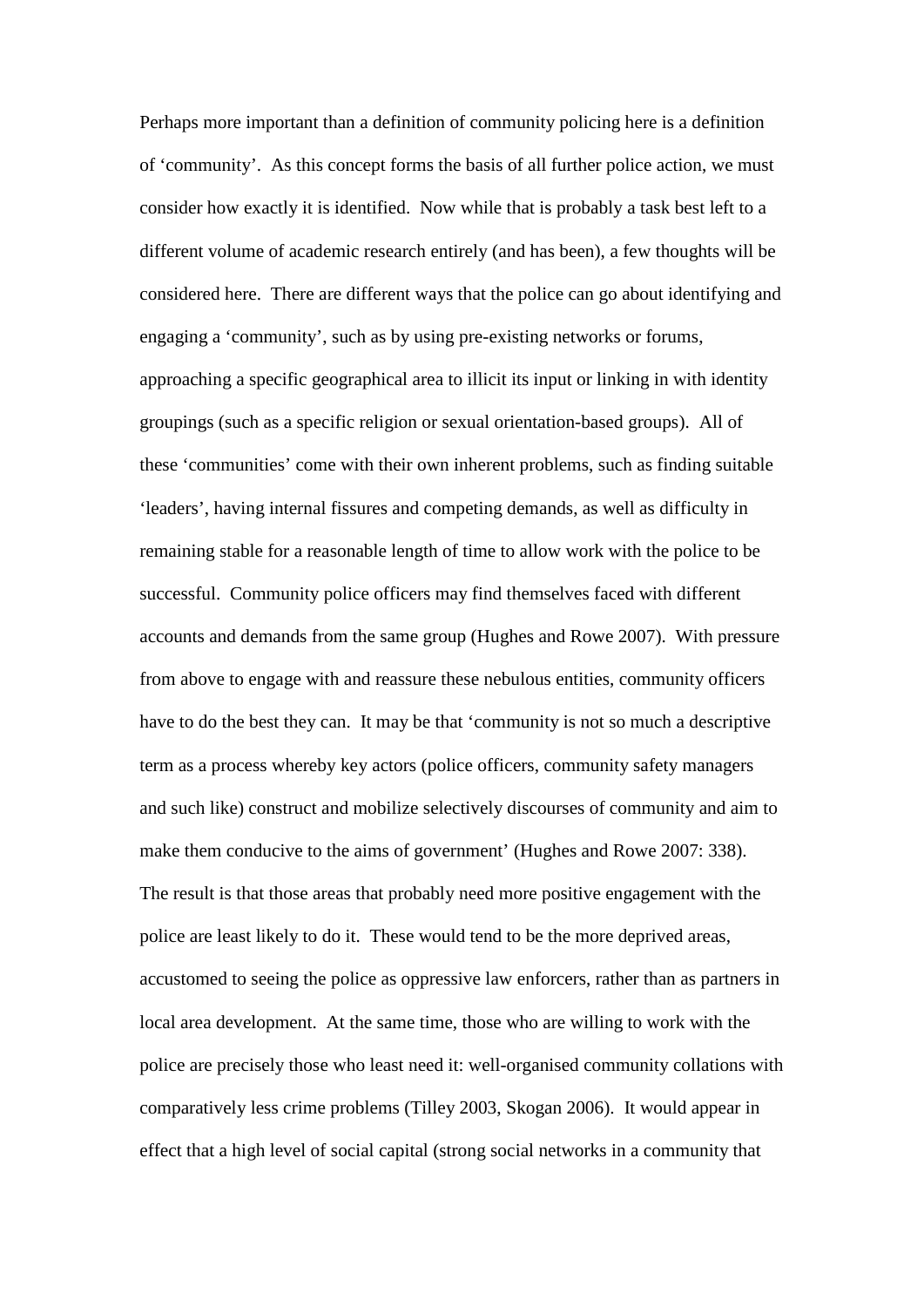bring about collective action and maintain social control) certainly helps make community policing easier, but areas with high social capital have less need of engaging with the police more than they already are.

While it may be difficult to find and motivate a 'community' into action that does not mean that it cannot be done. Many community policing initiatives have happened worldwide since its earliest inception in the 1970s. While 'Community Orientated Policing' was initially and American concept, it has been exported around the globe (Brogden and Nijhar 2005) and it even informs efforts at democratic policing in developing and failed nations through its concepts of community accountability and engagement (see Pino and Wiatrowski  $2006<sup>iv</sup>$ ). Judging the success of COP, however, is another matter. As mentioned before, activities that fall under the 'community policing' label are many and varied, so each would need to be assessed independently. As Tilly (2003) points out, however, this can be difficult to do as much of community policing is supposed to be based on police officer creativity and non-standardised outcomes. Supervising this kind of work, as well as monitoring it and judging its success can be a murky task. A further complication is that the officers doing the work with communities may focus their efforts on things that can be easily quantified and measured (under the guise of 'community policing'), rather than on the actual problem-solving itself. Brogden and Nijhar (2005) report that many police forces in the US are no longer even trying to maintain a pretence of community policing, either changing it to 'community problem solving' or simply reverting back to traditional, crime-lead policing. This is especially so in areas of great deprivation, where the police may make gestures towards community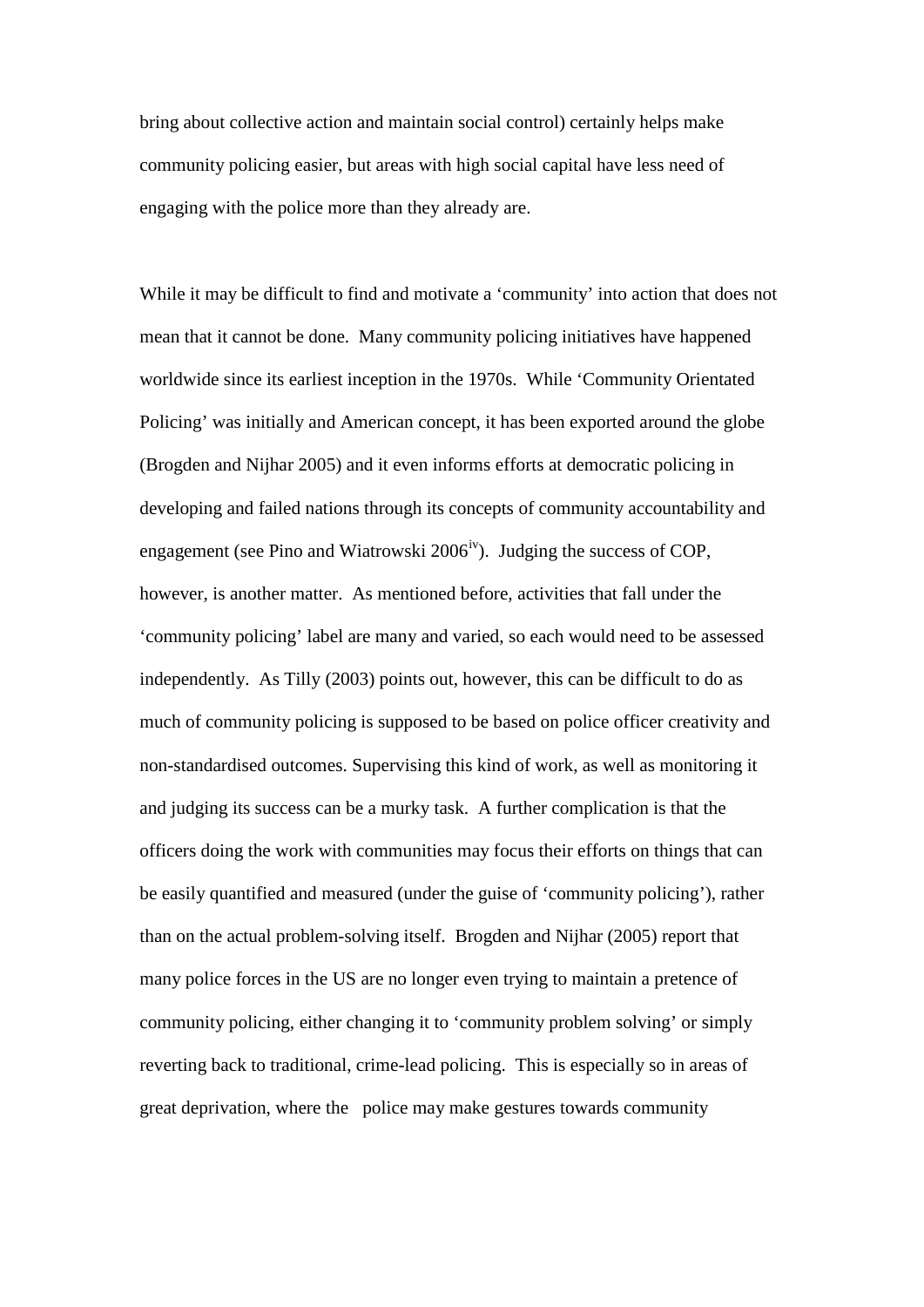engagement, but then continue to police in a more traditional way as it is far easier to do so (see Skogan et al 1999).

Until recently in the UK, community policing was largely left out of a very powerful measurement of police success, Best Value Performance Indicators (BVPIs) (Herrington and Millie 2006). These are a product of the move towards New Public Management in the police, as discussed earlier. What is important for this section is the contrast between the types of policing activities measured by the BVPIs (response times, arrests, clear-up rates, etc) and those types of activities that are valued and ultimately more successful in a community-orientated approach (meeting with local residents, moving children away from crime hotspots, etc). These two approaches to policing 'value' exist in parallel to each other and ultimately are in competition with each other for resources (although the current incarnation of BVPIs make slightly more of an attempt at including community elements, to be discussed later). While success in a community policing approach may not actually be felt for several years as the changes take root and are not easily quantified, immediate and measurable outcomes can be gained from the more traditional policing methods (Herrington and Millie 2006). And it is by success in these latter activities that police services are measured and ultimately praised for their 'effectiveness', thus inadvertently encouraging more orientation towards them and less towards the vague, immeasurable and long-term solutions afforded by community policing (Fielding and Innes 2006). The central UK government is in effect encouraging two competing policing ideologies, but reserving most of its praise (in terms of judging the 'effectiveness and efficiency' of a police force) for the one that relies upon traditional, reactionary policing methods.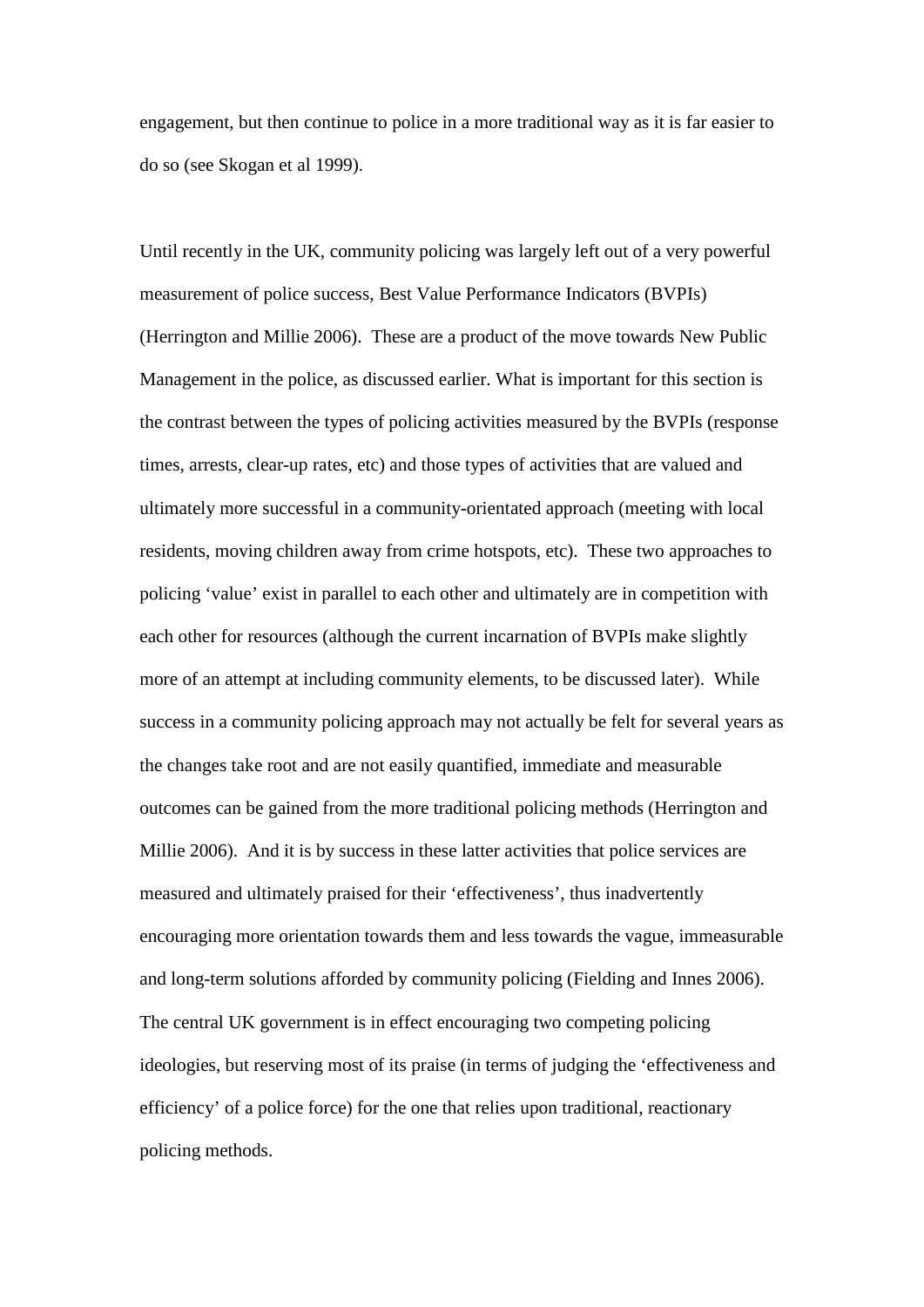Police officers themselves are aware of this tension and of the pressure upon the police force to adhere to both ideologies (while community policing might be being dropped in some forces in the US, it is still a national priority in the UK, more on this later). The above points to an inherent problem of community policing mentioned before: it largely works in conflict with traditional policing methods, culture and ethos. But after more than 20 years of COP, in one form or another in the US and UK, can some changes be detected in the overall institution to address this? Surely some efforts are being made to sell the idea to new recruits?

Chappell (2007) discusses police training in the US and reports that while training in the academy has started to incorporate community policing elements, these are largely missing from new recruits' experiences in field training. The former is largely classroom based training while the latter involves the new officer out in public with a field training officer, a logical place to build upon the techniques learned at the academy. However, as Chappell argues, the field training method used in most police forces (San Jose model) has been largely unchanged since its inception in the 1970s, despite being designed to adapt to the local priorities of the agency using it. This is attributed to difficulties in changing the structure and priorities of bureaucratic police institutions, field training officers focusing on 'the basics', and cultural resistance to community policing. Peace (2006) analyses the initial induction period by evaluating how well andragogy is employed in training probationary officers in England and Wales and if this is successfully applied to furthering community policing skills. Andragogy theory stipulates that adults learn differently than children and has been adopted by the police service as a guiding principle for its trainers. It can also fit very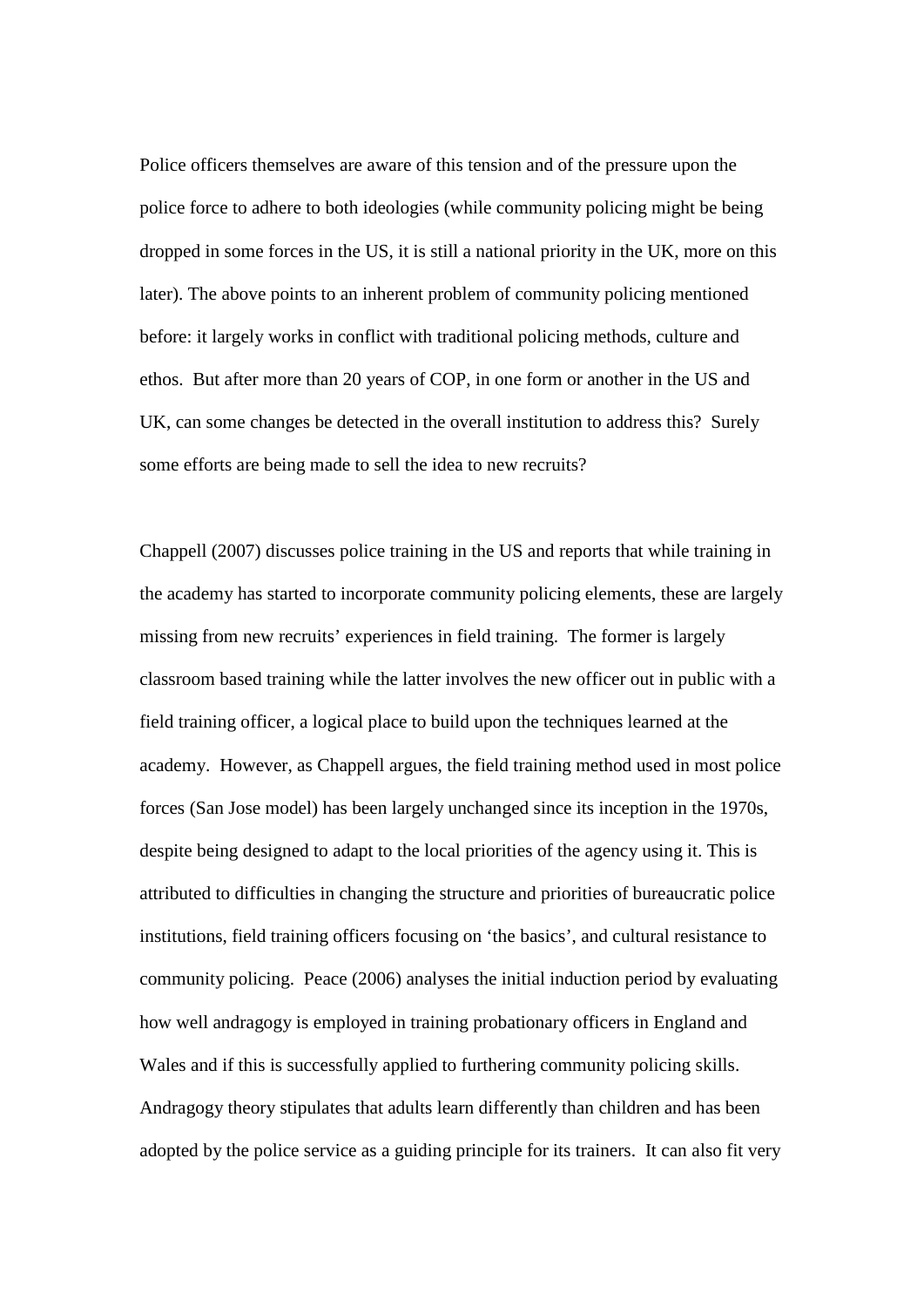well with developing skills that support a community-orientated policing approach, as it is student-lead. This mirrors the emphasis on police officer creativity and experimentation inherent in community policing. However, Peace found that despite a recent overhaul of probationer training in England and Wales to encourage community engagement, the (at the time) proposed new methods still prioritised traditional policing techniques largely based around law enforcement and that andragogy was not largely apparent in the training approach. Time will tell if the new decentralised training regime in England and Wales can meet expectations for a more community-savvy police service (see next section on Neighbourhood Policing). As it was only implemented nationally in April 2006, it is still too early yet to assess its effectiveness (Rogers and Lewis 2007)

If training does not yet show strong signs of changing to meet the new community policing ethos, what about individual performance evaluations? This would be another area where the institution could adapt to the ideological goals of community policing, by formally assessing how well police officers demonstrate the necessary skills or perform relevant tasks. Lilley and Hinduja (2006) argue that many police forces in the US are indeed modifying their appraisal processes to take community policing into account. Traditional appraisal schemes usually measure the more easily quantifiable side of policing (arrest rates, number of crimes solved, number of complaints lodged by the public, etc.). In this way, supervision and appraisal can be done at a distance, though indirect indicators, which are less resource-intensive. This can mean that police officers tend to avoid certain actions that may look bad on an appraisal, but this is not the same as engaging in high-quality policing. Appraisal schemes which do take community policing methods into account will look for ways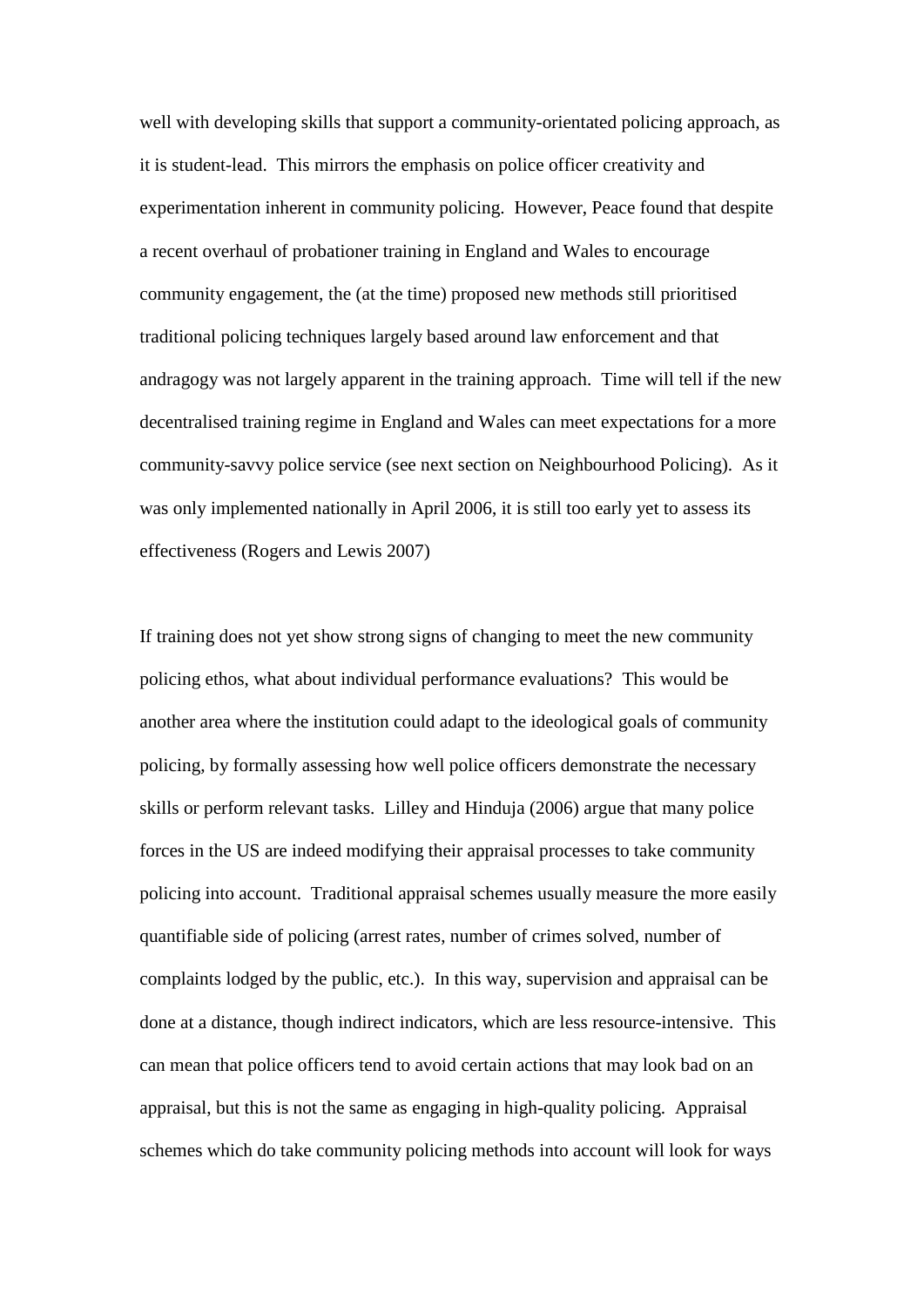in which officers employ a problem-solving approach and who do work in quality of life issues, rather than just use law enforcement methods. They would also emphasise independent thought as well as good teamwork. Lilley and Hinduja (2006) conducted a survey of over 400 police organisations in the US to ascertain if the above was indeed happening in officer evaluations. The results paint a mixed picture: while police agencies that embrace a community policing ethos do indeed show a greater appreciation for innovation in their officers (such as through public speaking, leadership or creativity), all organisations surveyed rated this as less important than the more traditional factors such as avoiding trouble and following agency norms. In addition, community policing agencies have not reduced their use of law enforcements statistics in measuring officer performance, but merely added more qualitative measures to the assessment process. This would suggest that even in those police agencies that embrace community policing, the traditional policing methods and ethos have not diminished to the extent that they are devalued in the appraisal process.

Lilley and Hinduja (2006) are unsure if the above is due to organisational resistance, or more to a lack of motivation on the part of administrative officers to significantly alter the appraisal system. Pino and Wiatrowski (2006) argue that, for whatever reason, few police organisations in the US have truly embraced the overall organisational change that community policing invites and not much other than the status quo is a result. This may mean that any significant changes to the police institution to bring it more in line with the community policing ideology (such as in training and appraisal) will be difficult to achieve. Pino and Wiatrowski feel that this is happening in spite of dramatic organisational changes in other segments of the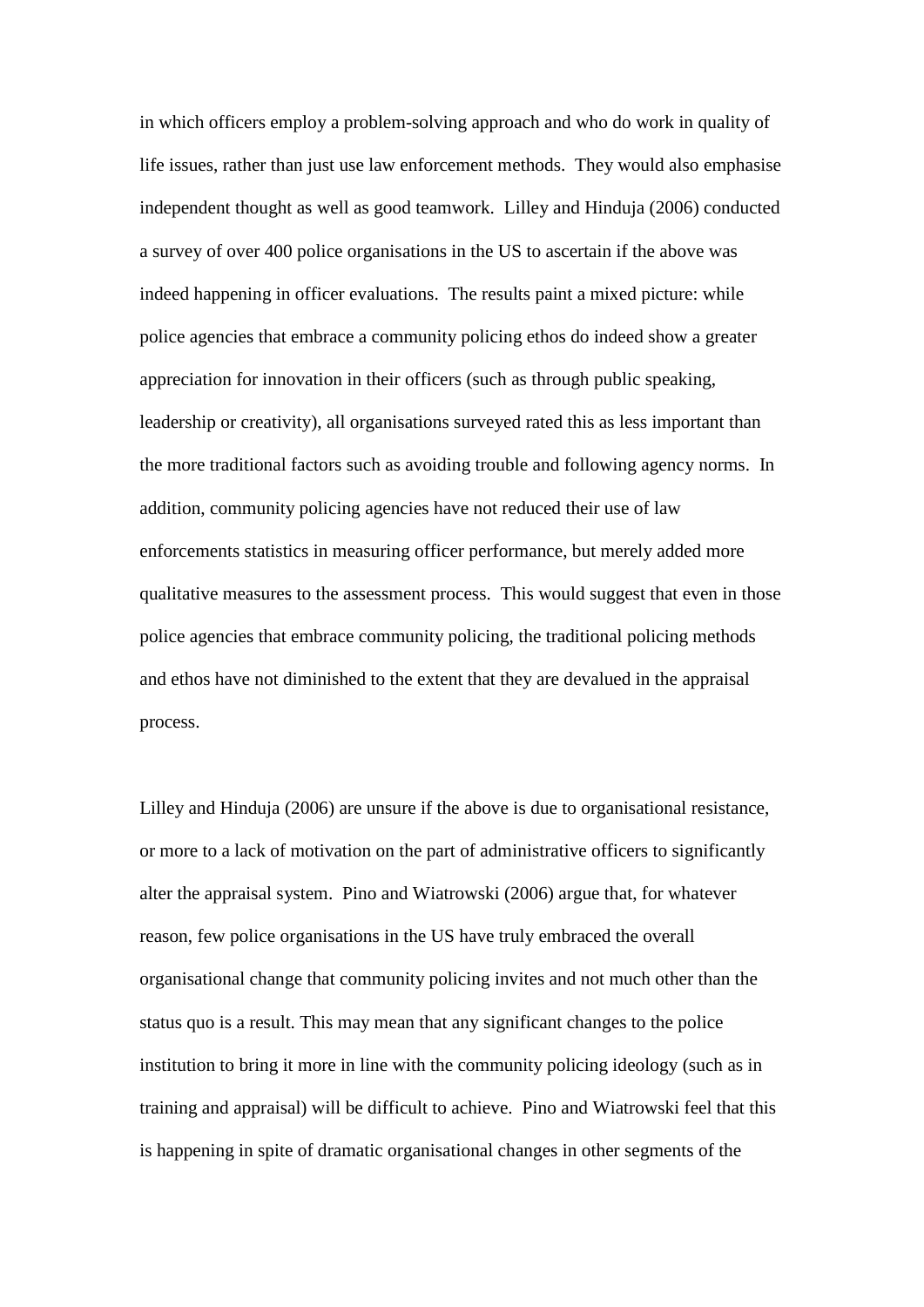public and private sector. Even if individual officers can overcome the usual cultural resistance to community policing (Chappell 2007) (such as seeing it as social work, middle managers fearing losing authority, conflicts with established expectations of police work) the organisation itself does not always change in ways to fully support officers in their community work (such as by providing adequate resources for it or valuing it in performance assessments). To truly embrace the ethos of community orientated policing, the entire institution needs to change to one orientated around the community it serves, and so far this does not seem to be happening in the US (Skogan 2006, Pino and Wiatrowski 2006, see also Manning 2007). Thus a picture emerges where community policing is either sitting alongside the traditional model of policing (and is often in conflict with it), or is merely providing window-dressing for the continued status quo.

#### NEIGHBOURHOOD POLICING

As mentioned above, community orientated policing has been in practice in the UK for a number of years. However, since The Police Reform Act of 2002 the central government has given it a new impetus, a new theoretical underpinning, as well as a new name. Could this be enough to end the mere lip service often paid to COP (as seems to be the case in some areas of the US) to make it truly an integral part of policing, the 'golden thread' that runs throughout what the police do (Herrington and Millie 2006)? This next section will explore some of the literature produced so far on this development.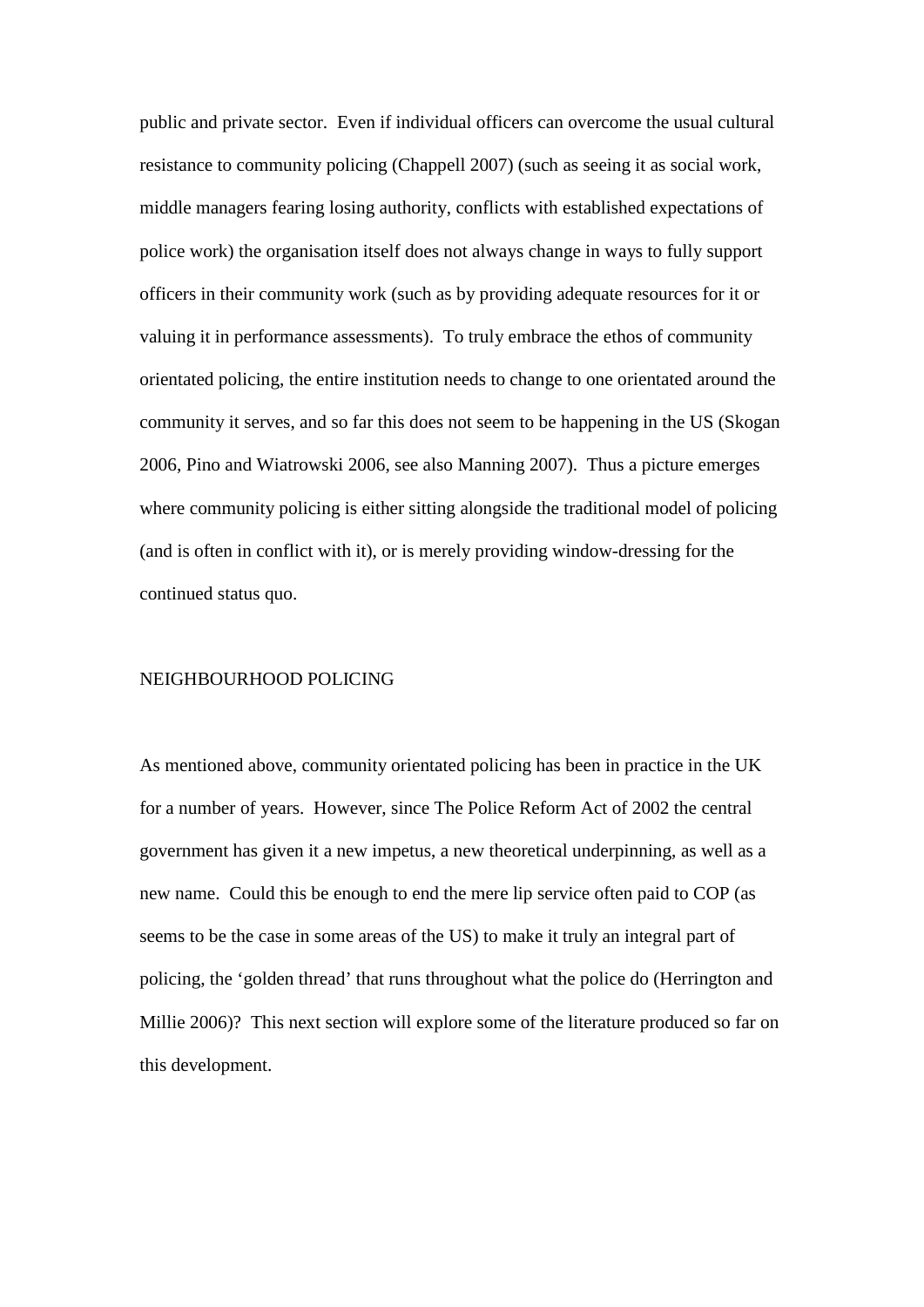Since the mid-1990s, overall levels of recorded crime have been falling in England and Wales. It was also just before and during this time that the police adopted their New Public Management approach to policing that put 'efficiency and effectiveness' to the fore. The result was that volume crimes (such as burglary and theft) were prioritised, as they would produce the more easily measured and quantifiable results, thus meeting the government's demands for a reduction in crime and an increase in accountability. While this seems to have been a success in terms of the crime rate, it has also meant that relationships with community members were not high on the police priority list. Since that time when crime rates began to fall, a new factor was on the increase: fear of crime. The disparity between actual recorded crime levels and the perception the public had of crime is called the 'Reassurance Gap' (Herrington and Millie 2006). This propelled the government into action and it launched the National Reassurance Policing Programme (NRPP) in England and Wales<sup>[v](#page-47-4)</sup> in April 2003. It ran for two years and its main objectives were to improve public confidence in the police while reducing the fear of crime (Fielding and Innes 2006). Integral to the reassurance project was a focus on 'signal crimes', a perspective developed by Martin Innes and colleagues at the University of Surrey (see Innes and Fielding 2002). Signal crimes can be anything that causes a person to feel alarmed or fearful of harm or disorder, such as graffiti, drug dealing or fly-tipping. The events or objects that become signals to a person do not necessarily bring about further or worse crimes (as is the premise of the 'Broken Windows' theory of Wilson and Kelling 1982, see later section on zero-tolerance policing), but can bring about changes in the person's behaviour to avoid harm. Signal crimes do not necessarily signal the same kind of danger or disorder to all people, and thus the importance here is how events are *interpreted* and *acted upon*, rather than on their ability to further increase the crime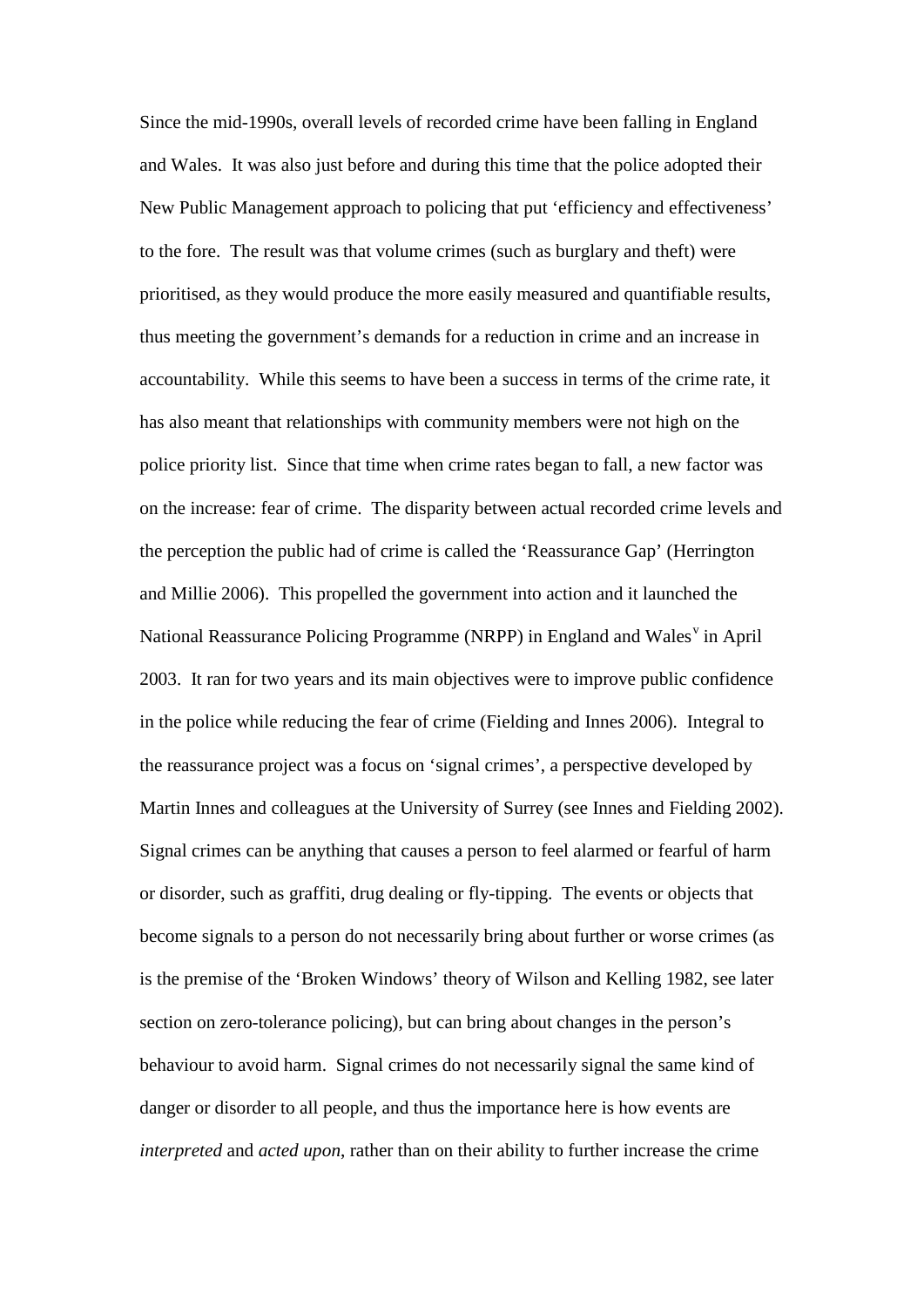rate in an area. This leads to the importance of consulting with local areas to ascertain which events or objects are signals for them.

Reassurance policing as it was developed for the NRPP had reassurance as a core *process* in police work, rather than an outcome in itself. Reassurance was to be the style of policing that officers adopted, by helping local areas to address their signal crimes so that they felt more secure in their surroundings, more cohesive (collective efficacy) and had greater confidence in the police. In this approach, overall security is the master concept. This is in contrast to how a report by Her Majesty's Inspectorate of Constabulary described reassurance (Herrington and Millie 2006). In Povey's paper (2001), reassurance is a goal in itself, and by achieving it the public could be encouraged to engage with the police more fully, and potentially provide more intelligence and other assistance in reducing crime. By being 'visible, accessible and familiar', the police would begin a virtuous circle, whereby the more reassured the public felt, the more they would assist the police, the more the crime rate would reduce and the more the public would feel reassured (Povey 2001, cited in Herrington and Millie 2006). There is thus a subtle difference in these two types of approaches to reassurance (in the former it is a process, in the latter it is an outcome), but only one could win out in the end.

Towards the end of the NRPP, its five core elements were modified slightly from their original text to include a specific mention of tackling *anti-social behaviour* and a suggestion that tackling disorder is *additional* work. These suggest a narrowing of the scope of reassurance policing so that it is no longer purely based on the signal crimes identified in local areas, and that is not a 'golden thread' running throughout all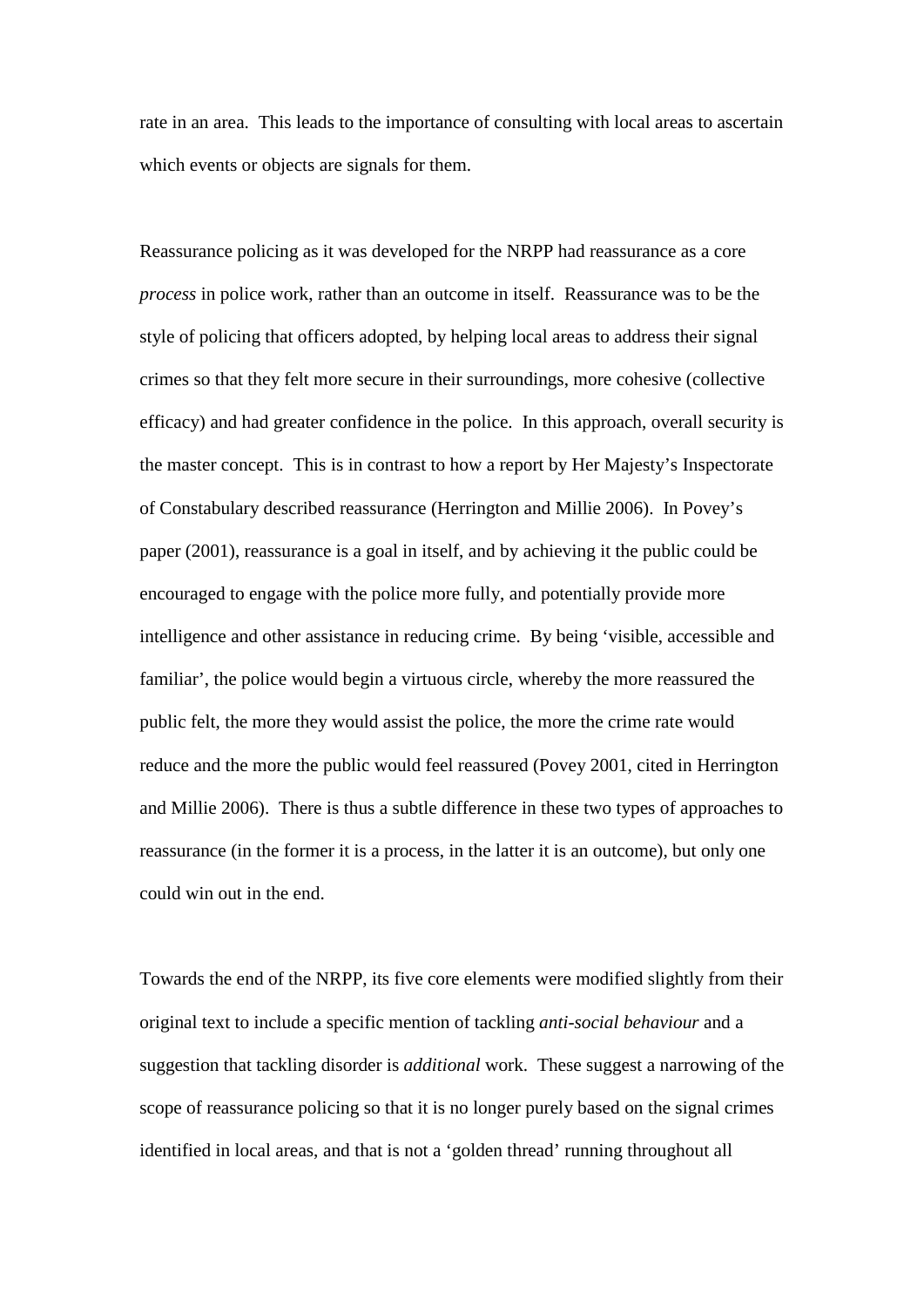policing work, but needs specific allocation of resources of its own. It seems as though national priorities were having an influence on how reassurance policing was to be done. Researchers who assessed the success of the NRPP reported that the police officers involved did not show an awareness of the concept of reassurance as a policing style, instead of being a policing goal. Their respondents often spoke of achieving reassurance with the public, rather than embarking on overall neighbourhood security (Herrington and Millie 2006). Thus the philosophical underpinnings of reassurance and signal crimes were perhaps being lost to a more general focus on community policing as had been exercised in the past.

When the NRPP came to an end, it was deemed to be a success (Tuffin et al 2006), but was not implemented across England and Wales in exactly the same format as it was in the trail programme. What is now in place is a programme of 'neighbourhood policing'. The signal crimes perspective is still named as an integral part of the approach, but the core principles have changed from those identified in Herrignton and Millie's (2006) work to the following:

Neighbourhood Policing:

- 1. Is an organisational strategy that allows the police, its partners and the public to work closely together to solve the problems of crime and disorder, improve neighbourhood conditions and feelings of security
- 2. Is managed within mainstream policing activity, integrated with other policing services
- 3. Requires evidence based deployment of neighbourhood teams against identified need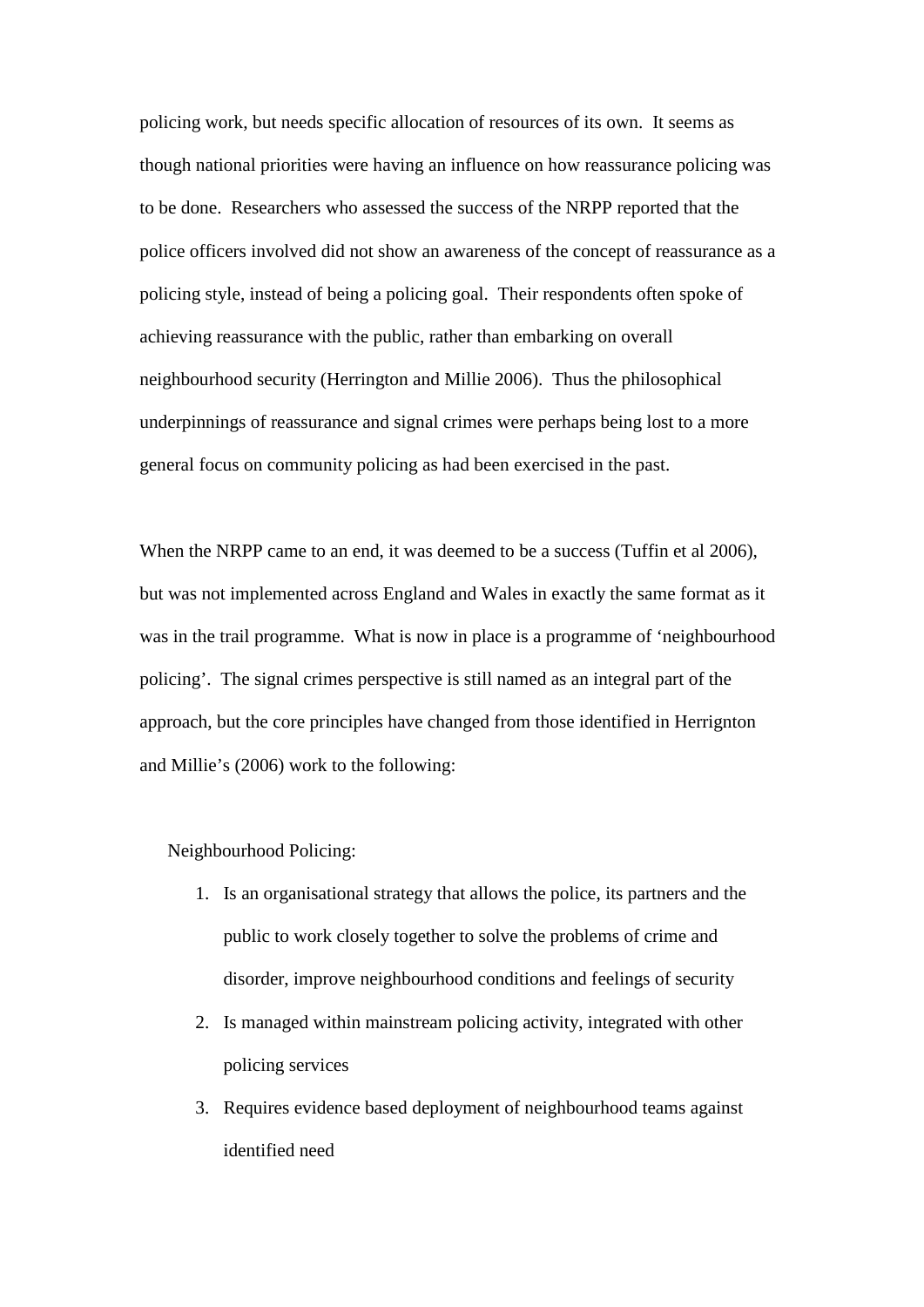- 4. Establishes dedicated identifiable, accessible and responsive neighbourhood policing teams which provide all citizens with a named point of access
- 5. Reflects local conditions and is flexible and adaptive
- 6. Allows the Police Service to work directly with local people to identify problems that are most important to them, thereby giving people direct influence over local policing priorities
- 7. Establishes a regime for engaging other agencies and the public in problem solving mechanisms
- 8. Uses the National Intelligence Model (NIM) as the basis for deployment.
- 9. Requires an effective engagement, communication and feedback strategy, and a clear explanation of where accountability lies
- 10. Should be subject to rigorous performance management including clear performance monitoring against a local plan and commitments made to neighbourhoods

(Neighbourhood Policing Programme website $\overline{v}$ i)

While there is indeed a continued emphasis on consulting local people and reflecting local conditions, there is also repeated mention of joint working with other partner agencies and working in teams. Emphasis on evidence-based police deployment is clear, as is a commitment at the end to performance management and monitoring. So we can see here a mixture of the original reassurance philosophy of engaging the public and being flexible and adaptable to their needs, but also the New Public Management of policing with evidence-based deployment, working with partner agencies to spread the load and performance management. This ideological duality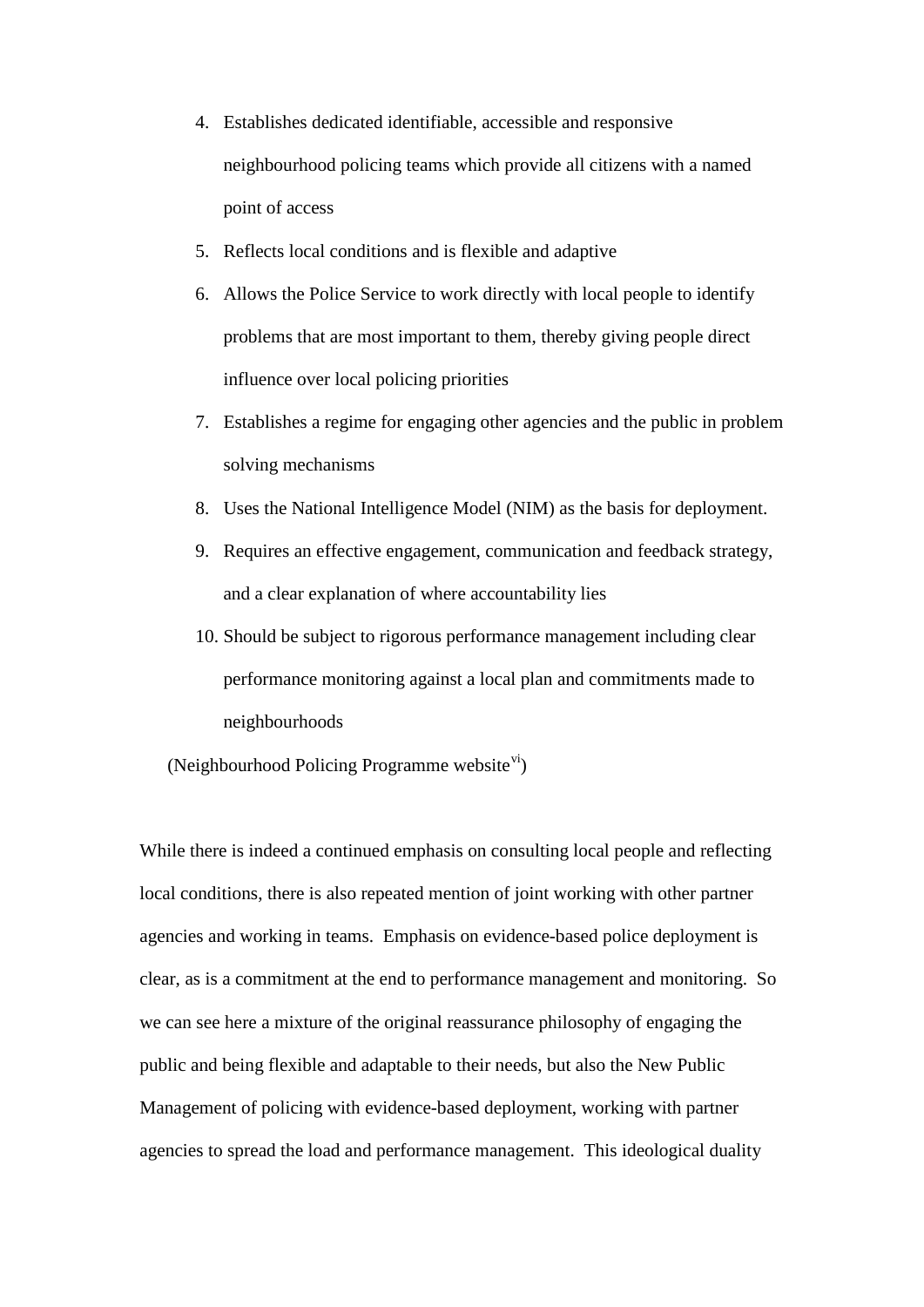also reflected in the way neighbourhood policing is presented in point two as being part of mainstream policing activity, but in point four requires dedicated policing teams. This echoes a finding in Herrington and Millie's (2006) work in that while reassurance was to be the work of all police officers; it was in practice usually left to those with a 'community' role. Nowhere in the above list is there a mention of 'reassurance' in the principles of neighbourhood policing. While the focus of reassurance policing was largely around an improved sense of security for communities and reducing the 'Reassurance Gap', neighbourhood policing mentions crime and disorder in point one as a key principle, before mentioning feelings of security. It would appear that Herrington and Millie's (2006) observation of a narrowing of the focus of reassurance policing towards national goals instead of a purely open-ended approach lead by local communities continued into the Neighbourhood Policing Programme. We can also note the continued struggle to make community-type policing activities fit within or at least alongside the traditional policing model, as evidenced in the US. Thus what is listed above needs to be seen as more of a 'wish list' than the reality of policing practice, as traditional policing methods do remain. There does not seem to be here a suggestion of altering the entire police institution to one focused on the community first and foremost.

What is perhaps unique to the Neighbourhood Policing Programme in England and Wales and is so far largely absent from other community policing initiatives is an attempt to integrate its goals into police service performance monitoring methods. As mentioned above, Best Value Performance Indicators were introduced and used in the late 80s and early 90s to assess if the police service was achieving 'efficiency and effectiveness' as determined by nationally-set organisational goals. A BVPI related to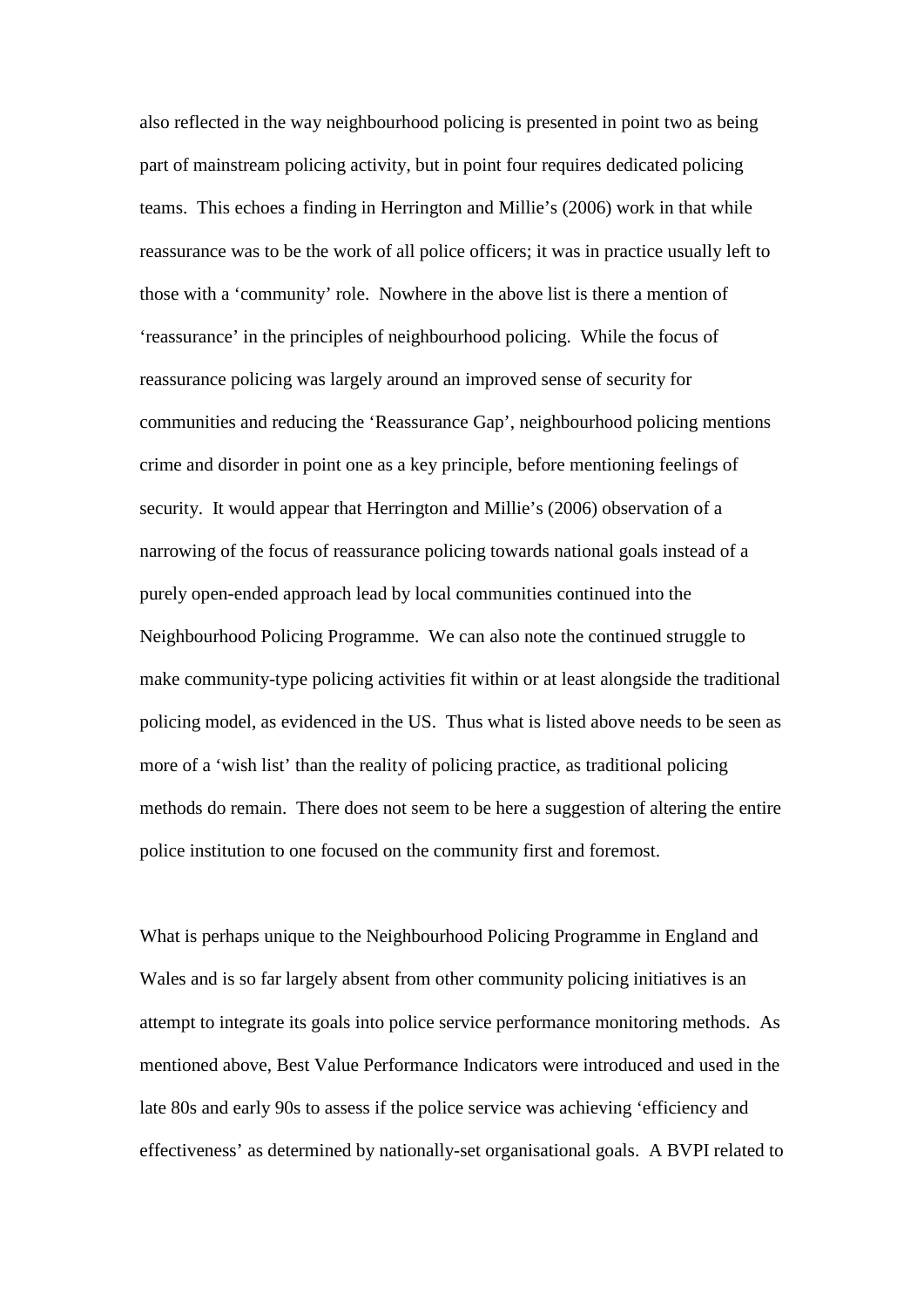'public reassurance and quality of life' was proposed in 2003 (Herrington and Millie 2006), but until then, the entire performance assessment programme was geared towards traditional policing goals and methods. All the BVPIs were condensed and renamed 'Statutory Performance Indicators' in 2004 in a new Policing Performance and Assessment Framework (PPAF) (Flanagan 2008). Included in the new SPIs are a measure of 'public confidence' (SPI 2) and three 'quality of life' measures (SPI 10ac). While it is interesting to see a new recognition of reassurance-type measures, all of these indicators are assessed using specific elements of the British Crime Survey (Home Office 2006). This is an annual national survey of the public's experiences of crime, and while it is largely regarded as a very valuable tool in measuring crime rates, it does not quite address the more qualitative aspects of reassurance, confidence and fear.<sup>[vii](#page-47-6)</sup> Fielding and Innes (2006) have argued for the importance of qualitative measures of police performance, especially those which capture the opinions of key informants. These are people with a detailed knowledge of life in their community, especially as it has changed over time. Fielding and Innes (2006) feel that response reliability is greatly improved if the people targeted are in a position to know about performance under neighbourhood policing. These approaches can actually be more reliable than a random survey, if done well.

As mentioned above, the core principles of neighbourhood policing include 'evidence-based' deployment and employing the National Intelligence Model (NIM). These point to the relevance of another type of policing strategy within neighbourhood policing, specifically, that of 'intelligence-led policing'. It is to this that we now turn, to discuss what it is and how it can co-exist with communityorientated approaches.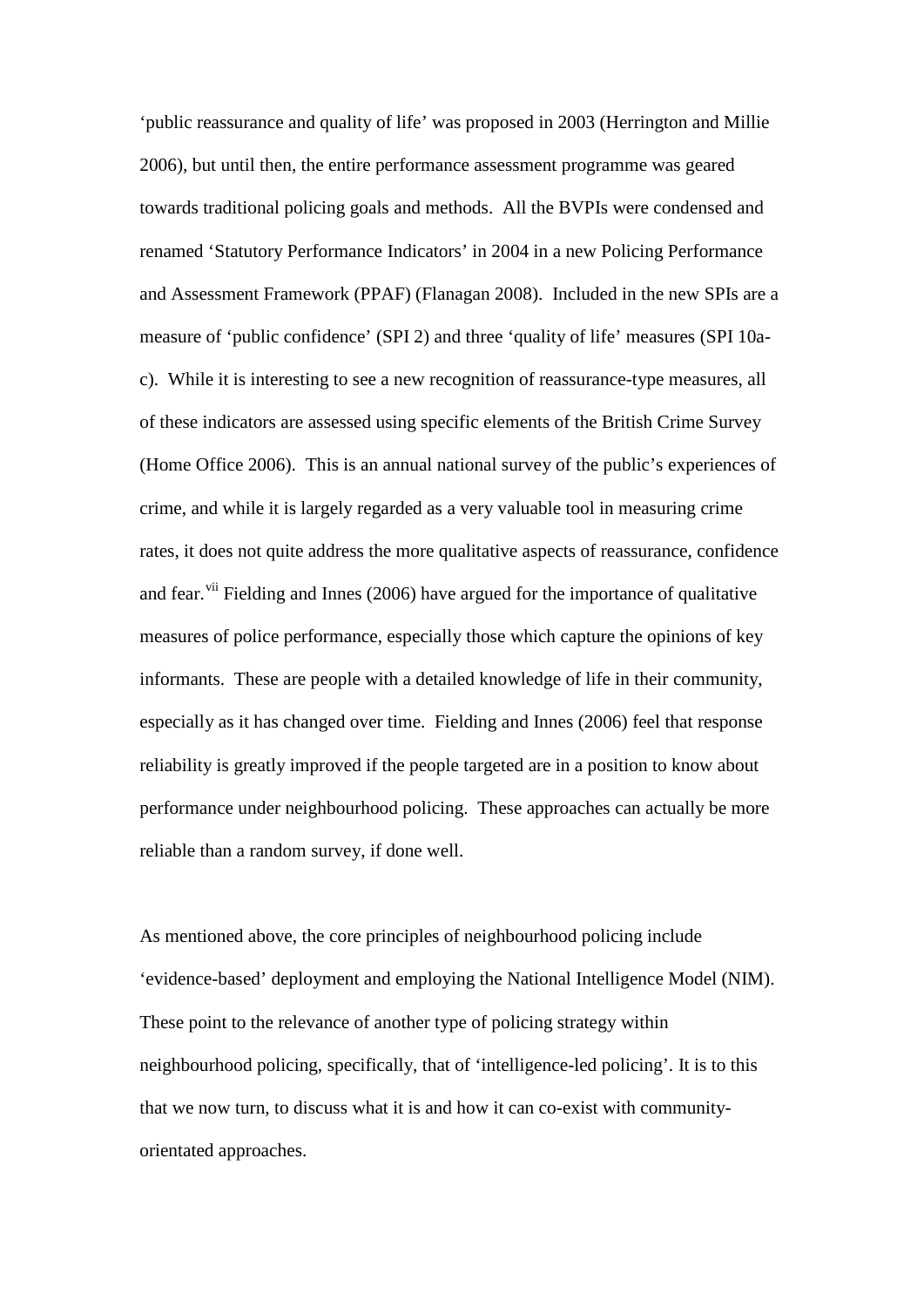#### INTELLIGENCE-LED POLICING

In the early 1990s, the police in the UK were under increasing pressure to do their work more 'efficiently and effectively', as has been discussed above. Part of the response to this call came in the form of 'intelligence-led policing'. This is designed to be a more proactive approach to policing than what had taken place before. Up until the 1990s, much police work was reactionary, taking each incident in isolation and responding to the particular *crime* in question. In intelligence-led policing, it is the *criminal* who matters first, as crimes do not always happen in isolation from each other and criminals can work in networks. It was theorised that by taking a more systematic approach, where certain people are investigated for their criminal activity, not only could more crimes be detected and cleared up, but also future crimes could be prevented. A small number of offenders account for a large number of crimes, so this would be a far more efficient way to address crime. The idea is to look at offending patterns and so assemble as much 'intelligence' as possible about certain offenders before police action is taken. That way it can be targeted far more 'effectively and efficiently' (Tilley 2003). As with other police innovations, this is the intention behind this method. As we shall see later it may not be the reality.

In order to ensure that there is consistency in the approach to intelligence-led policing across the UK, the National Criminal Intelligence Service developed the National Intelligence Model (NIM) on behalf of the Association of Chief Police Officers. It has been rolled out to all police forces in England and Wales since April 2004 and is also being introduced in Scotland. It is primarily a tool of law-enforcement, with a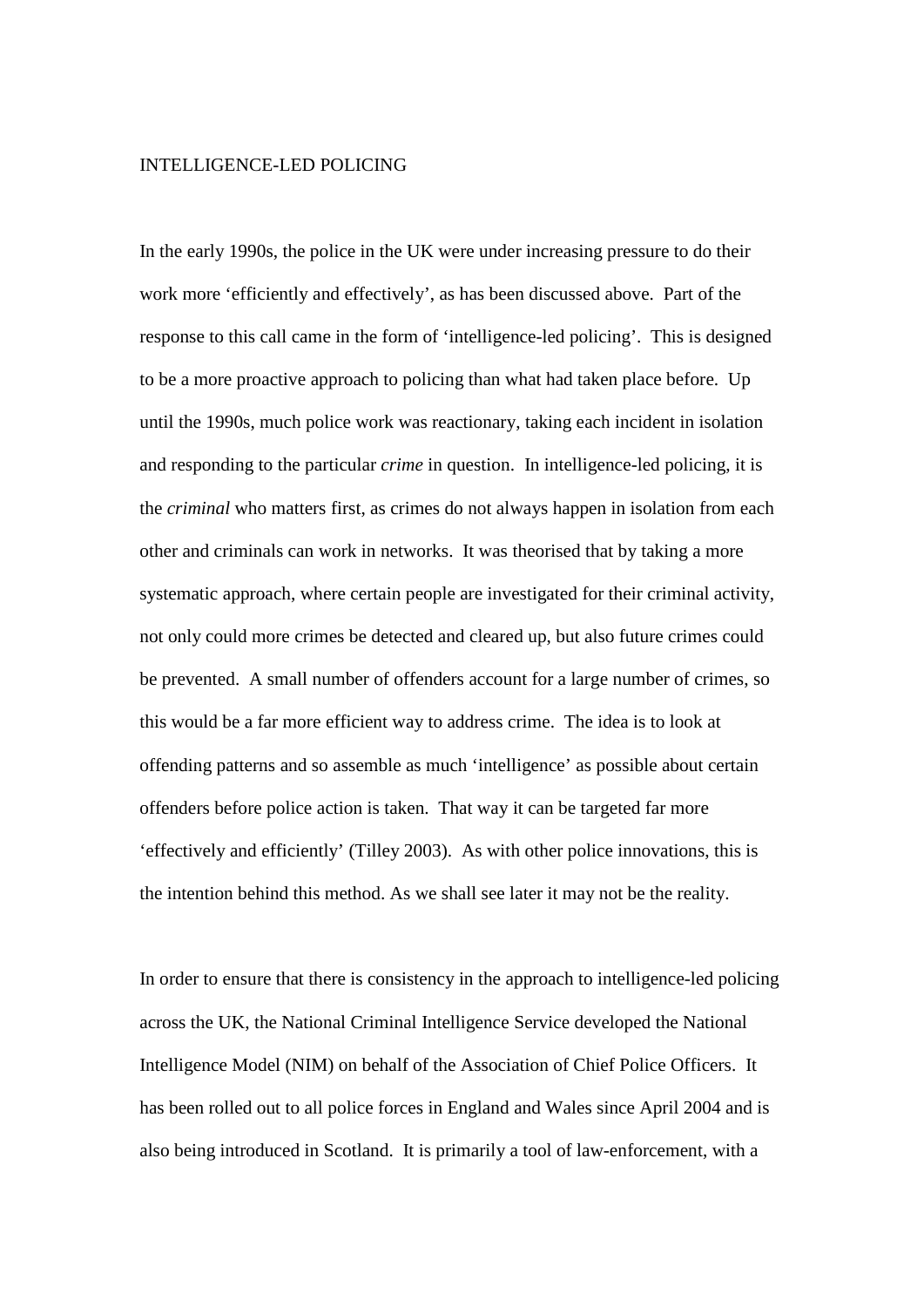focus on criminals and their crimes and disrupting criminal networks (Tilley 2003, Maguire and John 2006). There are three main levels at which the NIM works:

- Level 1, covering local issues, including the while range of categories and levels of crime, notably volume crime
- Level 2, covering cross-border issues, where crime issues cross jurisdictional borders and where intelligence needs to be shared, and
- Level 3, covering serious and organised come operating on a national or international scale

(Tilley 2003: 322)

Thus all types of crime are included in the model – it is not just intended for 'volume' crime or just for organised crime. At each level is a Tasking and Coordinating Group (TCG), which, using advice from intelligence units and data from analysts, allocates appropriate resources. It is here that the main police 'business' takes place, and the TCG is also responsible for achieving the necessary 'outcomes'. The NIM is a rather complicated model and rather than go into great detail on how it works, I shall quote a helpful summary:

[T]he Model splits policing into the two overarching fields of core policing 'business' and its required 'outcomes'. The link between them is the Tasking and Coordinating Process. Tasking and Coordinating operates in two mutually dependent modes, strategic and tactical, and is informed by four key 'intelligence products'. These, in turn, are based upon nine 'analytical products' (or techniques). The key resulting driver is the control strategy,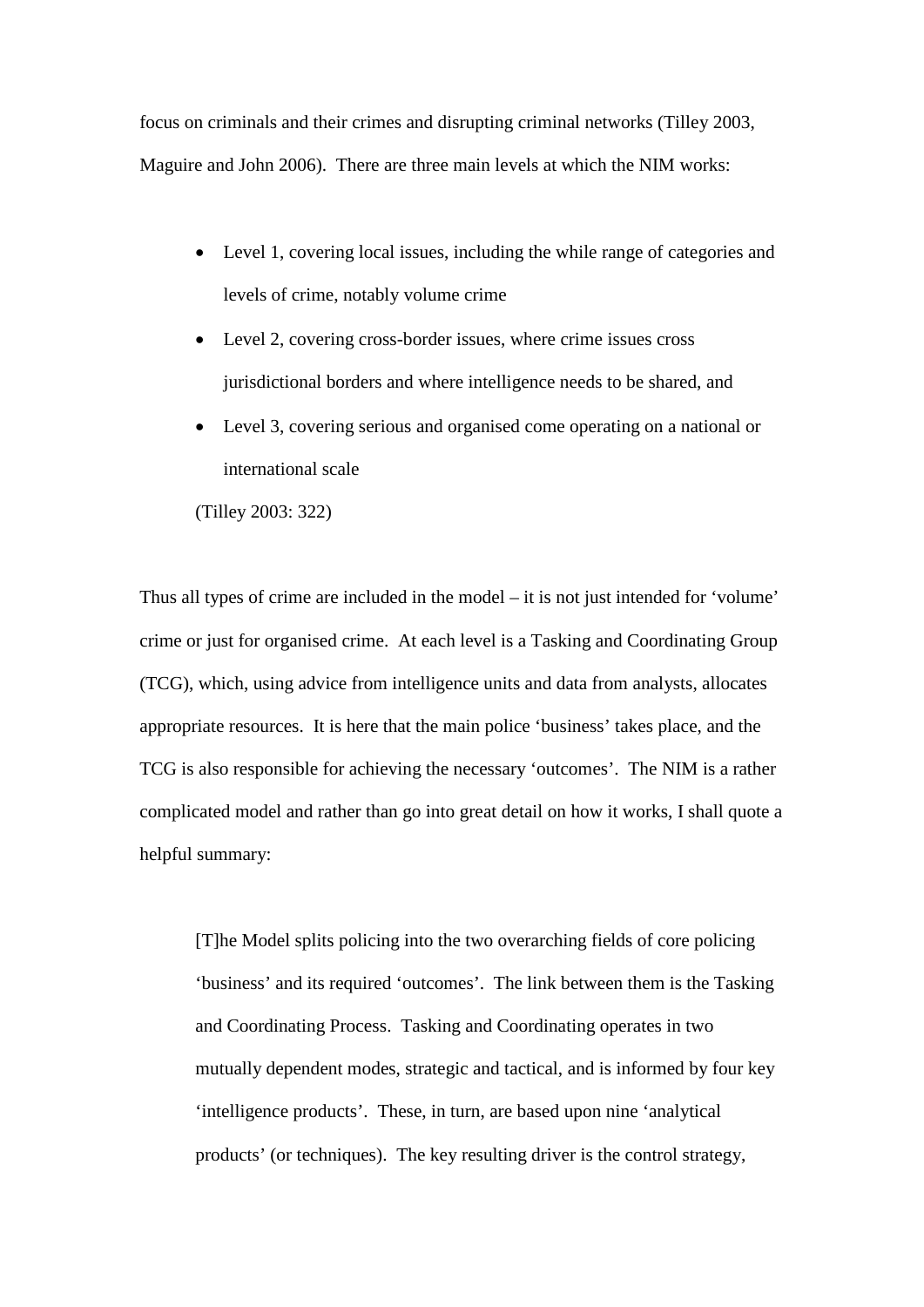which is addressed through the tactical menu (or set of operational responses). This general structure is replicated at three distinct Levels of policing: Level 1 (local), Level 2 (cross border) and Level 3 (national/international). Mutual dependence is […] apparent, with priorities set at each level ultimately influencing those at the others. (Maguire and John 2006: 73).

Much of the NIM is orientated around traditional, enforcement-type policing methods. For example, the tactical menu includes managing specific hotspots, targeting specific offenders or investigating a series of crimes. It also includes, however, using preventative measures such as community action programmes (Tilley 2003). Community intelligence is acknowledged to be one type of intelligence that can be fed into the model, and this is obtained from the general public when they report what they know to the police (Maguire and John 2006). As Hughes and Rowe (2007) have pointed out, community policing and intelligence-led policing used to be at odds with each other, in that the former was seen as a distraction from 'real' policing and the latter was seen as a more efficient and sophisticated policing method. However, since the terrorist attacks in 2001, the local and the global are increasingly viewed as linked. Local information can have an important relevance for national and international events. Thus the police are careful to ensure that all three Levels in the NIM influence the others, and that gains in community intelligence made through improved community relations with the police are fed into the NIM, wherever relevant (Hughes and Rowe 2007).

As intelligence-led policing is closely concerned with 'efficient' use of police resources and deployment, it was easy to develop it into a management tool as well, to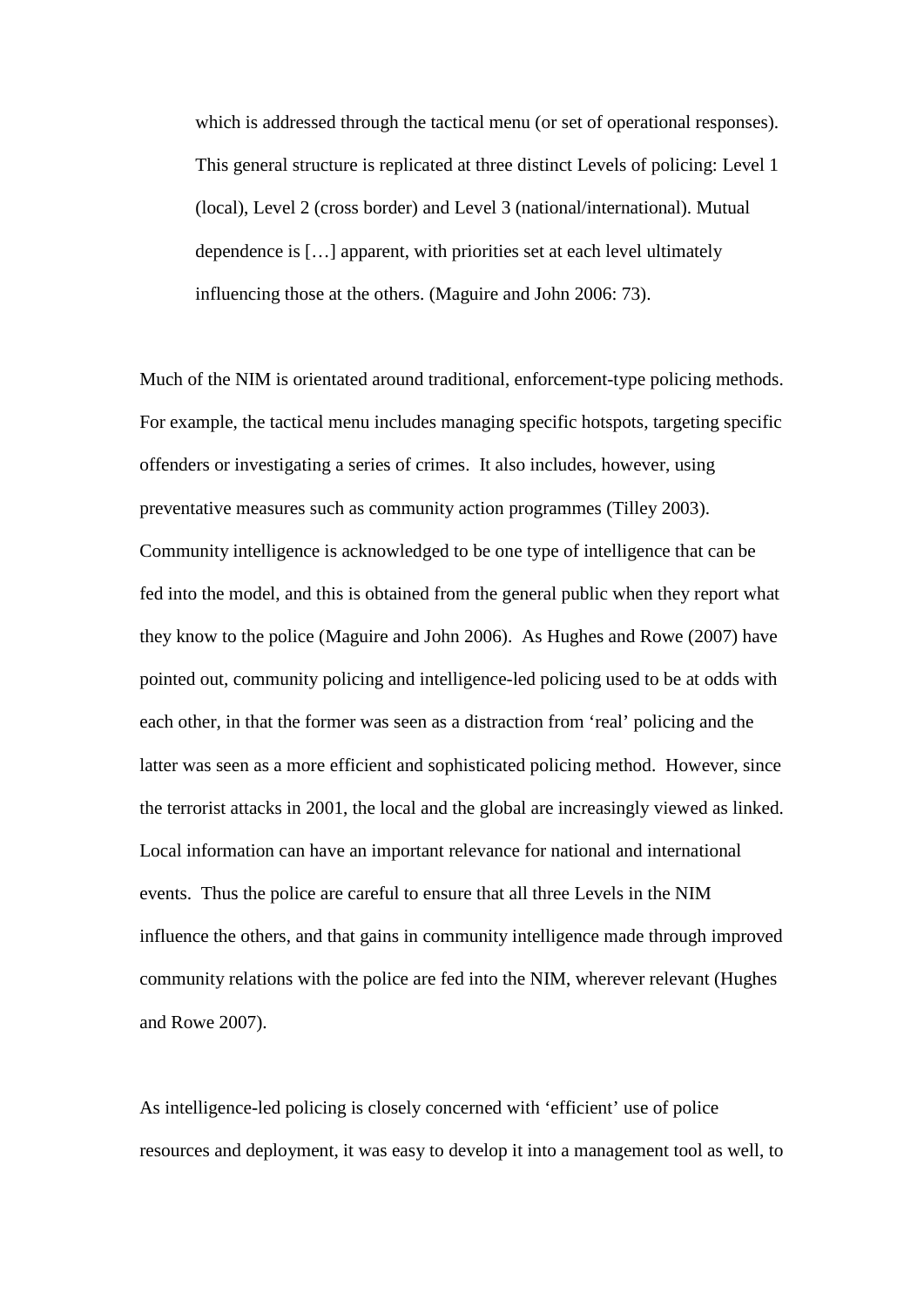be used across the entire police organisation. Intelligence-led policing was intended to be applicable to *all* police officers and *all* areas of police work – not just to specialist units. This means that the police work which stems from intelligence-lead policing does not necessarily have to be enforcement orientated, or geared towards the traditional policing methods. Indeed, if intelligence generated about an area identifies a problem that needs to be solved, community action or partnership approaches may be better suited to the task. This shows that while intelligence-lead policing was designed to be proactive in nature, does not have to be and in some cases should not be. Thus one cannot assume the proactive police work and intelligence-led policing are the same thing (Maguire and John 2006).

However, this distinction seems to have been lost on some officers involved in intelligence-led policing. The NIM is associated with intelligence-led policing and therefore, by association, to proactive investigation methods, which are the preserve of specialist investigation units. Instead of becoming a tool by which the entire organisation could do its business more effectively, it is seen as an additional method and an imposition. During the time when the NIM was first introduced, reassurance policing had begun and it appears as though these methods initially were seen to conflict. As discussed above, however, reassurance policing's heir, neighbourhood policing, should be based on intelligence gathered from the community. It can also provide intelligence to be fed into the NIM, so the two methods are not intended at all to be competitive (Maguire and John 2006).

As discussed earlier, a second development in policing in the early 1990s was the move towards New Public Management, directed by performance indicators and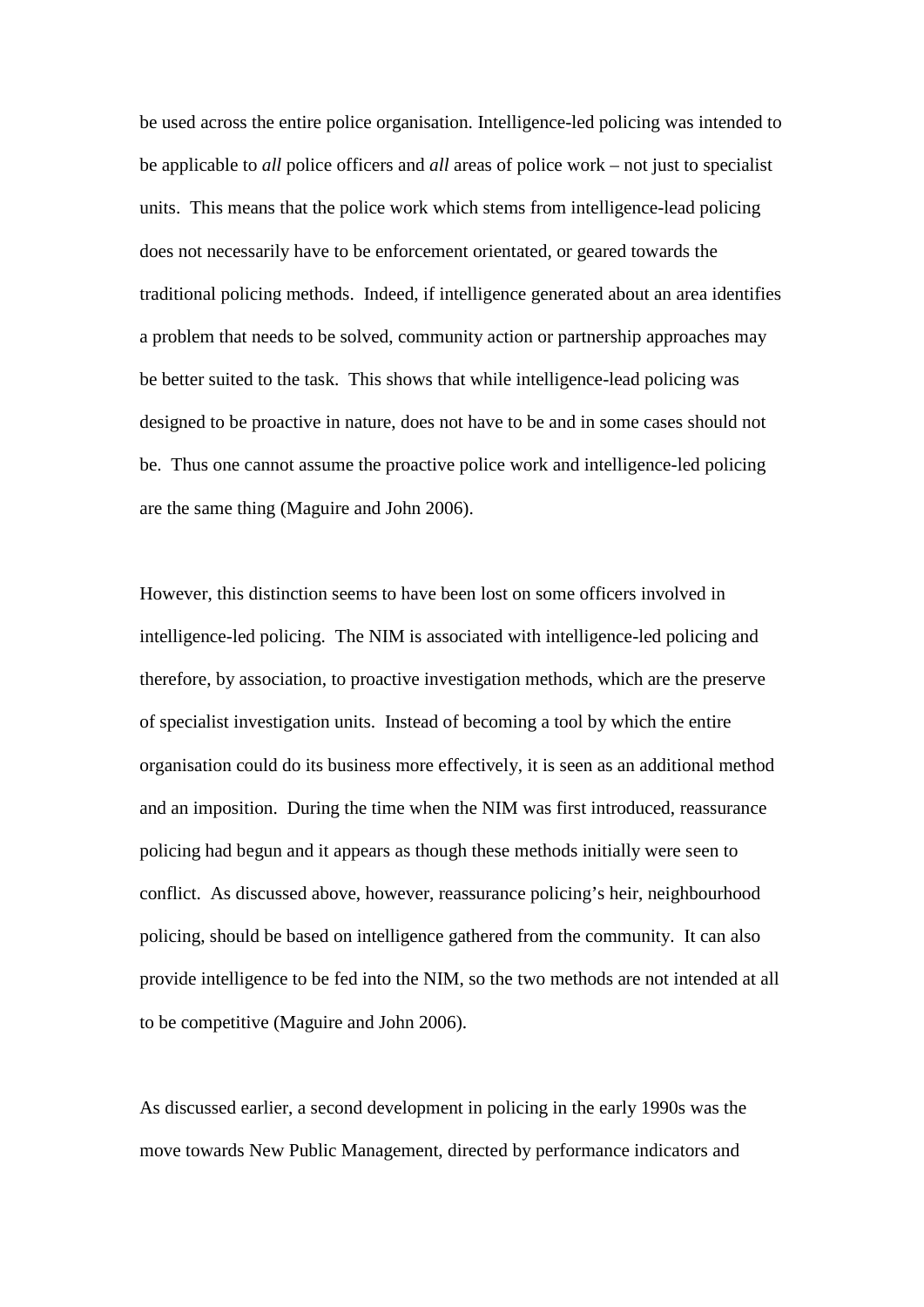focused on volume crimes (low-level crimes usually, such as burglary). There is an important difference in philosophy between this and intelligence-led policing. Volume crime encourages the police to work on crimes that are likely to produce a good 'result' and clear up as many cases as possible with as few resources as possible. Thus prolific offenders who are more difficult to catch would not be pursued, as they might be in intelligence-led policing. This suggests that volume crime is more concerned with quantity (and meeting performance targets) than quality in intelligence terms. It also brings a return to reactive policing methods, where (volume) crimes are investigated independently of each other. Efforts are being made, however, to link volume crime approaches to the NIM. For example, by using intelligence to identify 'crime series', offenders can be charged with as many crimes as possible, as can their co-conspirators. However, nationally set performance indicators do still hold a strong influence over senior police officers and research suggests these may at times influence how the TCG sets its priorities. Some actions taken under the NIM would not show up on performance indictors and there is thus a risk that politics rather than intelligence could dictate policing at times (Maguire and John 2006).

Other problems have been identified with intelligence-led policing, besides (perceived) conflicts with community and volume crime methods and performance indicators. Generating intelligence itself can be problematic, in addition to keeping that flow of information coming. Police officers are still involved in reactive policing, as they must respond to crimes as they are reported. This does not always leave a lot of time for 'proactive' work. In addition, some of the roles and activities that stem from intelligence-led work may be less attractive than other, more reactive,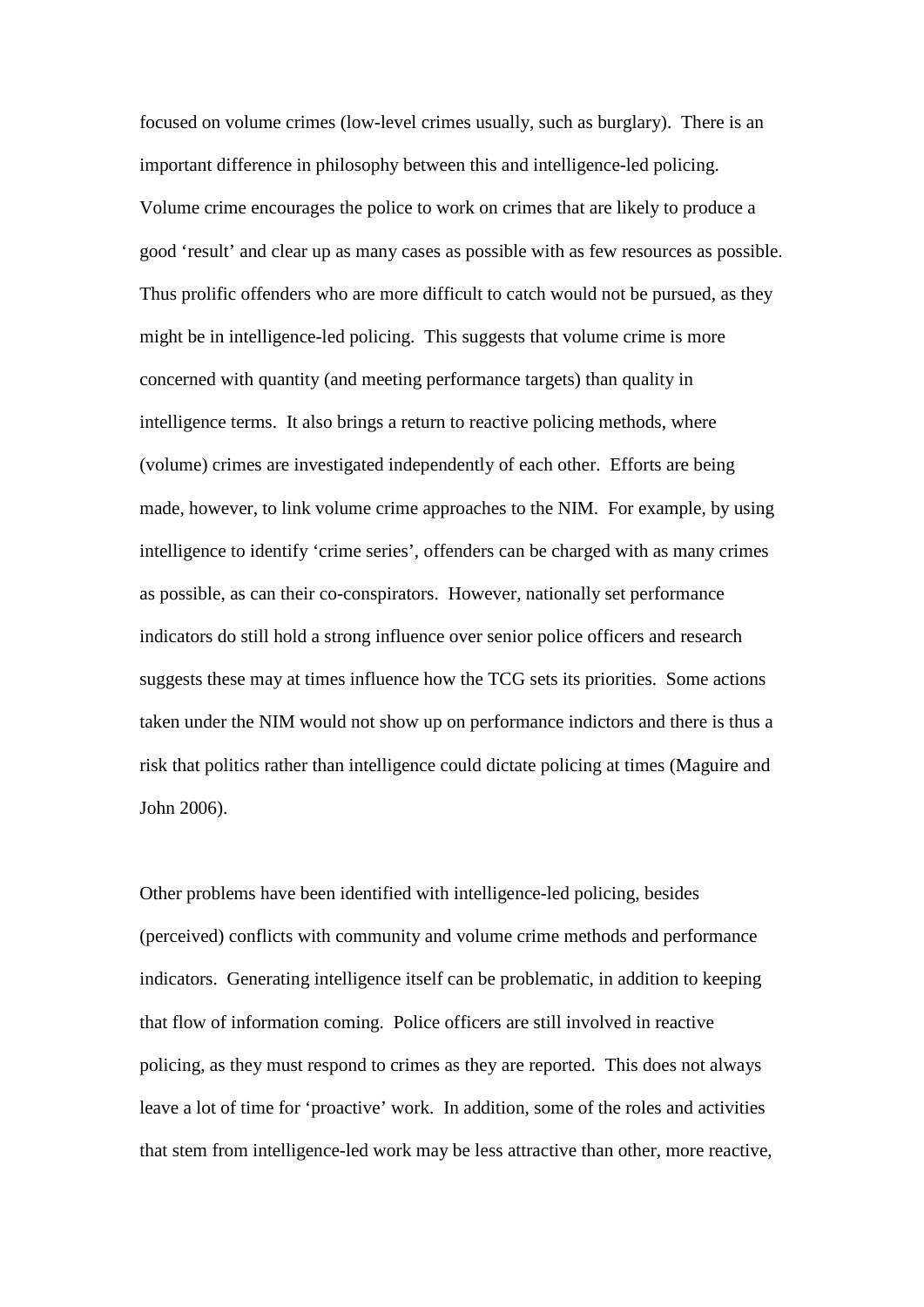ones. It is still to early to know if the NIM has been successful, but it does have a number of inherent barriers to overcome. (Tilley 2003). However, Tilley argues that intelligence-led policing may come to sit better with the more traditionally-minded police officers than initiatives like neighbourhood policing. In its most narrow interpretation, intelligence-led policing is primarily concerned with enforcement, arrest and incarceration of offenders. More fuzzy concepts such as economic deprivation or low social capital do not come into play, and the offender is cited as the main root of the problem. The police as 'intelligence-led' can paint a flattering picture of their work, one that the public is likely to embrace. The police are hard on criminals, but especially the worst and most prolific criminals. However, as Tilley (2003) reminds us, this does not mean that it is necessarily a better way of dealing with crime. Enforcement alone is not always the best solution (Bittner 1967), and there is also the ethical issue that some covert methods employed to gather intelligence might disproportionately impact on privacy.

The NIM was designed to avoid the narrow interpretation of being intelligence-led. It is in fact a business model for the entire police organisation and can include community input as well as that from partner agencies, and focus resources on longerterm projects to solve community issues. There are efforts underway in some areas to join up the work of Community Safety Partnerships (of which the police are one of many members) with that of the NIM. Thus strategic planning could reflect the fears of communities, which are often focused on very low-level and isolated incidents. At the moment, however, this is more of an ideal picture than the reality of police work. There is no guarantee that the NIM will be used to its full potential and the above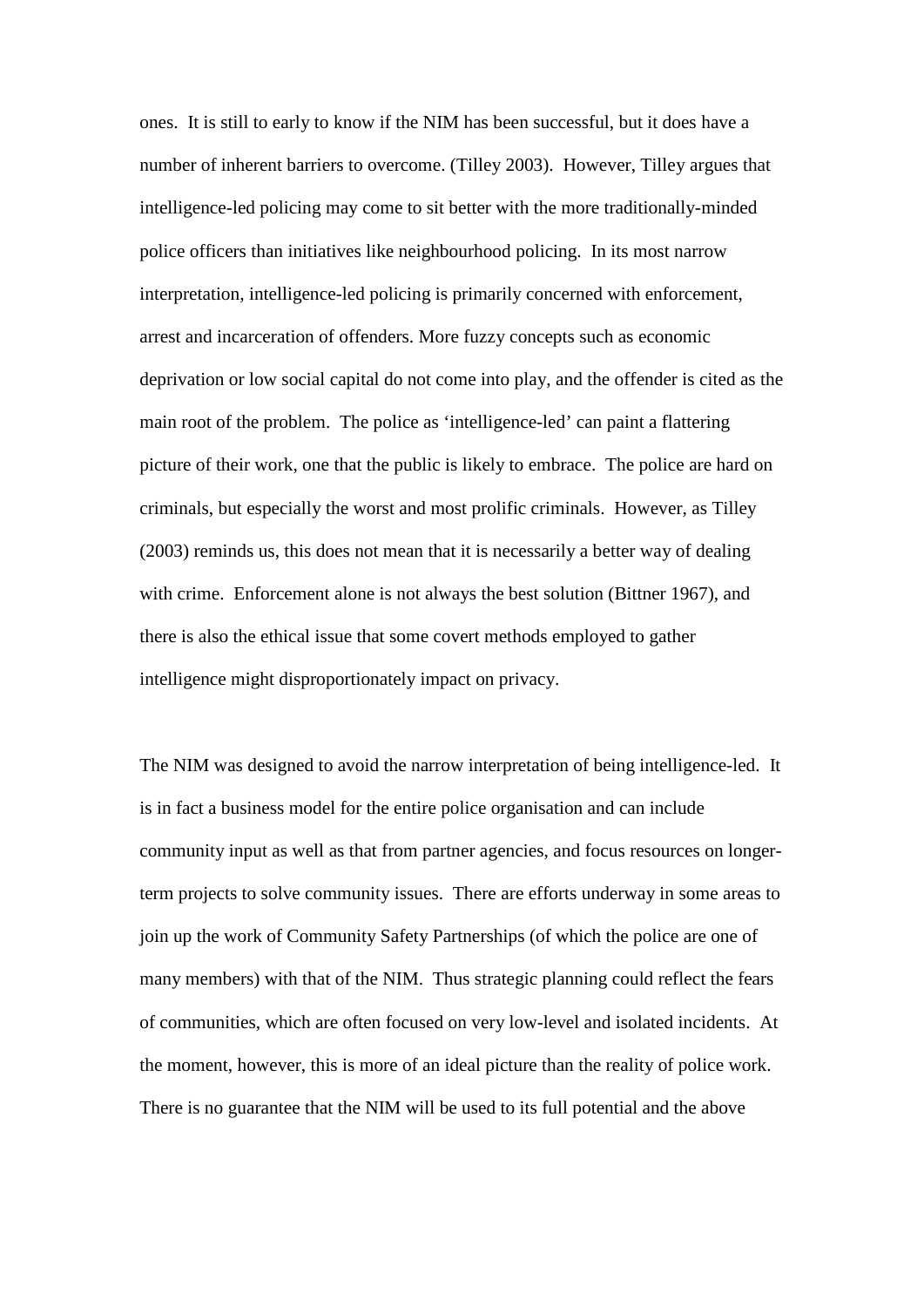mentioned problems and prejudices towards the NIM within the police do still exist (Maguire and John 2006).

#### ZERO TOLERANCE POLICING

The theme of being hard on criminals continues in the next policing method to be considered. While there has been some attempt at implementing it in the UK, the US has shown far greater interest in zero tolerance policing. The primary and oft-cited example of this comes from New York City and its dramatic fall in recorded crime, especially that of homicide, in the 1990s. The mayor, Rudolph Giuliani, and the chief of police for the NYPD, William Bratton, had enthusiastically embraced the 'Broken Windows' theory of Wilson and Kelling (1982). This theory stipulates that small acts of disorder, such as a broken window, can invite further acts of disorder if they remain uncorrected (more broken windows). Increasing numbers of small acts of disorder will eventually lead to greater acts of disorder (graffiti, vandalism) and then to serious crime (drug dealing, car theft), resulting in the demise of a neighbourhood or other area in terms of its social control and security. As the public grows increasingly fearful from the small acts of disorder, this leads them to use public areas less, which invites further acts of disorder and crime because informal social control is disappearing. The New York policing method developed in line with this theory was not labelled 'zero tolerance' as such. The original idea was for 'quality of life policing', but it has inextricably become known not only as zero-tolerance policing, but also as the epitome of this method (even though Bratton never used this term himself) (Newburn and Jones 2007). Some of the main elements in the New York method are: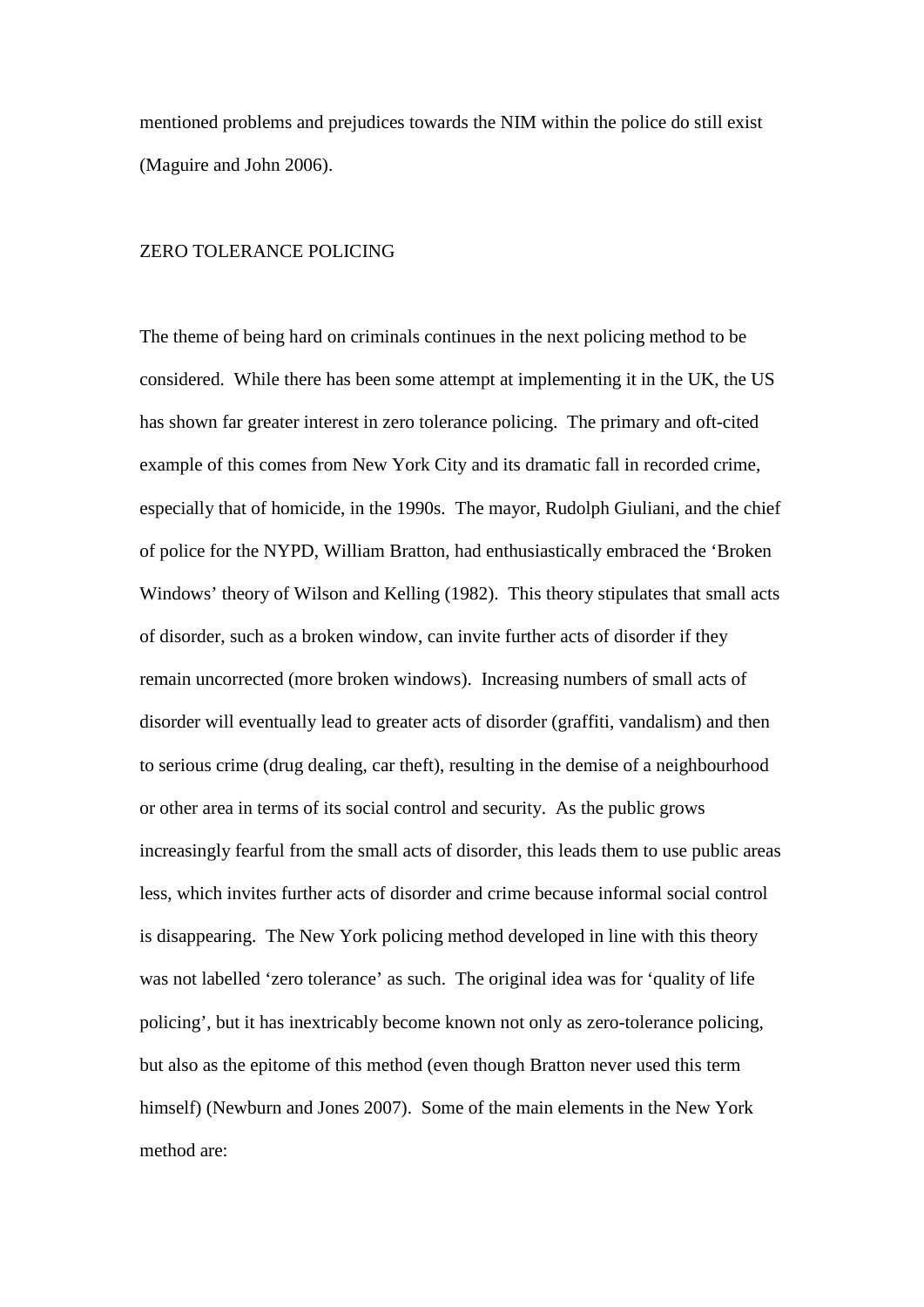- Vigorous law-enforcement responses to minor crime and disorder
- The use of civil remedies against those perceived to be involved in criminal activities
- Enhanced accountability, using Compstat [viii](#page-47-7), of local police managers for crime and disorder in their areas
- Public target setting in relation to crime reduction
- Conspicuous use of the media as a public relations tool on behalf of the police and policing strategies; and
- Aggressive enforcement action against street crimes (Newburn and Jones 2007: 226)

What lead to the label 'zero tolerance' being applied here was the first point – aggressive policing of minor incivilities such as begging, public urination or fare dodging. The police 'cracked down' on this kind of behaviour in a way that reflected 'zero tolerance' for it, in the hopes that it would prevent worse disorder or crimes from happening (Newburn and Jones 2007). This, combined with the other methods listed above, is credited with cutting the felony rate by half and dropping the homicide rate from 2245 in 1990 to 767 seven years later (Dixon 1999). It would appear on the surface that zero tolerance was a success, and wide widely heralded as such in the media at the time (Manning 2001).

Dixon (1999) warns against reading too much into this, however. First of all, there were significant crime rate drops in other cities in the US at the same time, which did not use zero tolerance policing methods. 17 of the 25 largest US cities reported a fall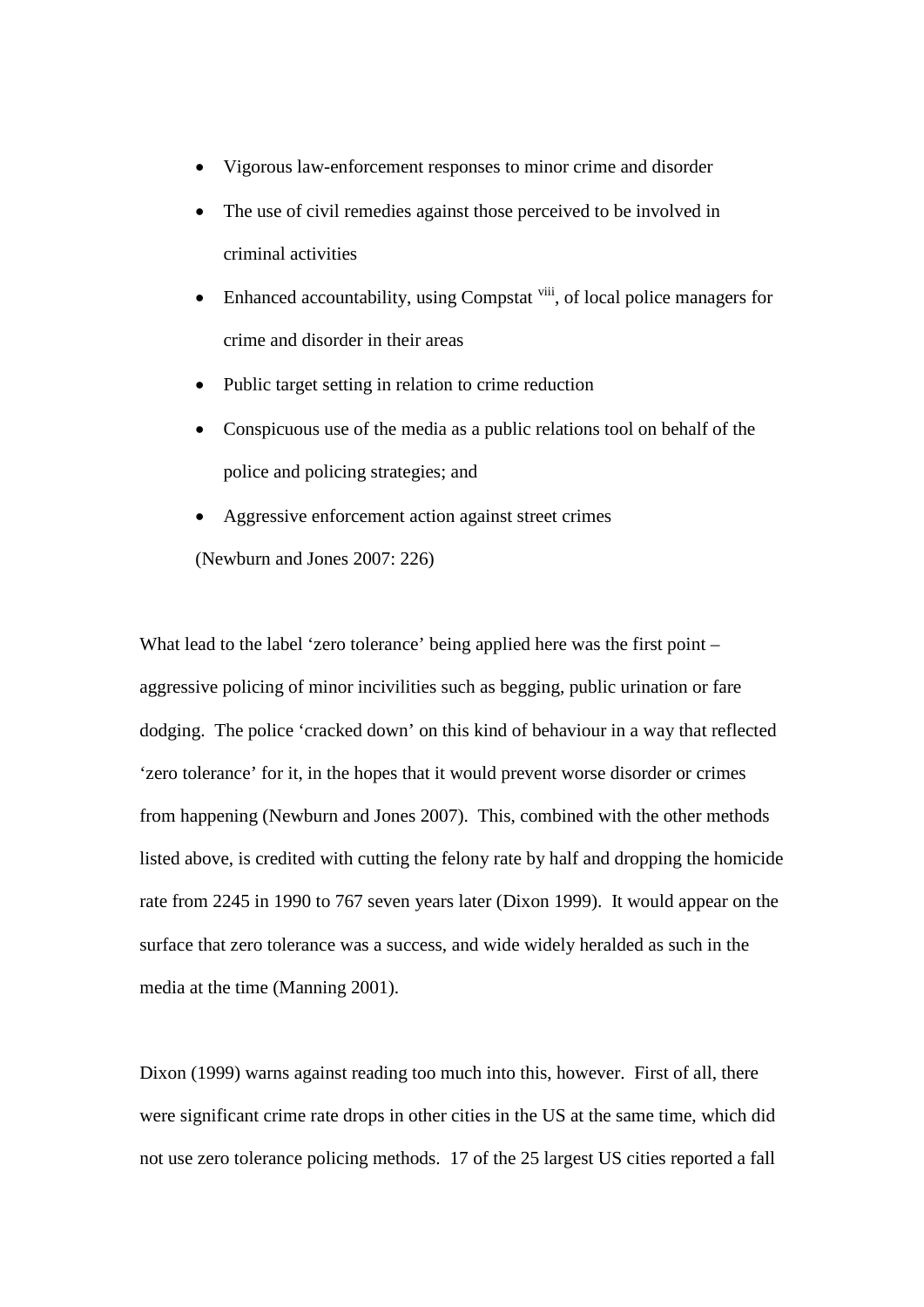in their crime rates, as did 12 of the 17 countries in advanced industrial development. While it is not certain why these falls happened, what is clear is that zero tolerance policing was not the main cause. Secondly, as the list of elements making up 'quality of life' policing indicates above, the police in New York were not just using new zero tolerance methods. Many other techniques had been implemented. Officers in the NVPD were suffering from an uncertainty in the extent to which they should use their powers for minor offences prior to Bratton's arrival as chief of police due to fears of corruption allegations, breaches of freedom of speech and inadequate supervision. It can be argued that all these changes in policing contributed to an improvement in morale and to an overall reform in terms of laziness, corruption and incompetence in some areas. This newfound motivation for police officers to do their job may also play a part in the dramatic change in crime in New York (Dixon 1999).

Besides the above reasons for not attributing too much credit to the New York interpretation of zero tolerance policing, there is another important drawback to the method. 'Crack down' policing methods have been used before, and are not always received well by the community in question. The UK experienced widespread disorder in 1980-81, which was sparked by an intensive programme of stop and search by the Metropolitan Police in a predominately black area of London. The US experienced similar problems in the 1960s after a period of intensive policing. Even if disorder does not arise, intensive policing methods can have a very detrimental effect on relationships between the police and the communities they serve if these methods are unwelcome (Dixon 1999). This runs counter to the ethos of both community policing and intelligence-led policing where the public is a partner and key informant for the police (Taylor 2006).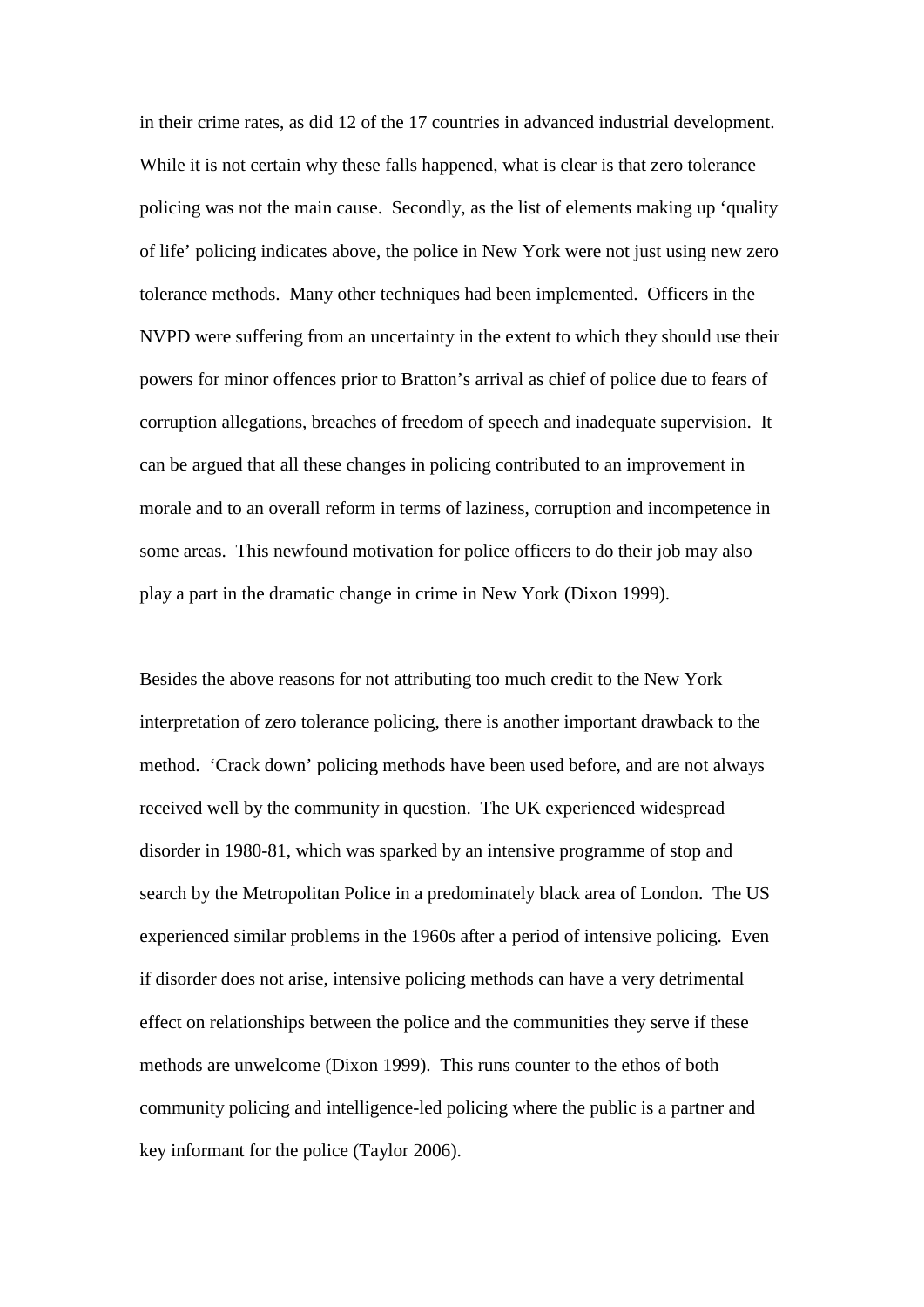It is to a fuller examination of the relationship between zero tolerance policing and community policing that we will now turn. The 'Broken Windows' theory was pitched as a type of community policing. By targeting nuisances and disorder that disrupt the 'quality of life' of residents, the police could help improve community life, social order and the local environment. This would enable crime control and social problem resolution to be achieved through the same policing method (Brogden and Nijhar 2005). However, zero tolerance is ultimately a law-enforcement approach to policing that usually takes an inflexible view of low-level disorder and incivilities. It is an aggressive policing method done in the name, but not in the spirit of, community policing. If we look at the New York experience in particular, it primarily involved new policing tactics, strategy and technology and not a great deal of community consolation or partnership working (Dixon 1999). If we also consider the negative repercussions zero tolerance policing can have on police-community relations, it is hard to see how this could ever be interpreted as a type of community policing.

Despite these problems with zero tolerance policing, it can be an attractive concept for police managers. It can be a method for meeting some performance targets and indicators in a very dramatic and direct way. As we have seen in earlier discussions, demonstrating efficiency and effectiveness is an ongoing pressure for police managers, and one they are highly motivated to meet. It may come as a surprise then that there have been very few attempts to implement zero tolerance policing in the UK. One attempt took place in the King's Cross area in London in 1996 where the police took a harsh approach to both minor and major infractions of the law and incivilities for a six week period. The idea was to 'clean up' the area. A second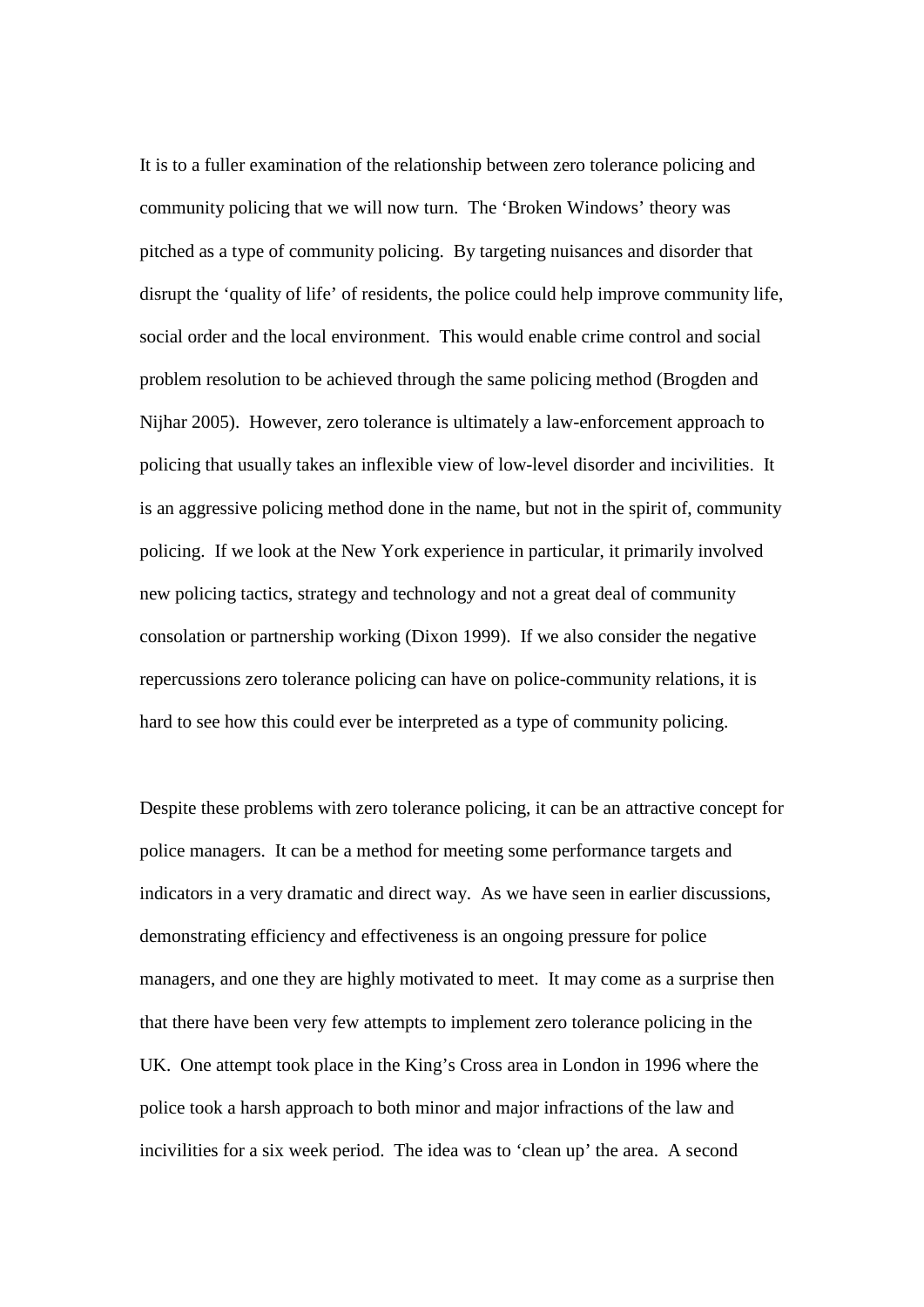attempt at zero tolerance policing occurred in Hartlepool at around the same time. Detective Superintendent Ray Mallon wanted to protect the 'decent' and 'respectable' citizens, and so advocated an aggressive response to any low-level nuisances (Newburn and Jones 2007: 227). Other than these, zero tolerance policing has not been seriously implemented in any UK police force. The lure of the 'New York miracle' can be strong, but it is important to remember that New York is not indicative of the rest of the world. First of all, when zero tolerance was implemented in New York the population was not only highly criminalized, it was also highly armed. Therefore, taking police action against a person for a minor infraction had a good chance of revealing some more major ones (such as an illegal firearm). This will not be the case in all countries. New York also had a staggering homicide rate, which is also not the case elsewhere. As was mentioned above, the police in New York prior to the introduction of zero tolerance felt impeded by laws regarding personal freedoms and civil liberties. Police officers in other countries have more power to stop and search members of the public than this, and so do not feel restricted in their street policing in quite the same way (Dixon 1999). Thus zero tolerance policing has to be understood in the context in which it developed – the US, and New York in particular – and therefore it cannot be viewed as a magic fix for all policing problems.

What has proven to be a useful aspect of the 'zero tolerance' era is the language it uses. While the zero tolerance policing policies themselves did not transfer well to the UK, the terminology and the symbolism they employ did. Prior to their election in 1997, the Labour Party made use of 'zero tolerance' in reference to their approach towards failing educational standards and performance. Zero tolerance also surfaced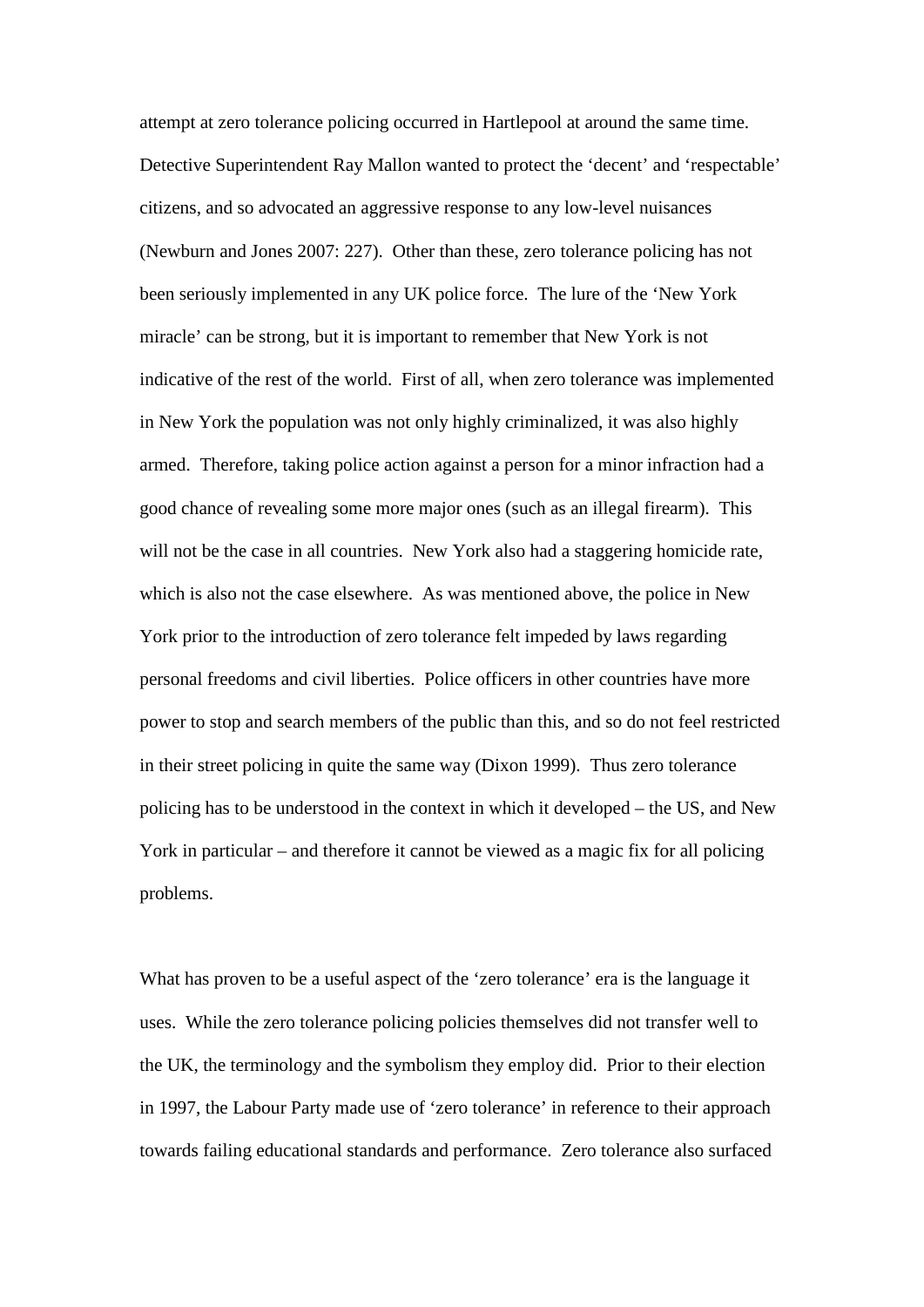in a general way to paint New Labour as 'tough on crime', especially when discussing their policies on anti-social behaviour in the 1997 manifesto. It has also been used in reference to handling abuse of public sector workers and discipline in schools. The fact that it can be used in so many policy arenas shows the flexibility of the concept, as well as its simplicity and vagueness. It is appealing because it touches on contemporary concerns with disorder and lawlessness. But as any police officer could attest, 'zero tolerance' in its truest form is impossible. There is no practical way to police every single infraction that occurs in an area or institution. Nor is this desirable. Therefore, the terminology appeals more to politicians than to police officers and is very significant for its symbolic value. It conveys a 'mood', or policy narrative, rather than a realistic operational plan. It is more a form of *expressive* crime control, rather than *effective* crime control. Its power is in the image it conveys, rather than any actual police action (Newburn and Jones 2007).

### PROBLEM ORIENTATED POLICING

One final policing method will be discussed, and this also touches on the issues of police effectiveness and efficiency. Like many of the others discussed so far in this chapter, it was an outcome of the call for an end to reactive policing that treated all incidents in isolation from each other. Problem orientated policing (POP) is often assumed to be the same as community orientated policing, but they are different in significant ways.

The main underlying principle in problem orientated policing is to look for the root *cause* of problems in an area that result in multiple calls to the police. If the source of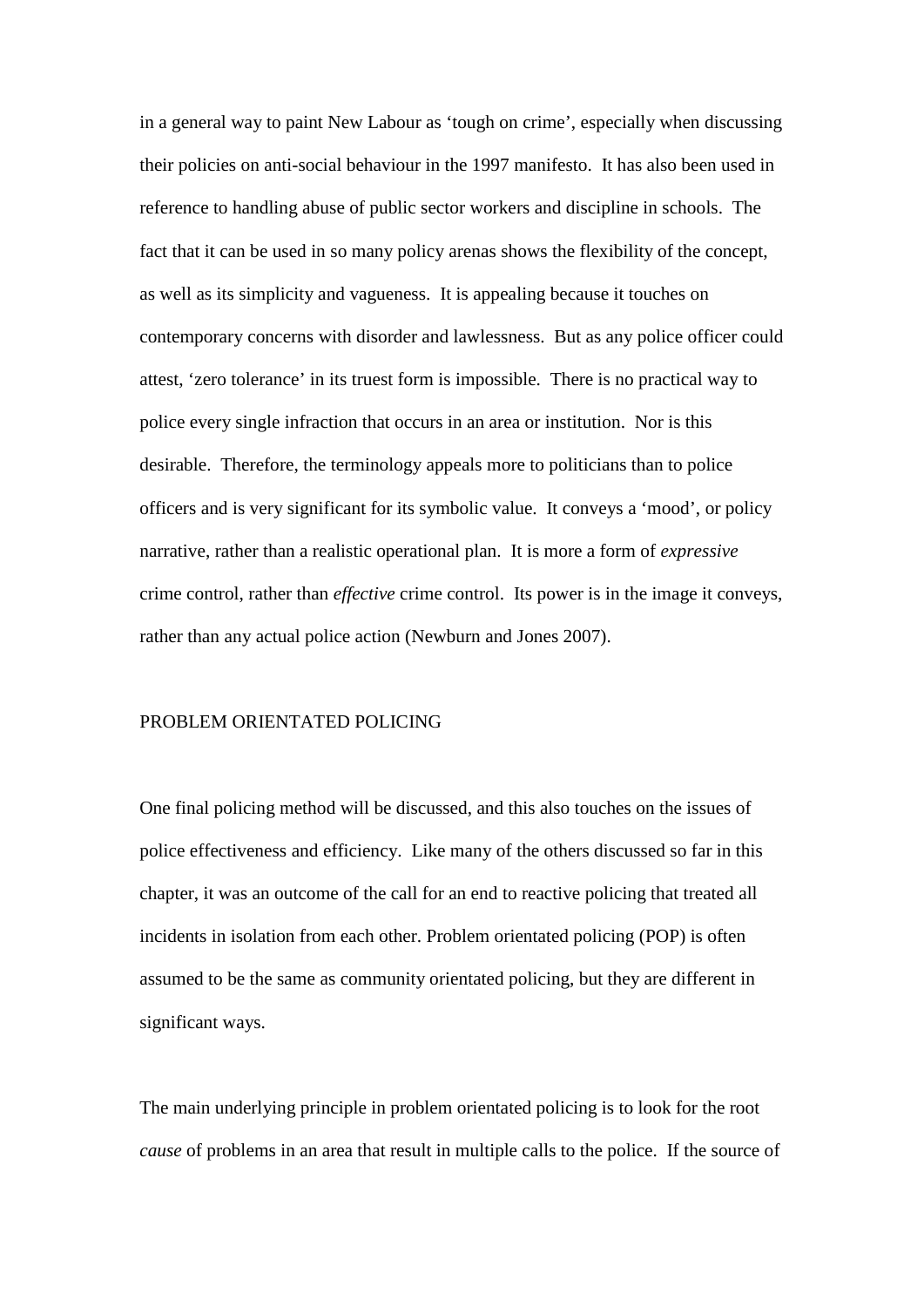the problems was addressed, then there would be an overall reduction or end to calls for police services. These calls can seem unrelated to each other, but may all stem from the same basic issue. For example, if an apartment complex is experiencing physical and social deterioration, multiple incidents may result such as burglary, vandalism, anti-social behaviour of residents, maybe even drug dealing. If the police stop reacting to each incident in turn and instead work with local residents and the building's owner/manager to improve the conditions, then all the seemingly unrelated incidents might end. This makes for a more efficient use of police time and resources (Brogden and Nijhar 2005). There has been a increasing sense in recent years that the demands on the police far exceed their resources, and problem orientated policing is seen as one way to address this (Tilley 2003).

The key difference here between problem orientated policing and community policing is that the former focuses on the *problem* to be solved, while the latter focuses on the *means*. POP takes each situation in isolation and uses a range of options for solving the identified problems. Community policing is instead a force-wide agenda that (in theory) is the preserve of all officers and often employs the same kinds of approaches to all situations (such as public meetings). The community must be consulted and the police are to be lead by their concerns. Thus the process by which problems in an area are identified and solved through community policing is vital as it can improve police community relations and give residents a greater sense of security. This is as much the goal of community policing as addressing the specific community concerns is. In POP, the police may or may not consult or involve local residents in the problem identification and resolution (Brogden and Nijhar 2005).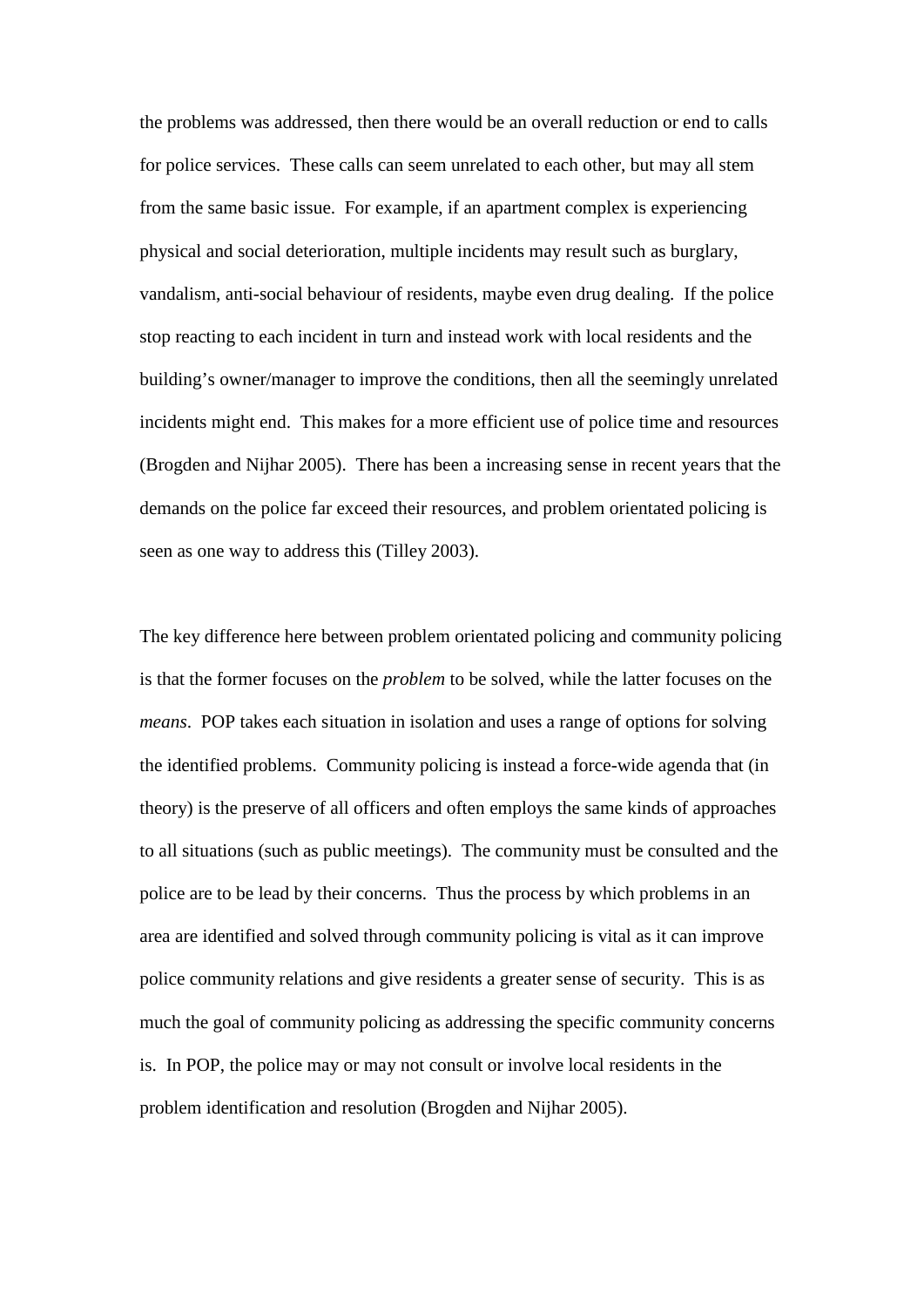Herman Goldstein was the main architect of problem orientated policing in the US, who felt that the traditional model of policing had serious shortcomings. He stressed the need for police officers to use their discretion and imagination, as well as community resources and data analysis to arrive at more effective ways of engaging police resources. Goldstein argued that the police had become more concerned with procedure and had lost sight of what policing was meant to be about. He describes the purposes of policing as being:

- 1. Prevent and control conduct threatening life and property
- 2. Aid crime victims and protect people in danger of physical harm
- 3. Protect constitutional guarantees
- 4. Facilitate the movement of people and vehicles
- 5. Assist those who cannot care for themselves
- 6. Resolve conflict between individuals, between groups of between citizen and their government
- 7. Identify problems that may become more serious for individuals, the police of the government; and
- 8. Create and maintain a feeling of security in the community
- (Tilley 2003: 318)

Goldstein argues for a systematic approach to policing to achieve these aims whereby relevant problems in a community are researched and understood and responses targeted according to this analysis. Enforcement is only one method that can be chosen, and often does not prove effective in the long-term as a way of solving community problems. Of course, identifying a 'problem' is a key part of the process,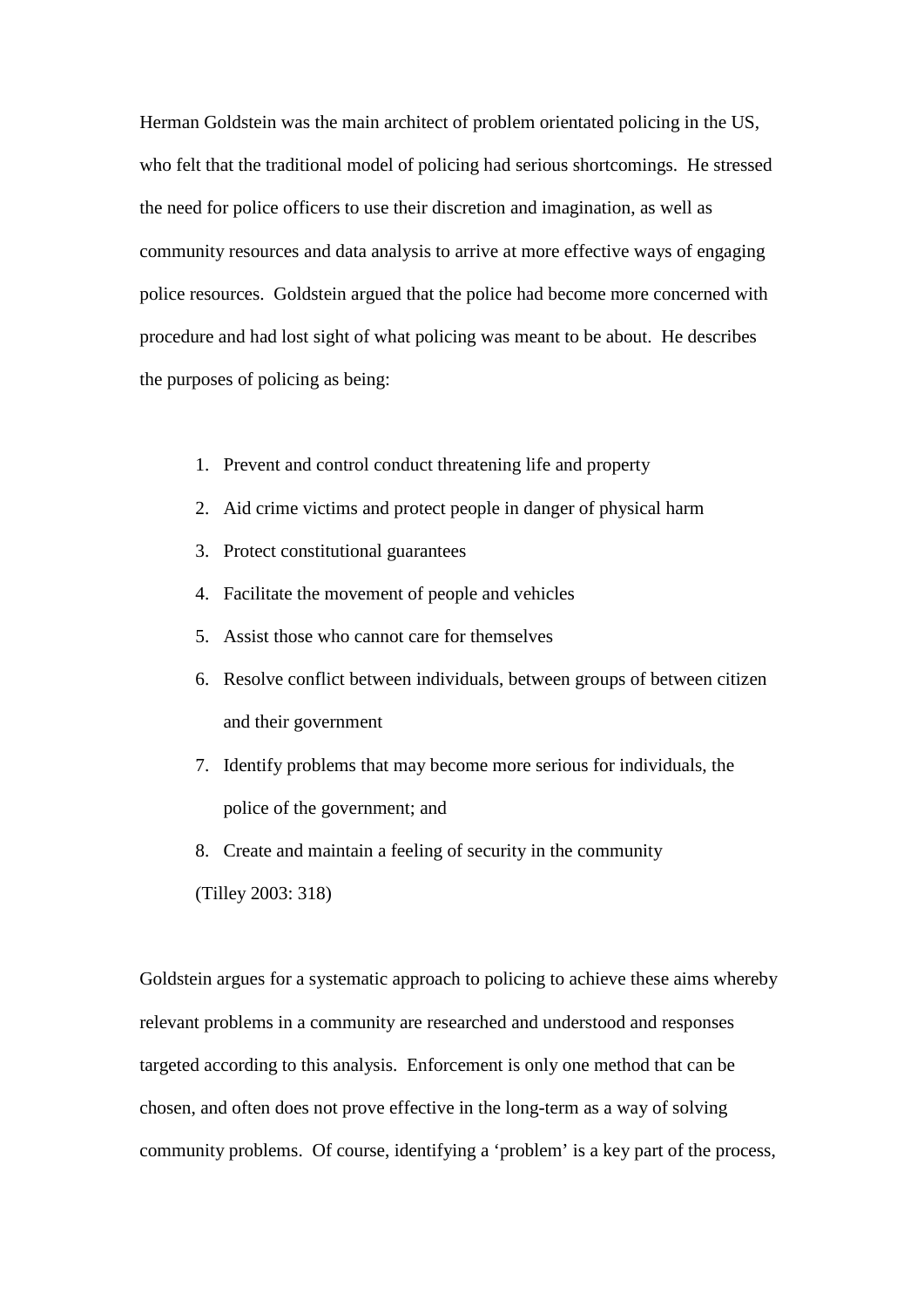and Goldstein felt that these would have patterns to them, which can vary widely. They can involve repeat offenders, repeat victims, repeat locations, high-demand products or even have a particular seasonality (which can be anything from time of day to time of year when problems are more likely to occur) (Tilley 2003). Each problem needs to be understood on its own merits and solutions chosen that are the most appropriate to each one.

Policing 'tools' have been developed to make the various stages in the problem orientated policing approach more systematic and accessible. The main ones are the Problem Analysis Triangle (PAT) and the SARA process, which stands for Scanning, Analysis, Response and Assessment. PAT is used to identify a problem, and SARA covers the entire problem orientated process. In PAT, the 'crime triangle' is comprised of an offender, a victim and a location (or related variations such as a class of victim or source of complaint). These three features of a problem are analysed to detect where a change might be made in one of them so as to solve the problem. In SARA, 'scanning' identifies a problem; 'analysis' brings about a deeper understanding of the problem (which may involve the use of PAT), which informs the subsequent 'response'. The whole process is then 'assessed' for its effectiveness. The steps in SARA are not always as clear-cut as this, but it provides the police a general framework in which to work (Tilley 2003).

While problem orientated policing has been embraced in both the US and the UK, there have been some difficulties in its implementation. It shares with community orientated policing the perception that it is not 'real' policing, as enforcement is not a preferred method in POP. Because of the cultural value placed on traditional,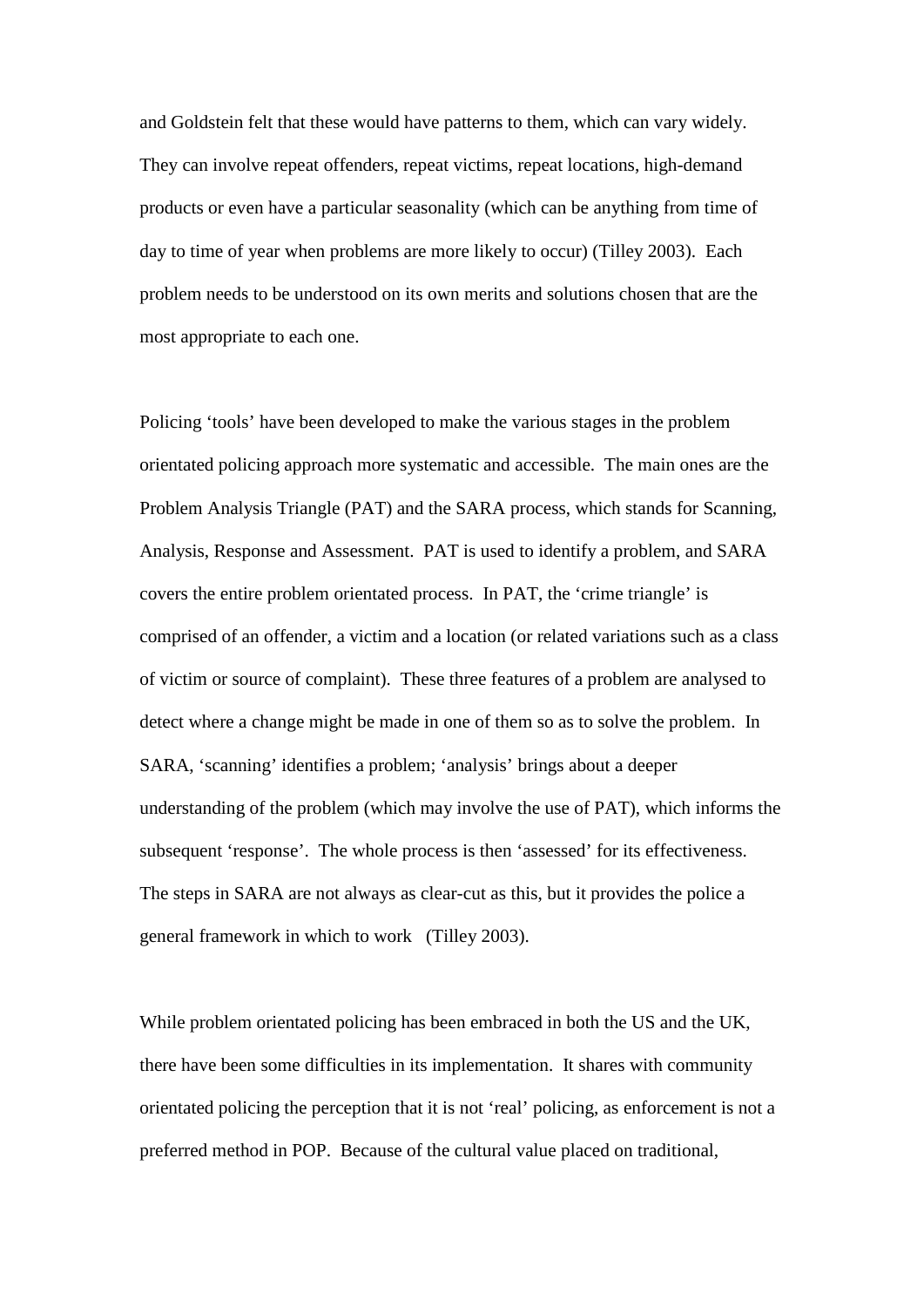enforcement type methods, the data police gather about crime incidents tend to have this in mind and are not geared towards an analysis of longer-term crime trends (Tilley 2003, Cordner and Perkins Biebel 2005). Thus the data itself can be problematic. This then makes the subsequent analysis difficult, which is an important part of the SARA process. Like the other policing methods above, problem orientated policing suffers from external pressures to meet performance targets, which often work against the philosophy of POP. For example, as enforcement is not always an ideal way to address an identified problem, there will be no subsequent arrest or crime 'cleared up'. This leaves vital performance targets unmet. Police also report having little time to do problem-orientated work as they are still an emergency service and have to respond to calls when they come in (but this of course was one of the reasons for developing POP in the first place). A final obstacle to implementing problem orientated policing is the fact that it requires a serious change to the way the police operate, a change that takes commitment and resources which cannot happen overnight. If there is no concerted effort within a force to bring in a problemorientated approach, it will not achieve significant results (Tilley 2003). Cordner and Perkins Biebel (2005) found in their research in San Diego that police officers tended towards small-scale 'problem solving' (favouring enforcement methods) instead of towards the intended comprehensive 'problem orientated policing', as the distinction had not been made entirely clear to them (see also Braga and Weisburd 2006).

While problem orientated policing does experience many barriers within the police service, the competing policing philosophies described in this chapter are not necessarily one of them. As Lancashire Constabulary has demonstrated, the POP process they had been promoting could be successfully linked into the National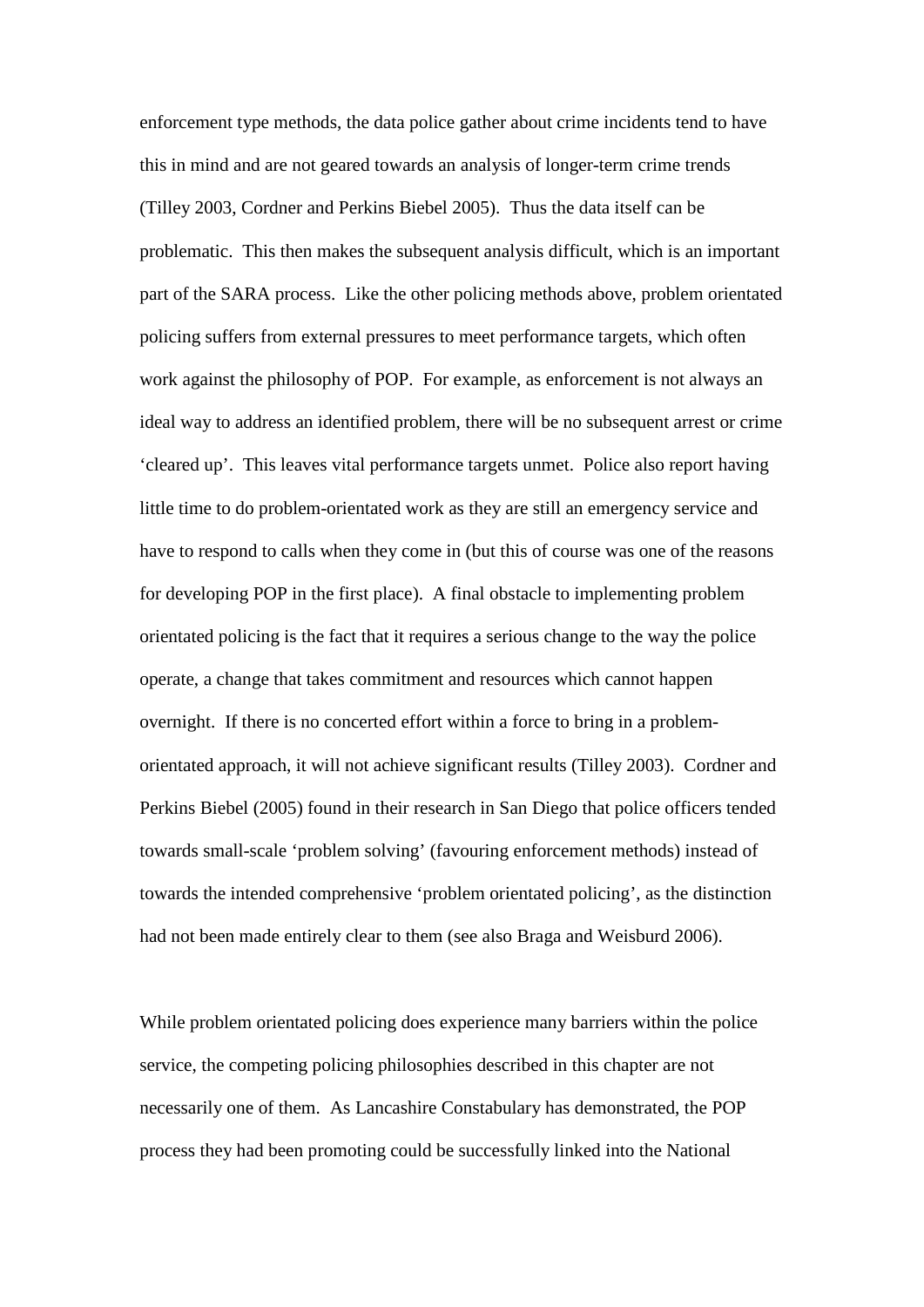Intelligence Model. Both stress the importance of gathering data about an issue or problem (over a comparatively long term) to better understand it and locate the best solution (Maguire and John 2006). As was mentioned above, problem orientated policing is often confused with community orientated policing as they can involve similar methods (but do not always do so). Zero tolerance policing, however, will not sit well next to POP as the former is heavily focused on short-term, enforcement methods.

#### **CONCLUSION**

This chapter has considered some of the recent innovations in policing methods in the UK and the US, most of which are designed to direct the police away from traditional, enforcement orientated approaches. The most established and influential is community orientated policing (COP). It has been employed in various forms, not only in these two countries, but across the globe (Brogden and Nijhar 2005) since its first inception in the 1970s. The other policing methods examined here all bear some relation to COP. Neighbourhood policing is currently the driving force of policing in England and Wales, and represents a very systematic and heavily resourced approach to police reform (in contrast to the patchy and sometimes under-resourced COP in the US). This method not only involves police officers, but also the new breed of Community Support Officers (CSOs) hired and trained specifically to work alongside the police in the community. CSOs are a response to the eternal call for more 'Bobbies on the beat', albeit with less power and authority than a fully trained police officer (and considerably cheaper). Police officers, CSOs, and other actors from local authority agencies all form part of a Neighbourhood Policing Team, which as of 2008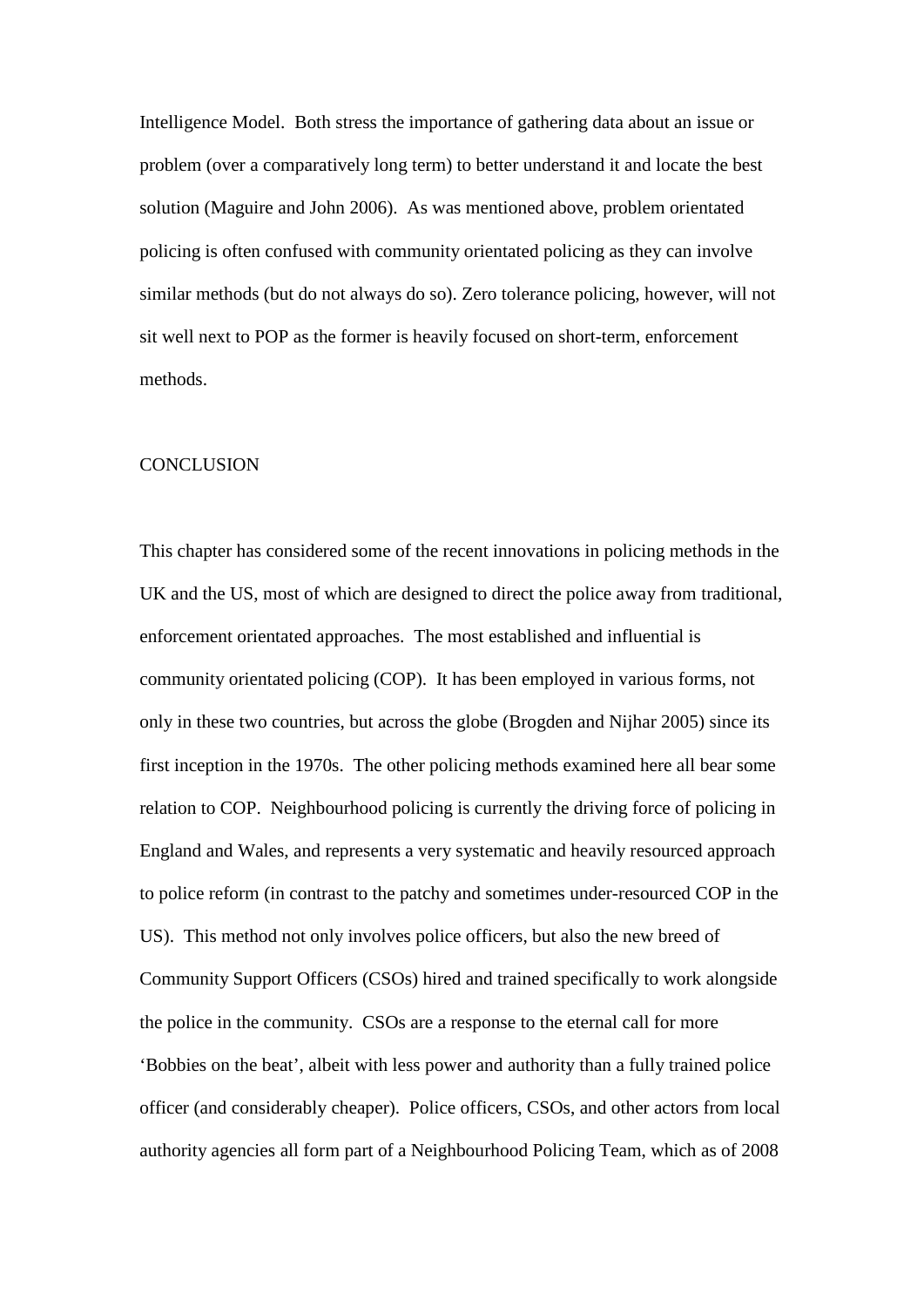should be present in every 'neighbourhood' of every police force in England and Wales. Time will tell of the significance and effectiveness of this endeavour.

Intelligence led policing, while still being rather enforcement-orientated, can support community policing methods in providing 'evidence' on which action can be taken. 'Community intelligence', in turn, is one of many kinds of information on which this method relies for combating other kinds of crime. Problem orientated policing also relies on effective data gathering, and is usually community-focused and sees enforcement as only one option among many. However, direct engagement with a community experiencing a 'problem' is only initiated if it is deemed relevant to solving that problem. Thus these two methods can be complementary to community and neighbourhood policing, but this is not always the case. Zero tolerance policing was initially viewed as a type of community policing, in that addressing small signs of disorder or crime in a neighbourhood would ultimately lead to a better quality of life for the local residents. In practice, this method has tended to be heavily reactionary and enforcement driven, and actually risks doing damage to police relations with a community, rather than improving them.

While police officers themselves have, or are encouraged to have, a great deal of discretion in how they undertake these policing methods, the biggest influence on the manner in which these methods are enacted and ultimately on their success would seem to be performance indicators and management systems (New Public Management in the UK). At every turn we have seen how the philosophies and theories behind these policing systems have been undermined (or at best influenced by) centrally set performance targets. In some cases this is not necessarily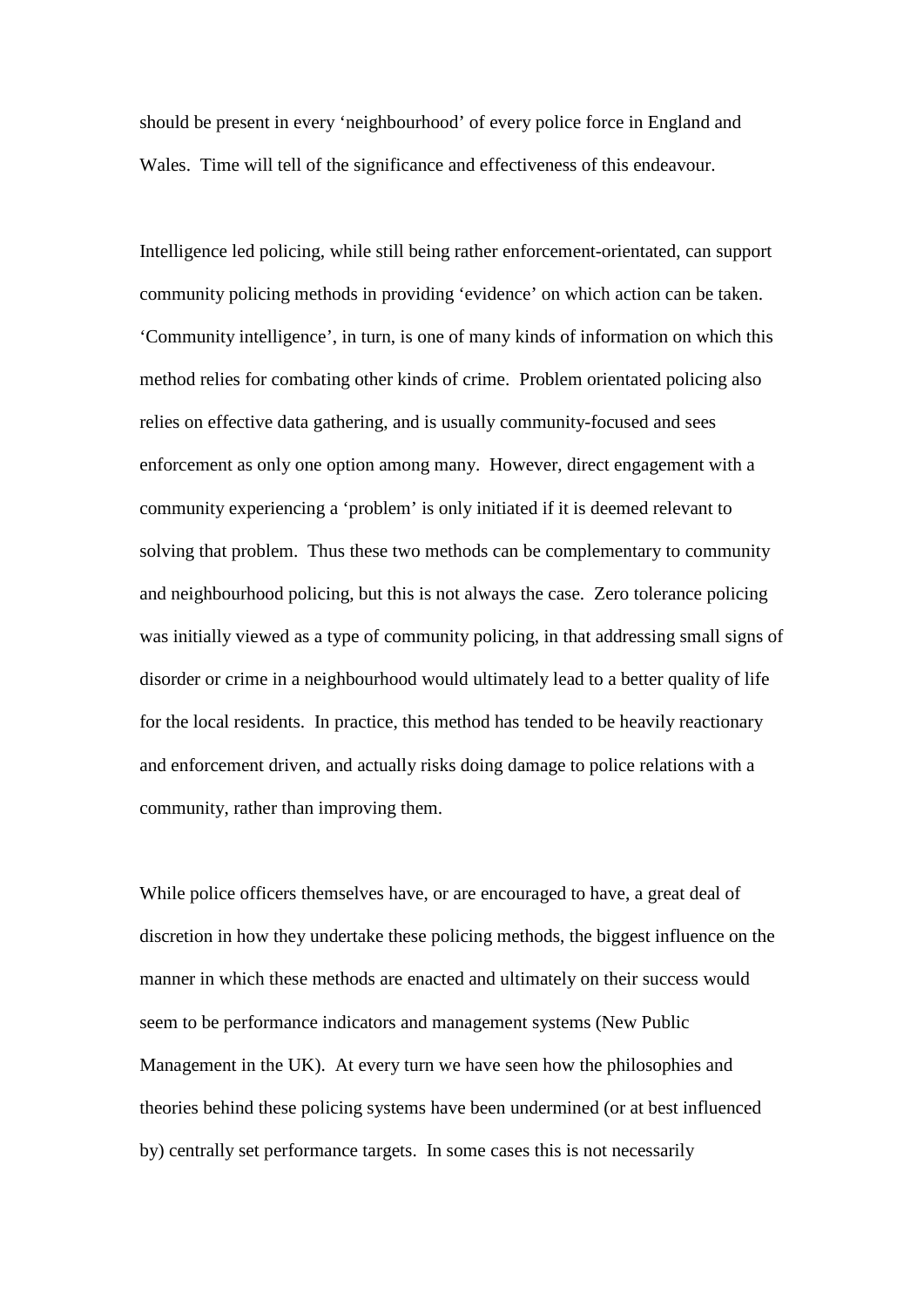problematic – zero tolerance policing is only marginally a community orientated approach and acts very much in the short-term (although not exclusively). But for other systems, orientating one's work towards nationally set priorities is in direct conflict with the underlying ethos of the policing method. Several authors mentioned in this chapter have questioned the wisdom of trying to fit these types of systems within a policing service so heavily monitored by targets. Measures are currently being taken in England and Wales to modify the targets so that some of them cover community methods, but it seems these will still to be in the minority. Traditional policing methods offer the best way to meet the majority of performance indicators.

There is another inherent contradiction in this situation. While, as mentioned above, police officer discretion and creativity is central to many of these policing methods, the methods themselves were imposed from above and usually with very little consultation with the staff who would be enacting them. Many new approaches to policing have been introduced in a rather short time frame, and it is not surprising that there has been resistance to them from police officers. Research has shown that the police as a whole and as individuals fare better if they have been involved in some way in the decision-making process for the organisation (Sklansky 2007). Not only do they seem to be happier workers, but the force has increased productivity and less citizen complaints. Wood and Marks (2007) have conducted research into 'bottom up' reform in the police and show very positive and promising results.

While the intention behind many of these new policing methods was admirable (moving towards proactive and/or citizen-led policing), it would seem that their implementation has some serious problems: multiple and overlapping methods,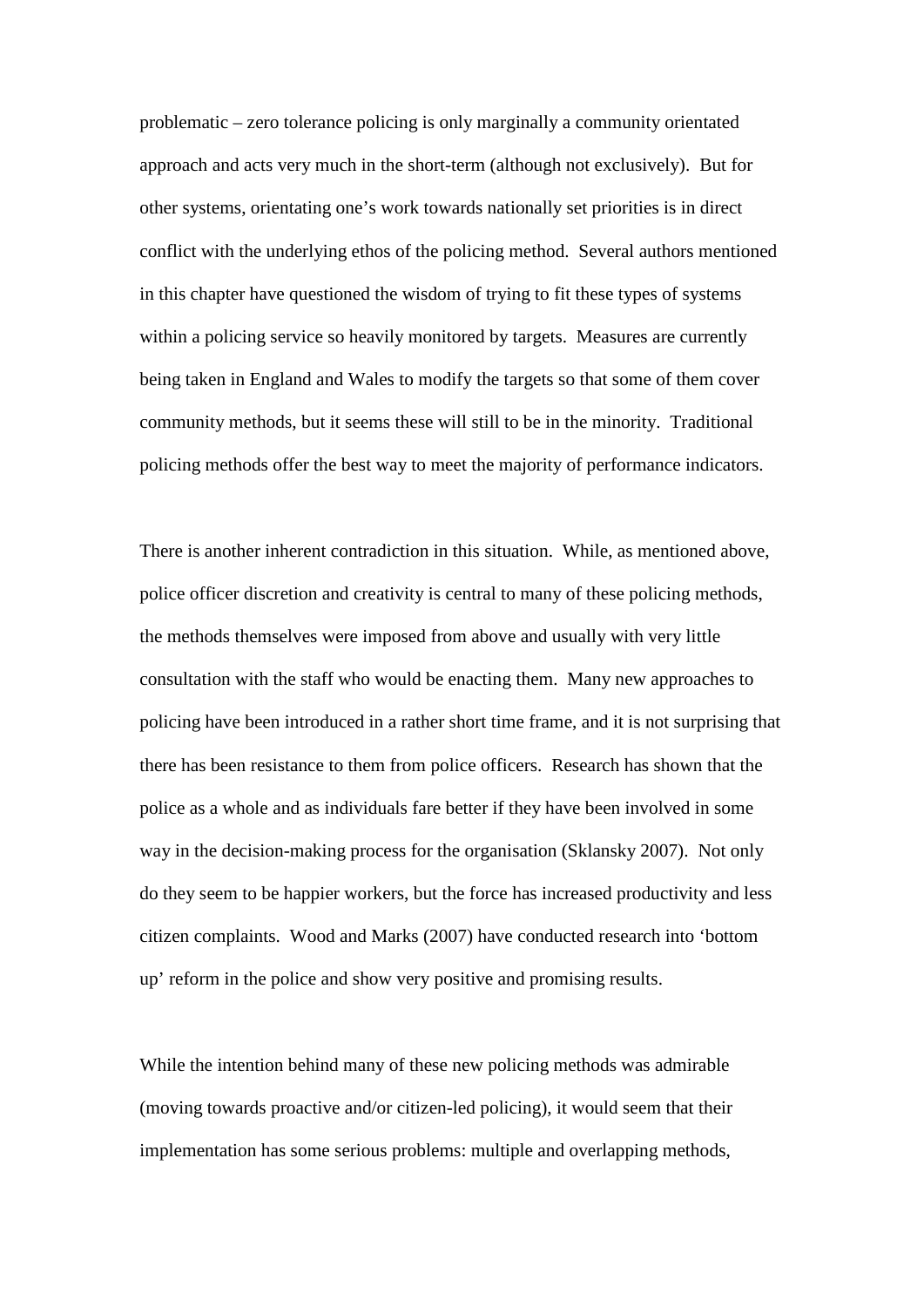imposed form above and in conflict with powerful performance targets. While no one method has emerged as the best way forward (nor can any of them claim to have been successfully implemented as yet), it would seem that most of them can work together if the effort is made to do so. It would also seem that engaging police officers directly in the strategic decision-making would support and encourage them in their operational decision-making as well. All of this requires a comprehensive and dramatic commitment to change from the police organisation and central government, which as yet does not seem to be the case.

#### **REFERENCES**

Braga, A.A. and Weisburd, D. (2006) 'Problem-orientated policing: the disconnect between principles and practice', in D. Weisburd and A.A. Braga (eds) *Police Innovation: Contrasting Perspectives*. Cambridge: Cambridge University Press.

Brogden, M. (1987) 'The emergence of the police: the colonial dimension', *British Journal of Criminology*, 27(1): 4-14.

Brogden, M. and Nijhar, P. (2005) *Community Policing: National and International Models and Approaches.* Devon: Willan Publishing.

Bittner, E. (1967) 'The police on skid-row: A study of peace keeping', *American Sociological Review*, 32(5): 699-715.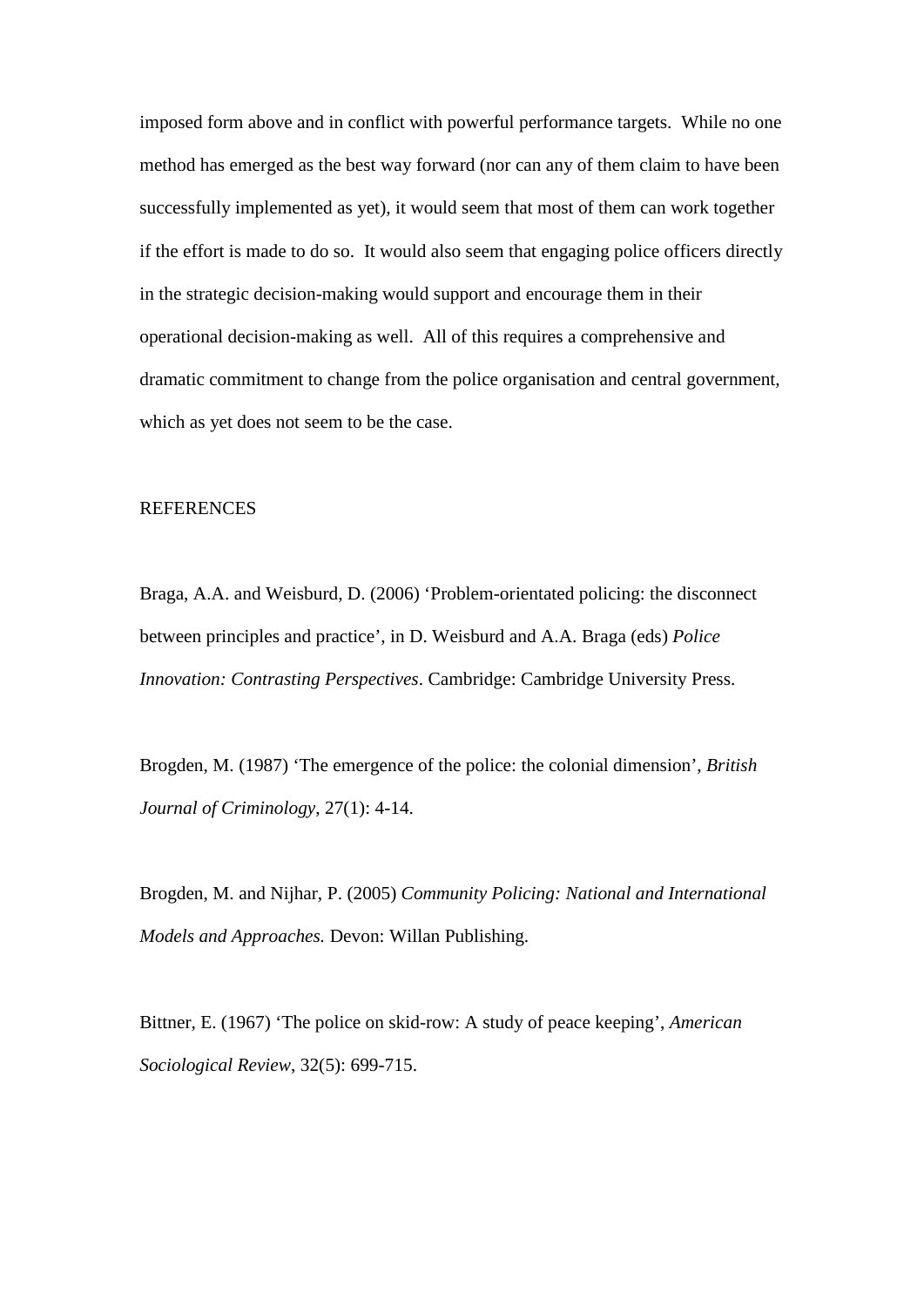Chappell, A. T. (2007) 'Community policing: is field training the missing link?', *Policing: An International Journal of Police Strategies & Management*: 30(3): 498- 517.

Cordner, G. and Perkins Biebel, E. (2005) 'Problem-Orientated Policing in practice', *Criminology and Public Policy* 4(2): 155-180.

Dixon, D. (1999) 'Beyond zero tolerance', Paper presented at the 3rd National Outlook Symposium on Crime in Australia*, Mapping the Boundaries of Australia's Criminal Justice System,* convened by the Australian Institute of Criminology and held in Canberra, 22-23 March 1999*.* Reprinted in T. Newburn (2005) *Policing: Key Readings*. Devon: Willan Publishing.

Emsley, C. (2003) 'The birth and development of the police', in T. Newburn (ed.) *Handbook of Policing*. Devon: Willan Publishing.

Fielding, N. and Innes, M. (2006) 'Reassurance policing, community policing and measuring police performance', *Policing and Society*, 16(2): 127-145.

Flanagan, R. (2008) *The Independent Review of Policing: Final Report*. London: Home Office. URL: [http://police.homeoffice.gov.uk/publications/police](http://police.homeoffice.gov.uk/publications/police-reform/Review_of_policing_final_report/flanagan-final-report?view=Binary)[reform/Review\\_of\\_policing\\_final\\_report/flanagan-final-report?view=Binary](http://police.homeoffice.gov.uk/publications/police-reform/Review_of_policing_final_report/flanagan-final-report?view=Binary)

Herrington, V. and Millie, A. (2006) 'Applying reassurance policing: is it "business as usual"?', *Policing and Society*, 16(2): 146-163.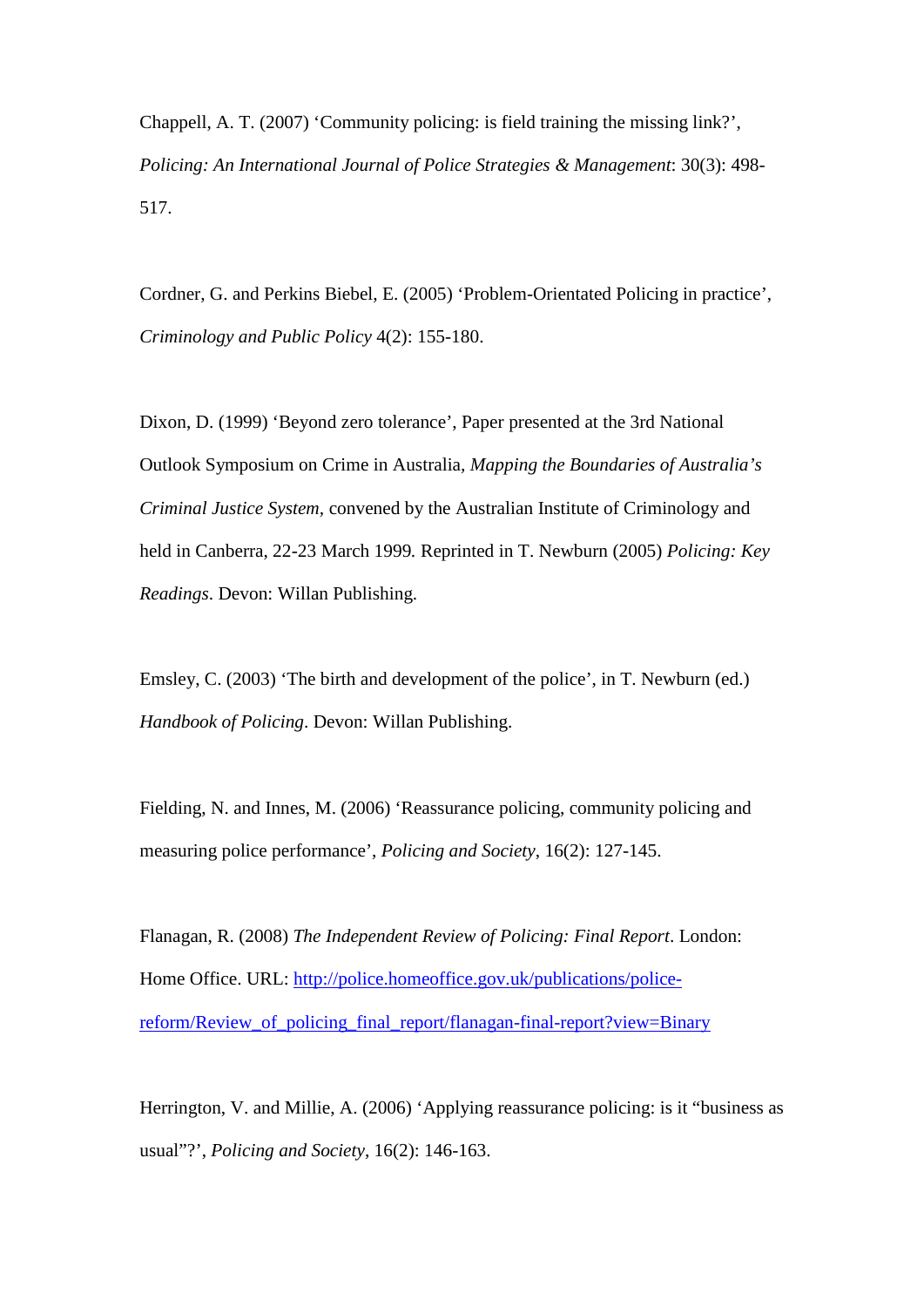Home Office (2006) *Guidance on Statutory Performance Indicators for Policing*, 2006/07, Version 2.0. Home Office: Police Standards Unit.

Hughes, G. and Rowe, M. (2007) 'Neighbourhood policing and community safety: researching the instabilities of the local governance of crime, disorder and security in contemporary UK', *Criminology and Criminal Justice*, 7(4): 317-346.

Innes, M. and Fielding, N. (2002) 'From community to communicative policing: 'Signal Crimes' and the problem of public reassurance ' *Sociological Research Online,* [www.socresonline.org.uk/7/2/innes.html.](http://www.socresonline.org.uk/7/2/innes.html)

Lilley, D. and Hinduja, S. (2006) 'Officer evaluation in the community policing context', *Policing: An International Journal of Police Strategies & Management*, 29(1): 19-37.

Long, M. (2003) 'Leadership and performance management', in T. Newburn (ed.) *Handbook of Policing*. Devon: Willan Publishing.

Maguire, M. and John, T. (2006) 'Intelligence lead policing, managerialism and community engagement: competing priorities and the role of the National Intelligence Model in the UK', *Policing and Society*, 16(1): 67-85.

Manning, P.K. (1992) 'Technological dramas and the police: statement and counterstatement in organizational analysis', *Criminology* 30(3): 327-346.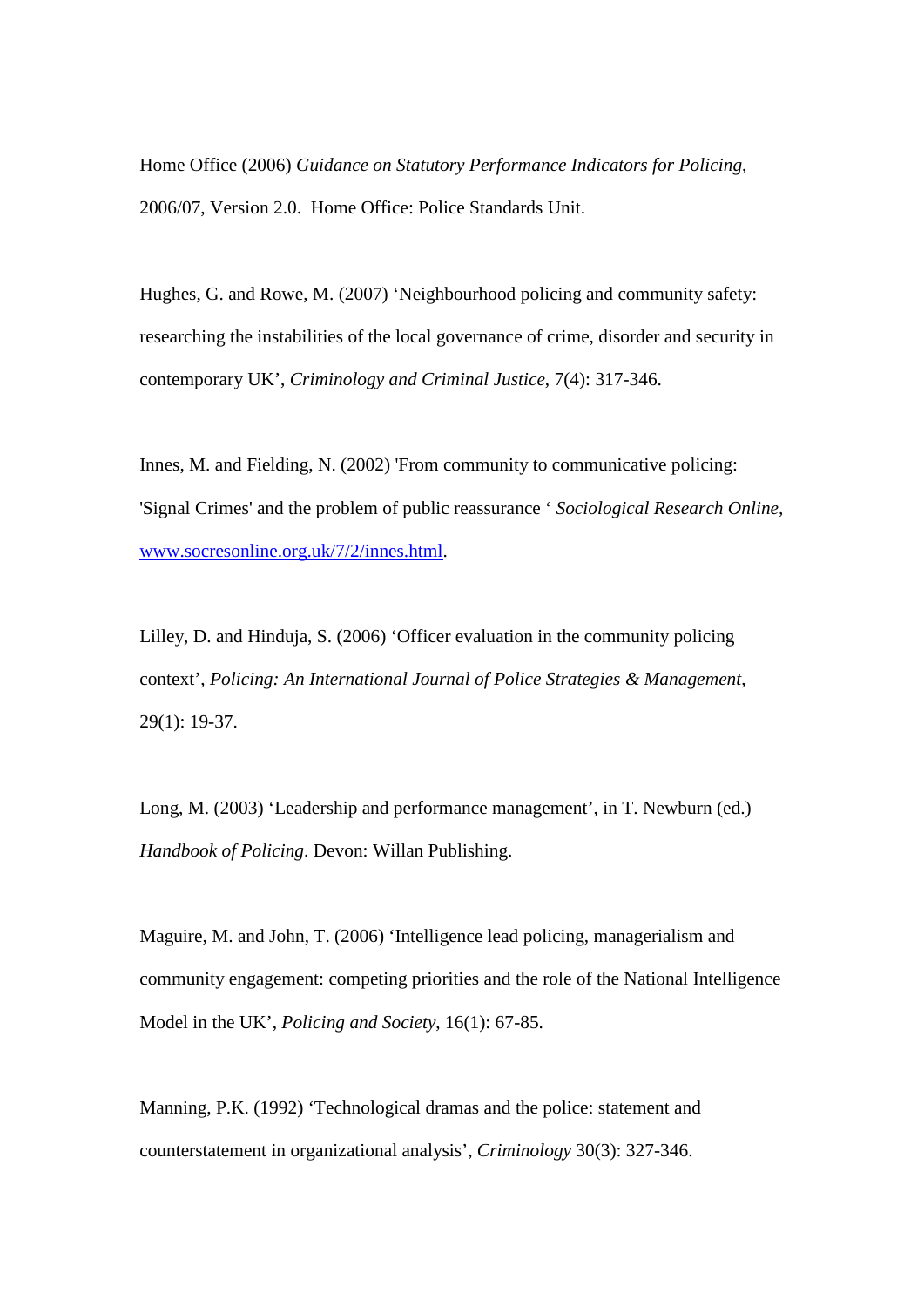Manning, P.K. (1997) *Police Work The Social Organization of Policing.* (2nd ed.) Prospect Heights: Waveland Press.

Manning, P.K. (1999) 'Part Two', in B. Forst and P.K. Manning, *The Privitization of Policing: Two Views*. Washington DC: Georgetown University Press.

Manning, P.K. (2001) 'Theorizing policing: the drama and the myth of crime control in the NYPD', *Theoretical Cirminology* 5(3): 315-344.

Manning, P.K. (2007) 'A Dialectic of Organizational and Occupational Culture', in *The Police Occupational Culture: New Debates and Directions*, M. O'Neill, M. Marks and A-M. Singh (eds.). Oxford: Elsevier Science.

Moore, M. H. (2003) 'Sizing up Compstat: an important administrative innovation in policing', Criminology and Public Policy, 2(3): 469-494.

Newburn, T. (2003) 'Policing since 1945', in T. Newburn (ed.) *Handbook of Policing*. Devon: Willan Publishing.

Newburn, T. and Jones, T. (2007) 'Symbolizing crime control: reflections on zero tolerance', *Theoretical Criminology*, 11(2): 221–243.

O'Malley, P. (1991) 'Policing, politics and postmodernity', *Social and Legal Studies* 6(3): 363-381.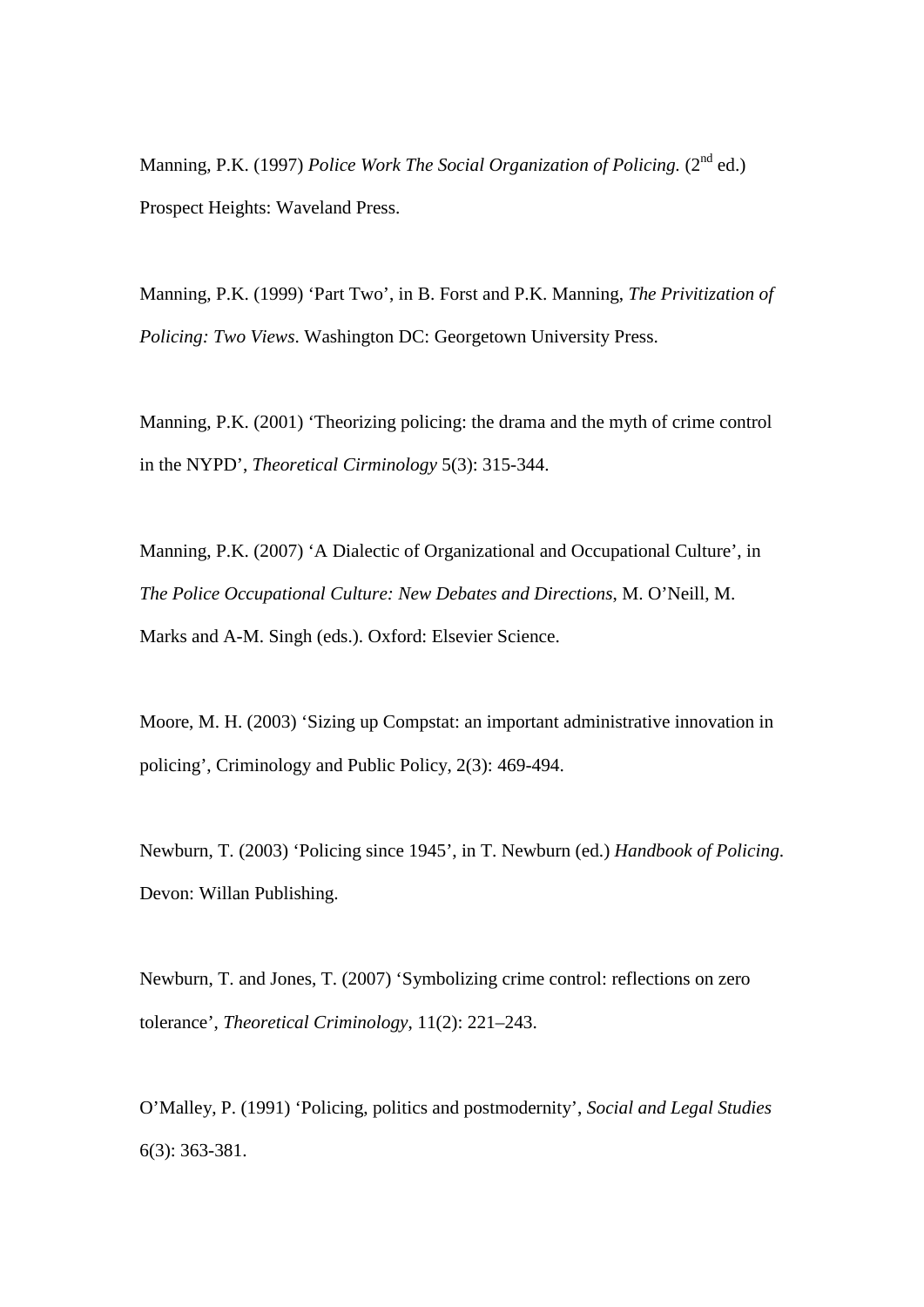O'Neill, M. and Singh, A-M. (2007) 'Introduction' in *The Police Occupational Culture: New Debates and Directions*, M. O'Neill, M. Marks and A-M. Singh (eds.). Oxford: Elsevier Science.

Peace, R. J. (2006) 'Probationer training for neighborhood policing in England and Wales: fit for purpose?' *Policing: An International Journal of Police Strategies & Management*, 29(2): 335-346.

Pino, N. and Wiatrowski, M. D. (2006) *Democratic Policing in Transitional and Developing Countries.* Aldershot: Ashgate.

Povey, K. (2001) *Open All Hours: A Thematic Inspection Report on the Role of Police Visibility and Accessibility in Public Reassurance*, Her Majesty's Inspectorate of Constabulary (HMIC), London.

Rawlings, P. (2001) *Policing: A Short History*. Devon: Willan Publishing.

Rogers, C. and Lewis, R. (2007) *Introduction to Police Work*. Devon: Willan Publishing.

Sklansky, D. (2007) 'Seeing blue: Police reform, occupational culture and cognitive burn-in', in M. O'Neill, M. Marks and A-M. Singh (eds) *Police Occupational Culture: New Debates and Directions*. Oxford: Elsevier Science.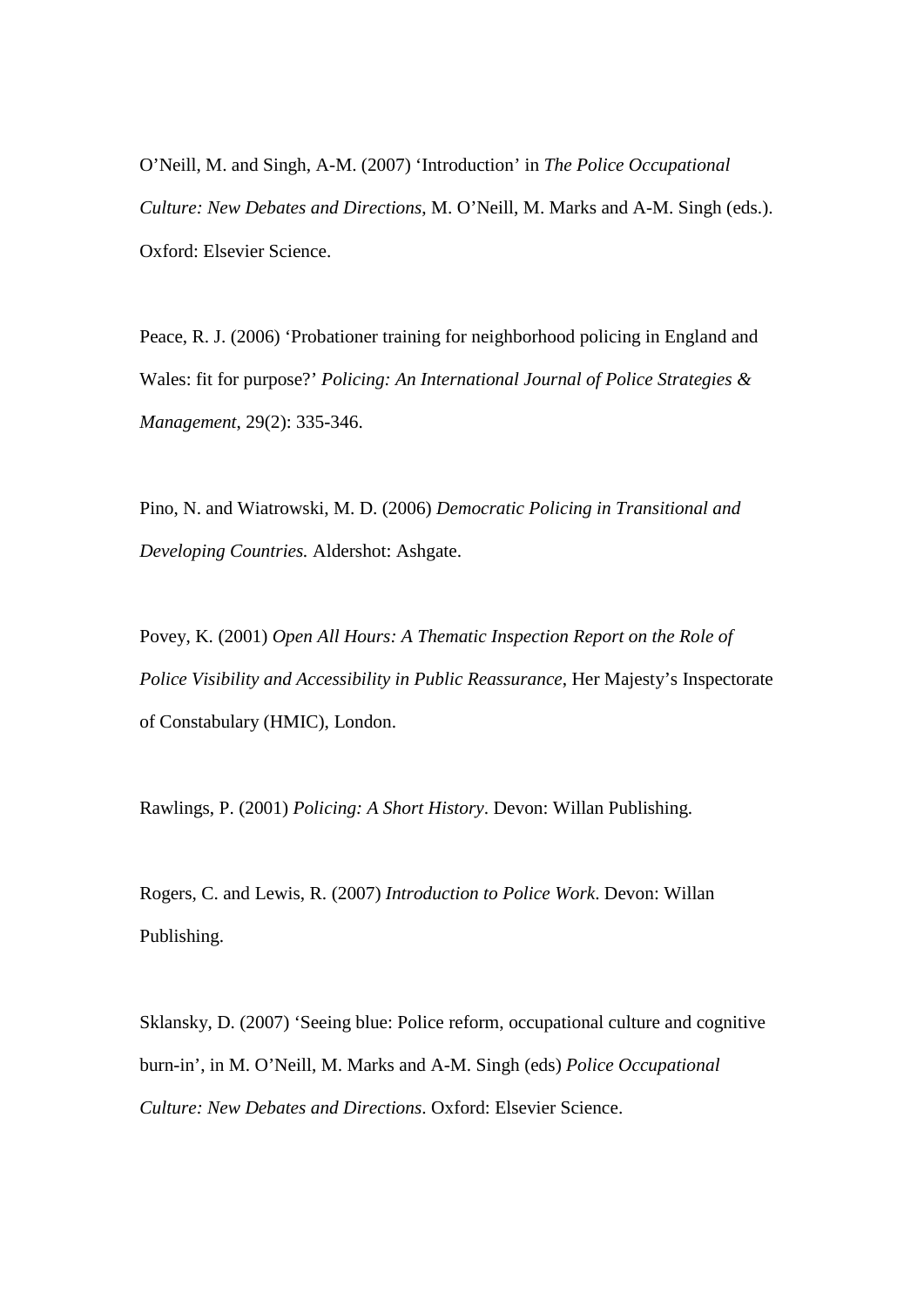Skogan, W.G. (2006) 'The promise of community policing', in D. Weisburd and A.A. Braga (eds) *Police Innovation: Contrasting Perspectives*. Cambridge: Cambridge University Press.

Skogan, W. G., and Hartnett, S. (1998) *Community Policing, Chicago Style*. New York: Oxford University Press.

Skogan W. G., Harnett, S., Comey, J., Dubois, J., Kaiser, M. and Lovig, J. (1999) *On the Beat: Police and Community Problem Solving*. Oxford: Westview Press.

Styles, J. (1987) 'The emergence of the police', *British Journal of Criminology*, 27(1): 15-22.

Taylor, R.B. (2006) 'Incivilities reduction policing, zero tolerance, and the retreat from coproduction: weak foundations and strong pressures', in D. Weisburd and A.A. Braga (eds) *Police Innovation: Contrasting Perspectives*. Cambridge: Cambridge University Press.

Tilley, N. (2003) 'Community policing, problem-orientated policing and intelligenceled policing', in T. Newburn (ed.) *Handbook of Policing*. Devon: Willan Publishing.

Tuffin, R, Morris, J. and Poole, A. (2006) 'An evaluation of the impact of the National Reassurance Policing Programme', *Home Office Research Study 296*. Home Office Research, Development and Statistics Directorate.